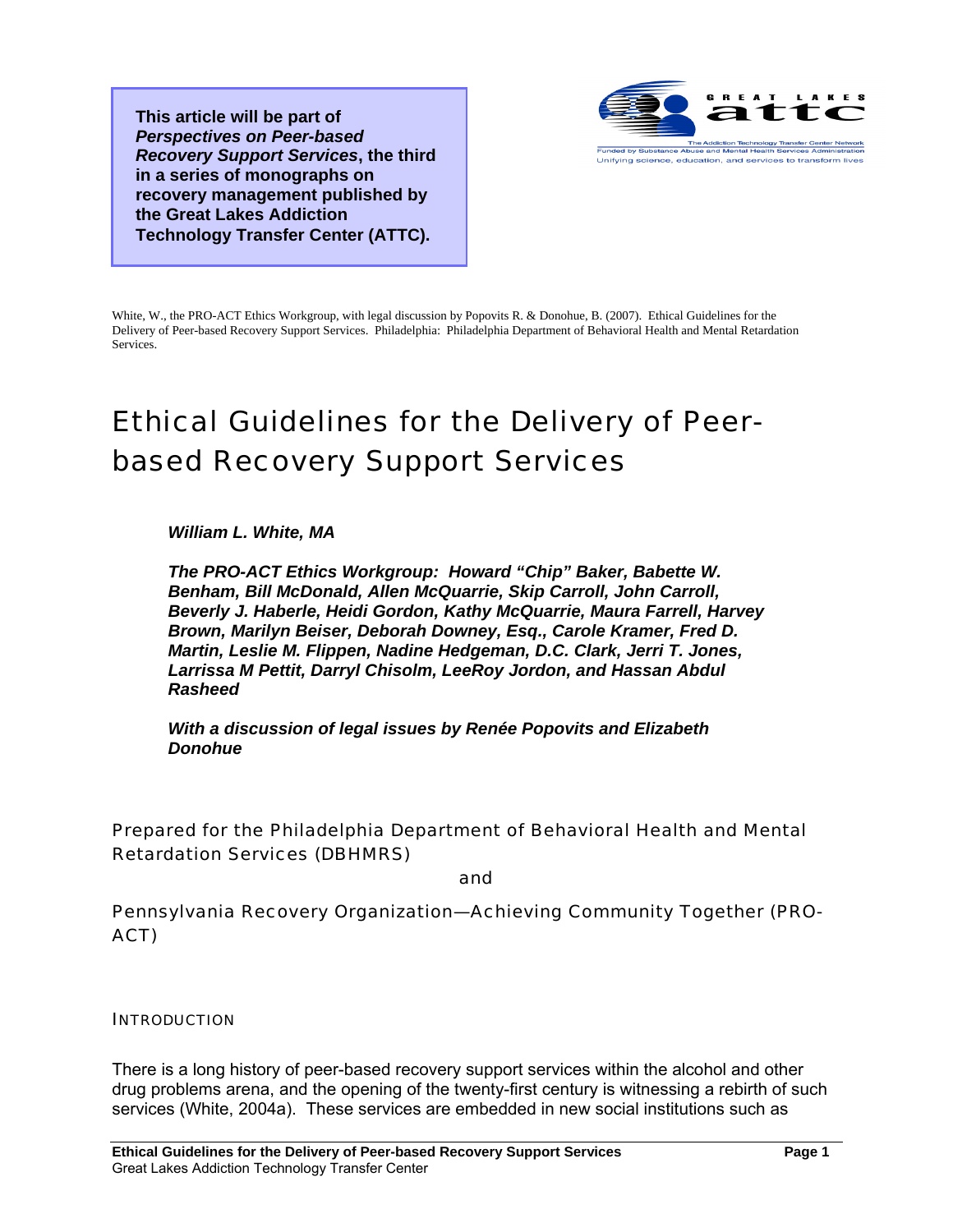recovery advocacy organizations and recovery support centers and in new paid and volunteer service roles. These peer-based recovery support roles go by various titles: recovery coaches, recovery mentors, personal recovery assistants, recovery support specialists, and peer specialists. Complex ethical and legal issues are arising within the performance of these roles, issues for which little guidance can be found within the existing literature.

The twin purposes of this article are 1) to draw upon the collective experience of organizations that are providing peer-based recovery support services to identify ethical issues arising within this service arena, and 2) to offer guidance on how these issues can best be handled. Toward that end, we will:

- define the core responsibility of the peer recovery support specialist (here referred to generically as *recovery coach*);
- provide an opening discussion of key ethical concepts;
- outline a model of ethical decision making that can be used by recovery coaches and those who supervise them;
- discuss vignettes of ethical situations that can arise for recovery coaches related to personal conduct, conduct in service relationships, conduct in relationships with local service professionals and agencies, and conduct in service relationships with the larger community; and
- provide a sample statement of ethical principles and guidelines for recovery coaches.

An appended paper also identifies the extent to which current laws governing roles in addiction treatment (e.g., confidentiality, duty to warn, personal/organizational liability) are applicable to recovery coaches and their organizations.

We have two intended audiences for these discussions: individuals who are in positions of responsibility for the planning, implementation, and supervision of peer-based recovery support services and individuals who are working in either paid or volunteer roles as recovery coaches. This paper is designed to be adapted for use in the training of recovery coaches and their supervisors. The paper will remain in the public domain and may be adapted as a training aid or used without request by other recovery support organizations as a reading resource. We encourage the use of the decision-making model and the ethical case studies in the paper in the orientation and training of recovery coaches.

# PEER-BASED RECOVERY SUPPORT ROLES AND FUNCTIONS<sup>[1](#page-1-0)</sup>

*Recovery support services,* as the term is used here, refers to non-clinical services that are designed to help initiate and sustain individual/family recovery from severe alcohol and other drug problems and to enhance the quality of individual/family recovery. The Center for Substance Abuse Treatment's Recovery Community Support Program identified four types of recovery support services:

 $\overline{a}$ 

<span id="page-1-0"></span>**<sup>1</sup>** This section excerpts material from White, W. (2004). Recovery coaching: A lost function of addiction counseling? *Counselor*, *5*(6), 20-22.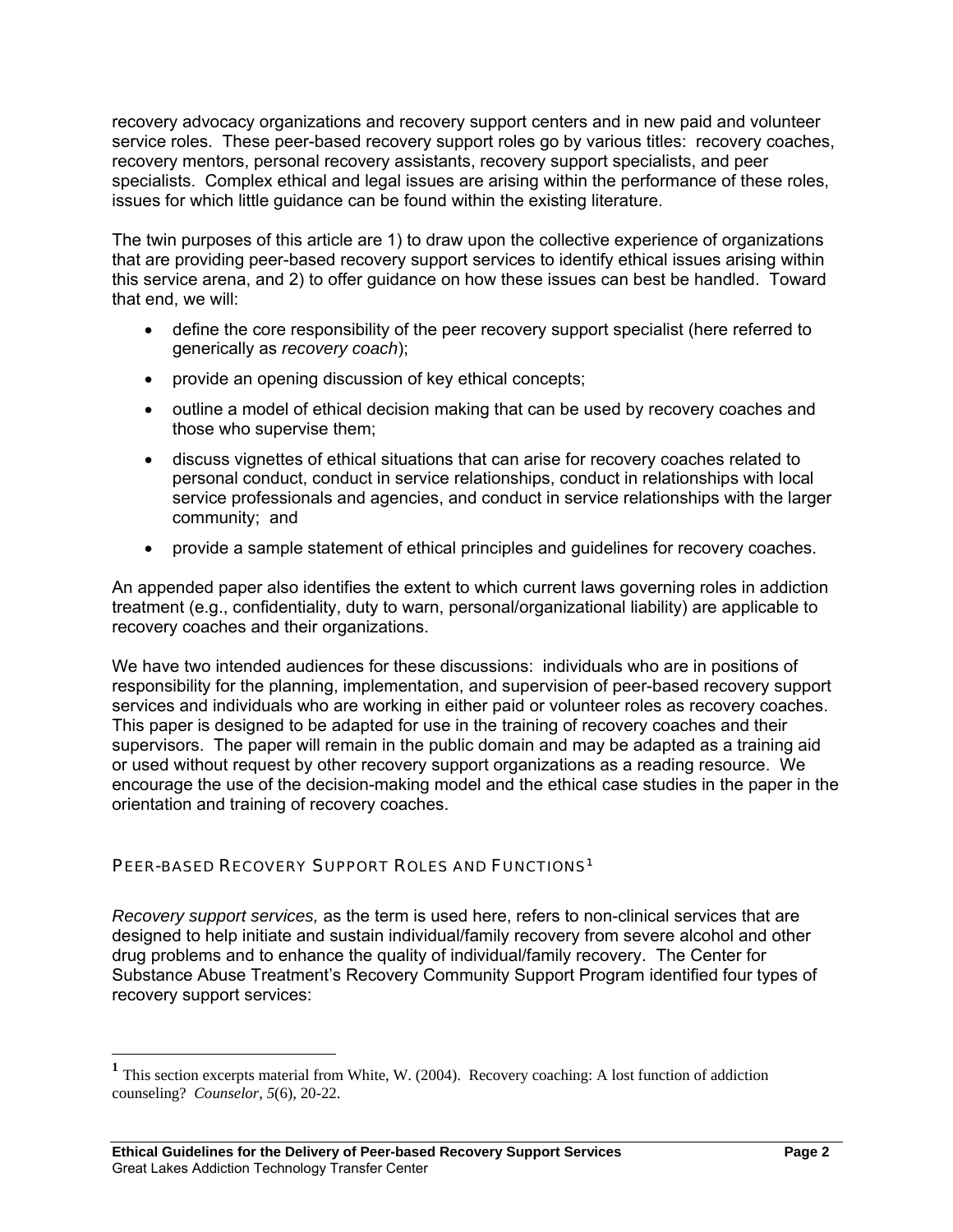- *Emotional support—demonstrations of empathy, love, caring, and concern in such activities as peer mentoring and recovery coaching, as well as in recovery support groups*
- *Informational support—provision of health and wellness information; educational assistance; and help in acquiring new skills, ranging from life skills to skills in employment readiness and citizenship restoration*
- *Instrumental support—concrete assistance in task accomplishment, especially with stressful or unpleasant tasks such as filling out applications and obtaining entitlements, providing child care, or providing transportation to support-group meetings and clothing assistance outlets (clothing closets).*
- *Companionship—helping people in early recovery feel connected and enjoy being with others, especially in recreational activities in alcohol- and drug-free environments*. This assistance is particularly crucial in early recovery, when little about abstaining from alcohol or drugs is reinforcing.

(Source: [http://rcsp.samhsa.gov/about/framework.htm\)](http://rcsp.samhsa.gov/about/framework.htm)

Some of the service activities now provided within the rubric of recovery support services include activities performed in earlier decades by people working as outreach workers, case managers, counselor assistants, and volunteers. Recovery support services may be provided by clinically trained professionals as an adjunct to their clinical (assessment and counseling) activities, or they may be delivered by people in recovery who are not clinically trained but who are trained and supervised to provide such support services. They are being provided as adjuncts to other service roles or within specialty roles. Recovery support services are being provided by people working in full- and part-time paid roles and by people who provide these services as volunteers.

Peer-based recovery support roles are growing rapidly in the mental health and addiction service arenas. While there are specific issues related to peer-based services that are distinct within these two fields, the fields have much they can learn from each other. $2$ 

Part of what makes the ethical delivery of recovery support services so challenging in the addictions context is that the recovery coach performs so many roles. In service organizations piloting this role, the recovery coach is being described as a(n):

- Outreach worker (identifies and engages hard-to-reach individuals, offers living proof of transformative power of recovery, makes recovery attractive)
- Motivator and cheerleader (exhibits faith in capacity for change, encourages and celebrates recovery achievements, mobilizes internal and external recovery resources, encourages self-advocacy and economic self-sufficiency)
- Ally and confidant (genuinely cares and listens, can be trusted with confidences)
- Truth-teller (provides feedback on recovery progress)

 $\overline{a}$ 

<span id="page-2-0"></span><sup>&</sup>lt;sup>2</sup> Particularly recommended are the following three resources from the mental health field: 1) Mowbray, C.T., Moxley, D.P., Jasper, C.A., & Howell, L.A. (Eds.) (1997). *Consumers as providers in psychiatric rehabilitation*. Columbia, MD: International Association of Rehabilitation Services; 2) Davidson, L., Harding, C., & Spaniol, L. (Eds.) (2005). *Recovery from severe mental illness: Research evidence and implications for practice*. Boston: Center for Psychiatric Rehabilitation; and 3) Spaniol. L., Gagne, C., & Koehler, M. (Eds.) (1997). *Psychological and social aspects of psychiatric rehabilitation*. Boston: Center for Psychiatric Rehabilitation.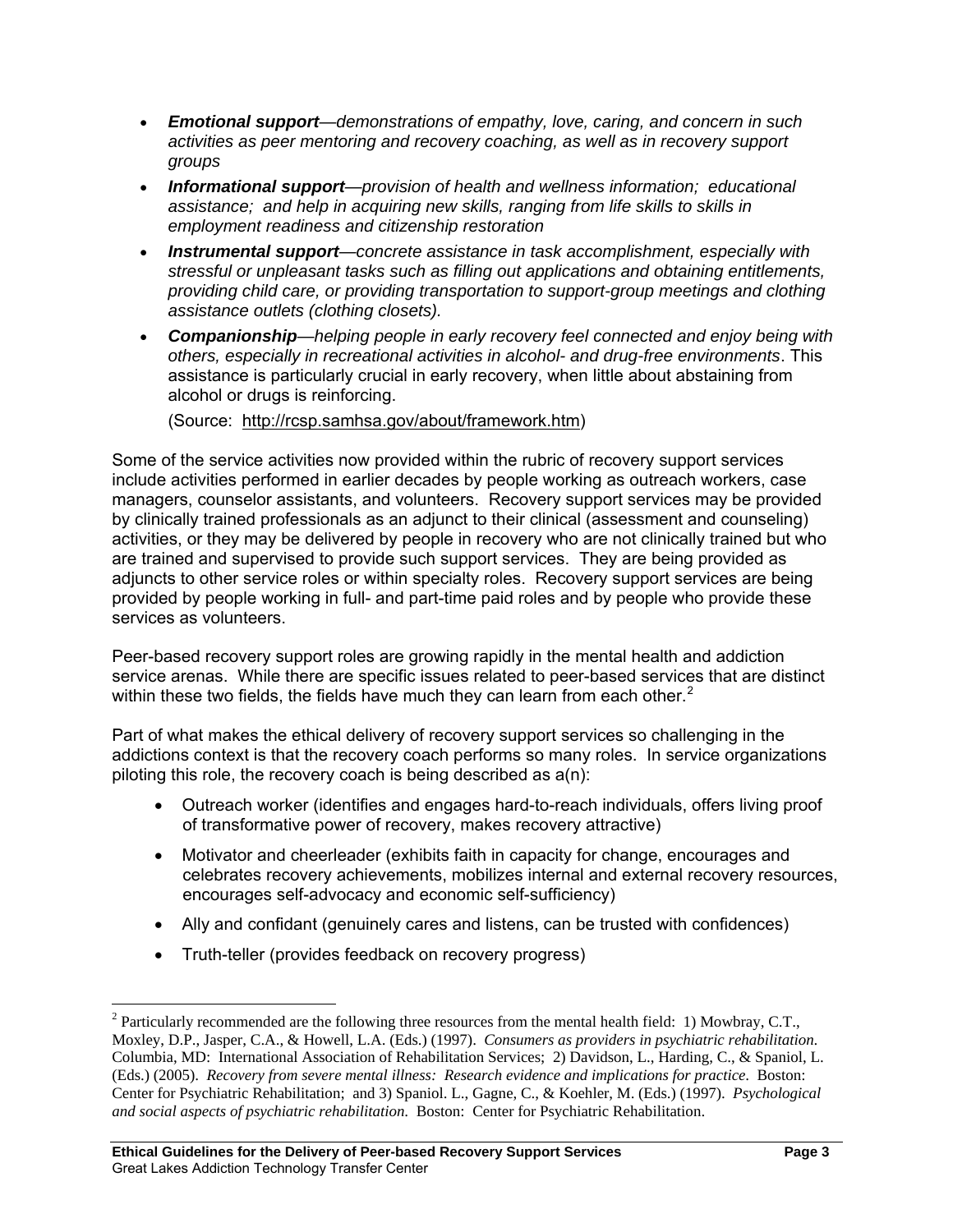- Role model and mentor (offers his/her life as living proof of the transformative power of recovery, provides stage-appropriate recovery education)
- Planner (facilitates the transition from a professionally directed treatment plan to a consumer-developed and consumer-directed personal recovery plan)
- Problem solver (helps resolve personal and environmental obstacles to recovery)
- Resource broker (links individuals/families to formal and indigenous sources of sober housing, recovery-conducive employment, health and social services, and recovery support; matches individuals to particular support groups/meetings)
- Monitor (processes each client's response to professional services and mutual-aid exposure, to enhance service/support engagement, reduce attrition, resolve problems in the service/support relationship, and facilitate development of a long-term, sobrietybased support network; provides periodic face-to-face, telephonic, or email-based monitoring of recovery stability and, when needed, provides early re-intervention and recovery re-initiation services)
- Tour guide (introduces newcomers into the local culture of recovery; provides an orientation to recovery roles, rules, rituals, language, and etiquette; opens opportunities for broader community participation)
- Advocate (helps individuals and families navigate complex service systems)
- Educator (provides each client with normative information about the stages of recovery; informs professional helpers, the community, and potential service consumers about the prevalence, pathways, and styles of long-term recovery)
- Community organizer (helps develop and expand available recovery support resources, enhances cooperative relationships between professional service organizations and indigenous recovery support groups, cultivates opportunities for people in recovery to participate in volunteerism and other acts of service to the community)
- Lifestyle consultant/guide (assists individuals/families in developing sobriety-based rituals of daily living, encourages activities (across religious, spiritual, and secular) frameworks that enhance life meaning and purpose)
- Friend (provides sober companionship, a social bridge from the culture of addiction to the culture of recovery) (White, 2004a)

The fact that these functions overlap with other helping roles, including that of the addictions counselor, raises the potential for role ambiguity and conflict. Agencies experimenting with these new roles insist that the recovery coach is NOT a:

- sponsor,
- therapist/counselor,
- nurse/physician, or
- priest/clergy (does not respond to questions of religious doctrine nor proselytize a particular religion/church) (See White, 2006a,c).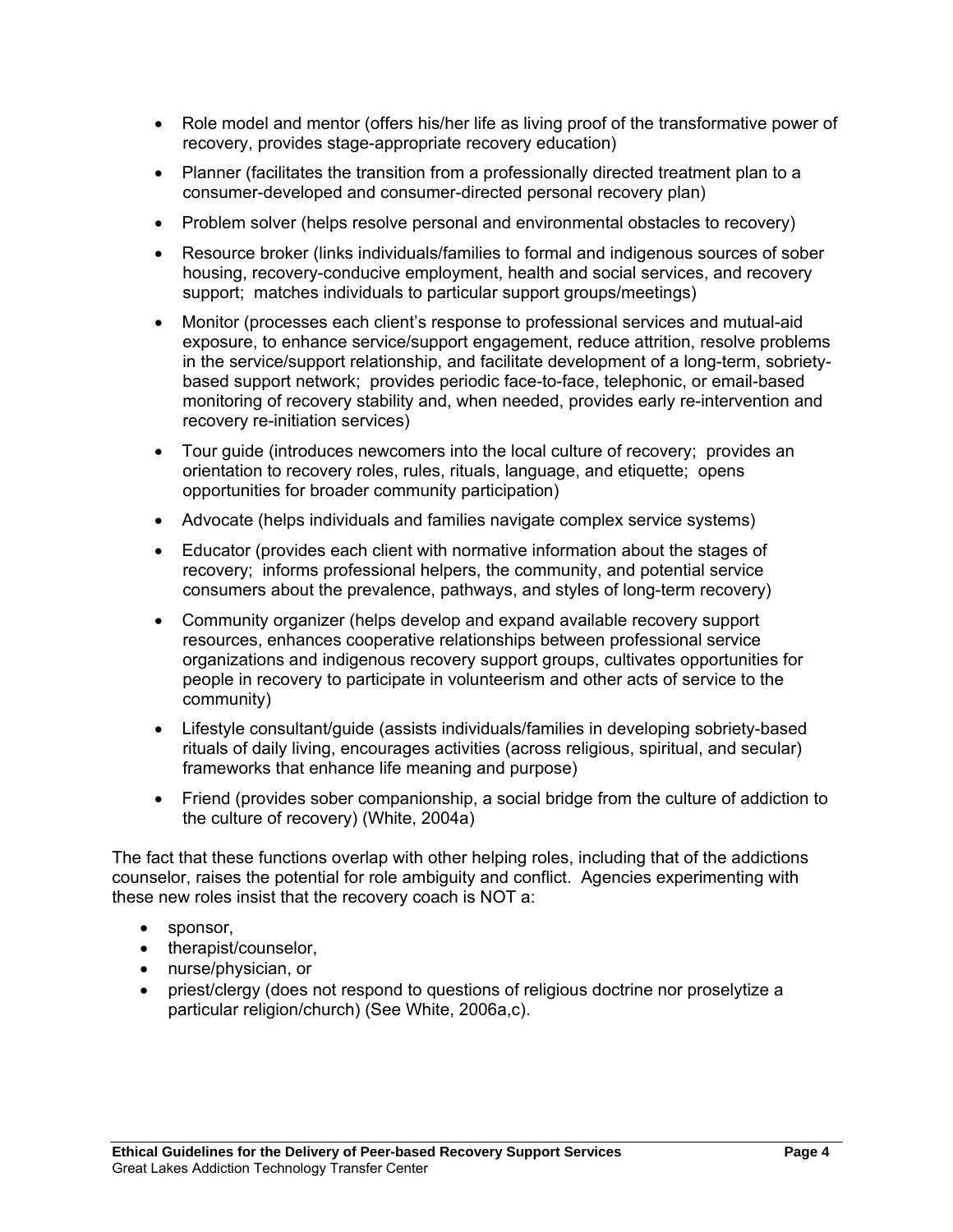| <b>Role Boundary Integrity:</b><br>The RC is NOT a: | You are moving beyond the boundaries of the recovery<br>coach role if you:                                                                                                                                                          |
|-----------------------------------------------------|-------------------------------------------------------------------------------------------------------------------------------------------------------------------------------------------------------------------------------------|
| Sponsor (or equivalent)                             | Perform AA/NA or other mutual-aid group service work<br>$\bullet$<br>in your RC role<br>Guide someone through the steps or principles of a<br>$\bullet$                                                                             |
|                                                     | particular recovery program                                                                                                                                                                                                         |
| Therapist/counselor                                 | Diagnose<br>$\bullet$<br>Provide counseling or refer to your support activities as<br>"counseling" or "therapy"<br>Focus on problems/"issues"/trauma as opposed to<br>$\bullet$<br>recovery solutions                               |
| Nurse/Physician                                     | Suggest or express disagreement with medical<br>diagnoses (including psychiatric diagnoses)<br>Offer medical advice<br>Make statements about prescribed drugs beyond the<br>$\bullet$<br>boundaries of your training and experience |
| Priest/Clergy                                       | Promote a particular religion/church<br>Interpret religious doctrine<br>$\bullet$<br>Offer absolution or forgiveness (other than forgiveness<br>for harm done specifically to you)<br>Provide pastoral counseling                   |

People serving as recovery coaches, rather than being legitimized through traditionally acquired education credentials, draw their legitimacy from *experiential knowledge* and *experiential expertise* (Borkman, 1976). Experiential knowledge is information acquired about addiction recovery through the process of one's own recovery or being with others through the recovery process. Experiential expertise requires the ability to transform this knowledge into the skill of helping others achieve and sustain recovery. Many people have acquired experiential knowledge about recovery, but only those who have the added dimension of experiential expertise are ideal candidates for the role of recovery coach. The dual credentials of experiential knowledge and experiential expertise are bestowed by local communities of recovery to those who have offered sustained living proof of their expertise as recovery guides (White & Sanders, 2006). The recovery coach works within a long tradition of wounded healers—individuals who have suffered and survived an illness or experience who use their own vulnerability and the lessons drawn from that process to minister to others seeking to heal from the same condition (White, 2000a,b; Jackson, 2001).

Recovery coaching at its best offers dimensions of recovery support not available from other service roles. We asked individuals from three states (Pennsylvania, Connecticut, and Texas) who had experienced recovery coaches what these recovery coaches contributed to their early recovery experiences. Here are some of their responses.

*My recovery coach builds me up and makes me feel like I am someone and I can accomplish anything I set my mind to. He provides his experience in recovery and his strength and hope.* 

*Support. It's comfortable to have someone behind me—I don't think I could do it on my own. They always help me to look at things differently*.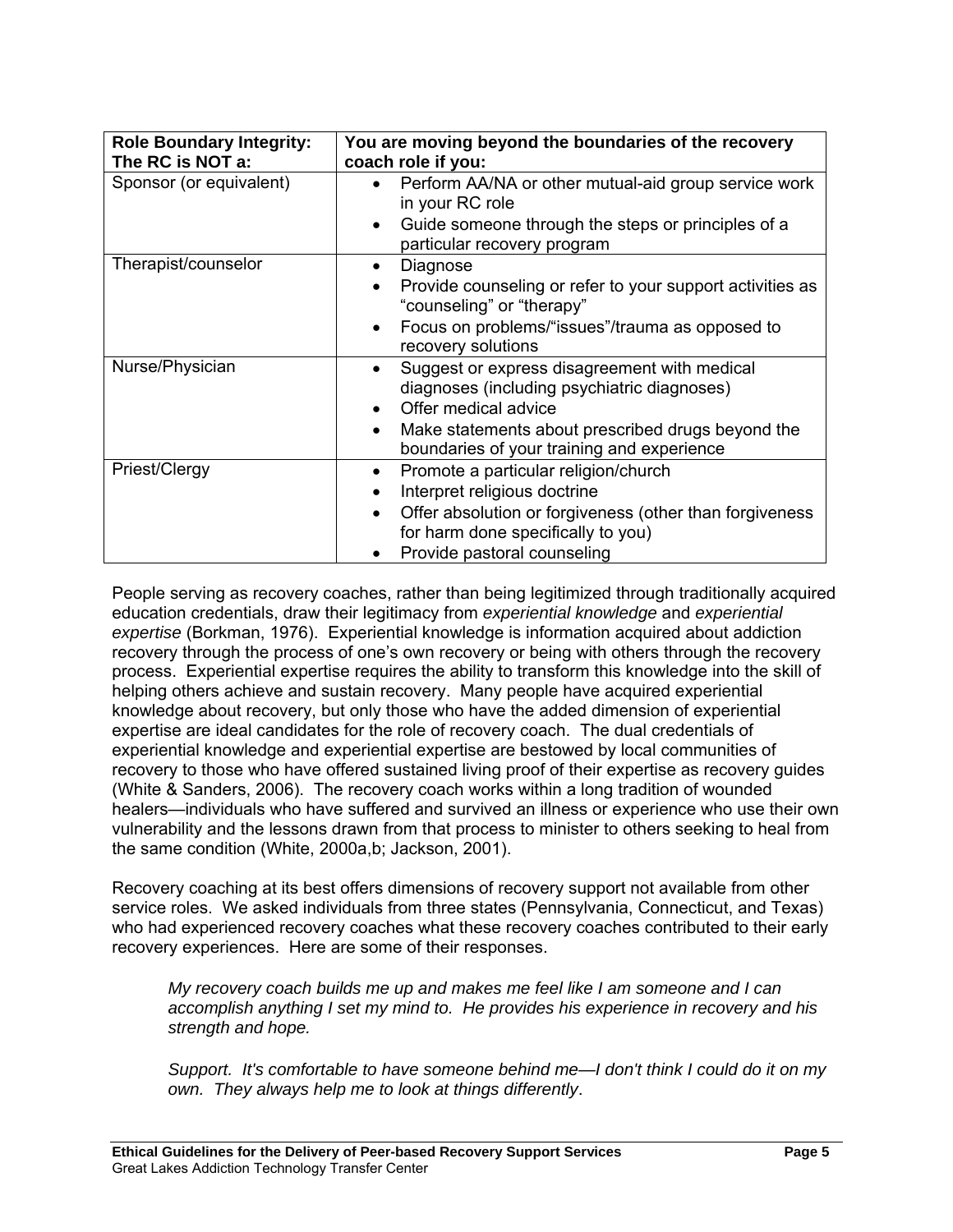*My recovery coach is 100% real. She has been there and done that. She understands me and knows where I'm at in this point in my life. She knows exactly what to say and do for me to build me up and keep me strong. It's like we are on the same level and she is here to help me move on and get to the next step in my recovery and in my life.* 

*He gave me a little self-esteem. He asked me, was I ready? I was able to share my past. He helped place me in the Mentor Plus program. He walked me through. He told me it would not be ea*sy.

*Recovery coaching has helped me set goals in my life. It has also taught me to be accountable for my actions. The coach didn't really give advice, more like guidance to make better decisions on my own.* 

 *She helped me paint a picture that I am not alone, and that there are a lot of recovering addicts out there and they actually have a lot of clean time. I didn't know that before.* 

*I* wanted to become a responsible daughter and mother and a respected and productive *member of the community. I started doing anything and everything for my recovery. One of the most important things was that I got mentors for the Mentor Plus program. They came to see me every week, eventually twice a week. They gave me direction and were there to support me.* 

*His demeanor of recovery showed me I could get what he has.* 

Recovery coaches, particularly those serving in this capacity as volunteers, are also quite explicit in what they get out of this service process.

*I like working with people and being able to offer encouragement and support. It's very rewarding to see people start getting their lives back. Sometimes I see people who don't make the right choices, and that can be frustrating, because I remember what that was like and I feel for them. It helps me to remain grateful for how much better my life is now that I'm in recovery, and I try to pass that message on to them. I am a part of a wonderful process, and helping others helps me more than I can say.* 

*In helping individuals build and rebuild recovery capital, I have learned, not only a lot about these people, but a lot about myself.* 

*Today I know that I don't know. In letting someone in on that secret, it reassures them that it is okay not to be all knowing and all powerful.* 

*In being a recovery coach, I am able to make a small dent in the world around me and a huge change in my own life.* 

*Personally, I love what I do. I have been helping people in recovery since the beginning of my recovery in 1989. I have been blessed to have such a great appreciation for helping others that it has become a part of me. There is no greater feeling than to help someone out of the gutter where I came from and see them grow.* 

 *I feel I am giving back by helping assist others in their recovery process. By practicing what I preach, I am able to build and nurture areas of spiritual growth in my life. I am*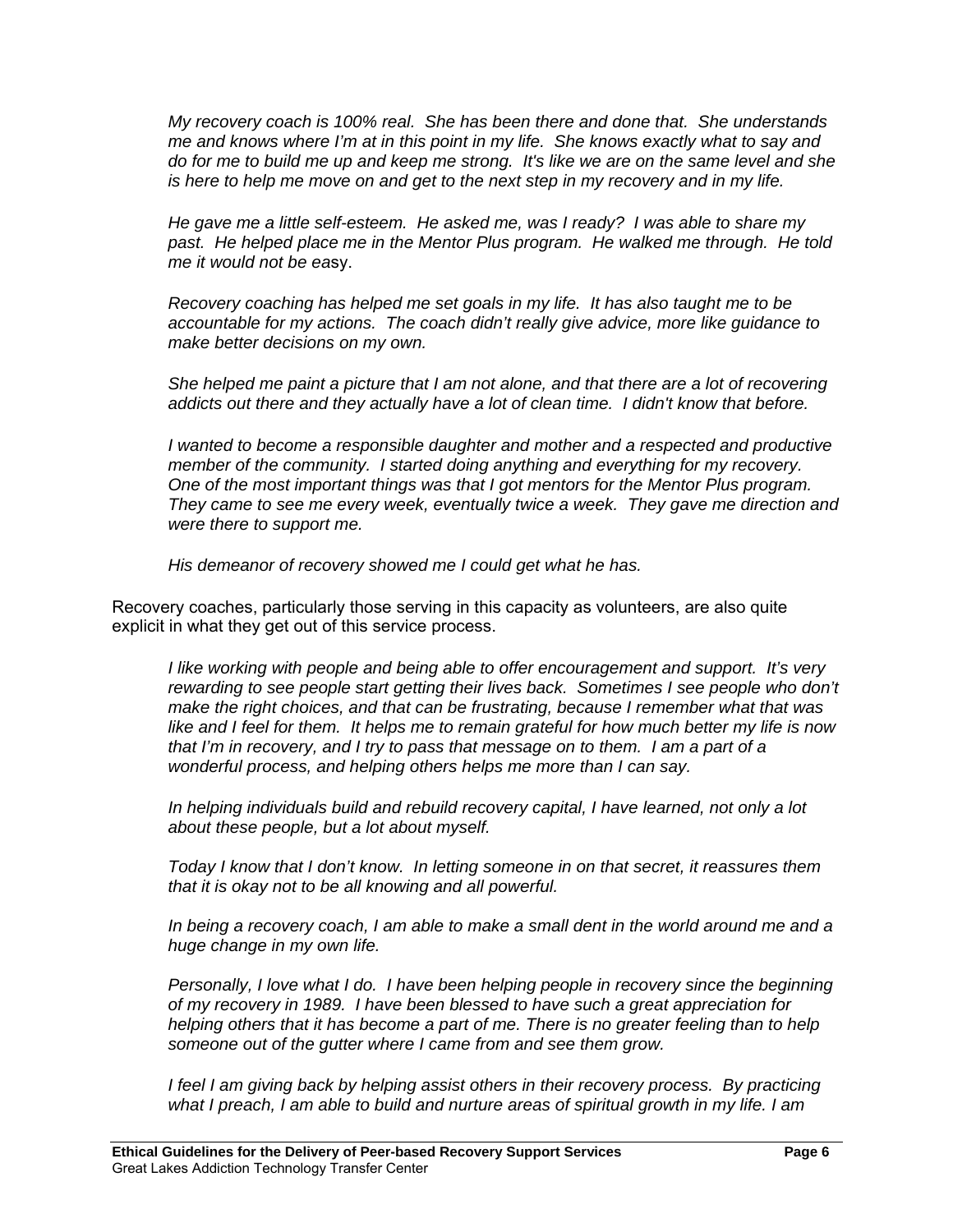*able to maintain a sense of integrity and character. Working as a recovery coach has helped me evaluate strengths and weaknesses and improve my listening skills. I feel trusted and valued as a mentor when people allow me to help them reach their goals. I feel special.* 

*When that 'light' comes on, it is so exciting to witness. I do recovery coaching for selfish reasons…I'm looking for more 'light.'*

Recovery coaching is in its frontier stage. The role is being defined differently around the country based on the unique needs of particular communities and particular client populations. That variability is both a source of strength (responsiveness to the particular needs of individuals, families, and communities) and a source of vulnerability (the lack of consistent role definition and prerequisites). Orientation, training, and supervision protocols for recovery coaches are in an early stage of development.

The excitement about the recovery coach's role is tempered by concerns about potential conflicts with other service roles, and concerns about harm that might come to recipients of recovery support services due to incompetence or personal impairment on the part of the recovery coach—concerns that apply to all health and human service roles. There are several characteristics of recovery support services that influence the vulnerability of consumers and providers of peer-based recovery support services.

First, recovery support needs span the periods of pre-recovery engagement, recovery initiation, recovery stabilization, and recovery maintenance. As such, these service relationships last far longer than the counseling relationships that are the core of addiction treatment, are far more likely to be delivered in the client's natural environment, and often involve a larger cluster of family and community relationships.

Second, recovery support relationships are less hierarchical (less differential in terms of power and vulnerability) than the counselor-client relationship, involve different core functions, and are governed by different accountabilities. Given these factors, the ethical guidelines that govern the addiction counselor are often not applicable to the recovery coach. Efforts to impose ethical standards from traditional helping professions might inadvertently lead to the overprofessionalization and commercialization of the role of recovery coach and recreate the very conditions that created the need for peer-based recovery support services. Ethical guidelines for recovery coaches must flow directly from the needs of those seeking recovery and from the values of local communities of recovery.

Third, individual consumers of peer-based recovery support services differ in the kind of nonclinical support services they need, and it is not uncommon for the same person to need different types of support services at different stages of his or her addiction and recovery careers. This requires considerable care in evaluating support service needs, delivering those services within the boundaries of one's knowledge and experience, and knowing how and when to involve people in other service roles.

Fourth, peer-based recovery support services can constitute an adjunct to addiction treatment (for those with high problem severity and low recovery capital) or an alternative to addiction treatment (for those with low or moderate problem severity and moderate or high recovery capital). This requires considerable vigilance in determining service needs and providing services only within the boundaries of one's competence, and skill in making necessary referrals in a timely manner.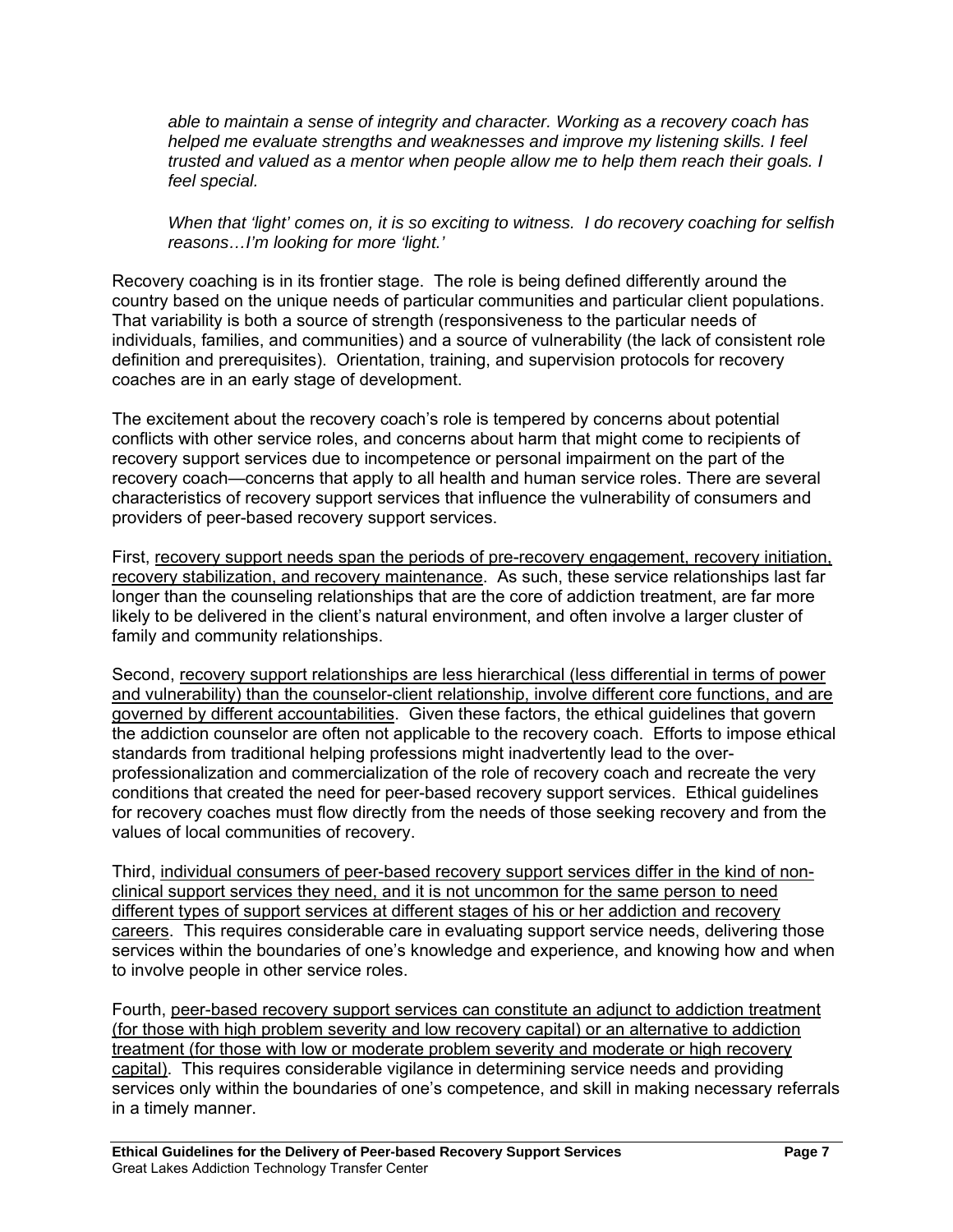All of these conditions underscore the need for a clear set of ethical values and standards to guide the delivery of peer-based recovery support services.

# ETHICS: A BRIEF PRIMER

The topic of ethics may be a relatively new one for recovery coaches who have never worked within or received services from an addiction-related service agency. Before proceeding to a discussion of how best to make decisions in the face of ethical dilemmas, we must further enhance our understanding of what we mean when we say that an action of a recovery coach is ethical or unethical. At its most primitive level, aspiring to be ethical involves sustained vigilance in preventing harm and injury to those to whom we have pledged our loyalty. This meaning is revealed through four terms: *Iatrogenic, Fiduciary, Boundary Management,* and *Multi-party Vulnerability*.

Iatrogenic means unintended, treatment-caused harm or injury. It means that an action taken to help someone, possibly with the best of intentions, actually resulted in injury or death. Can you think of an example of such an action? There is a long history of such insults in the history of addiction treatment, e.g., mandatory sterilizations, withdrawal using chemo- and electroconvulsive shock therapies, psychosurgery (e.g., lobotomies), and all manner of drug insults (e.g., treating morphine addiction with cocaine). It is easy today to look back on such "treatments" and wonder "What were they thinking?!" And yet history tells us that it is hard to see such potential injuries close-up. Given the new frontier of recovery coaching, we must be vigilant to quickly weed out well intended actions that harm one or more parties. This potential for harm also underscores the importance of seeking guidance from other recovery coaches and from supervisors.

Fiduciary—a word whose roots are linked to those of the word "faith"—describes relationships in which one person has assumed a special duty and obligation for the care of another. This word is a reminder that the relationship between the recovery coach and those to whom he or she provides services is not a relationship of equal power: It is not solely a supportive friendship. "Fiduciary" implies that one person in this relationship enters with increased vulnerability requiring the objectivity, support, and protection of the other—like a relationship we would have with our own physician or attorney. While the power differential between the recovery coach and those whom he or she coaches is less than that between a surgeon and his or her patient, the recovery coach can still do injury through what he or she does or fails to do. And so these relationships are held to a higher level of obligation and duty than would be friendships that are reciprocal in nature.

Boundary Management encompasses the decisions that increase or decrease intimacy within a relationship. This is an area of potentially considerable conflict between recovery support specialists and traditional service professionals. Where traditional helping professions (physicians, nurses, psychologists, social workers, addiction counselors) emphasize hierarchical boundaries and maintaining detachment and distance in the service relationship, peer-based services rely on reciprocity and minimizing social distance between the helper and those being helped (Mowbray, 1997). While addiction professionals and peer-based recovery support specialists both affirm boundaries of inappropriateness, they may differ considerably in where such boundaries should be drawn.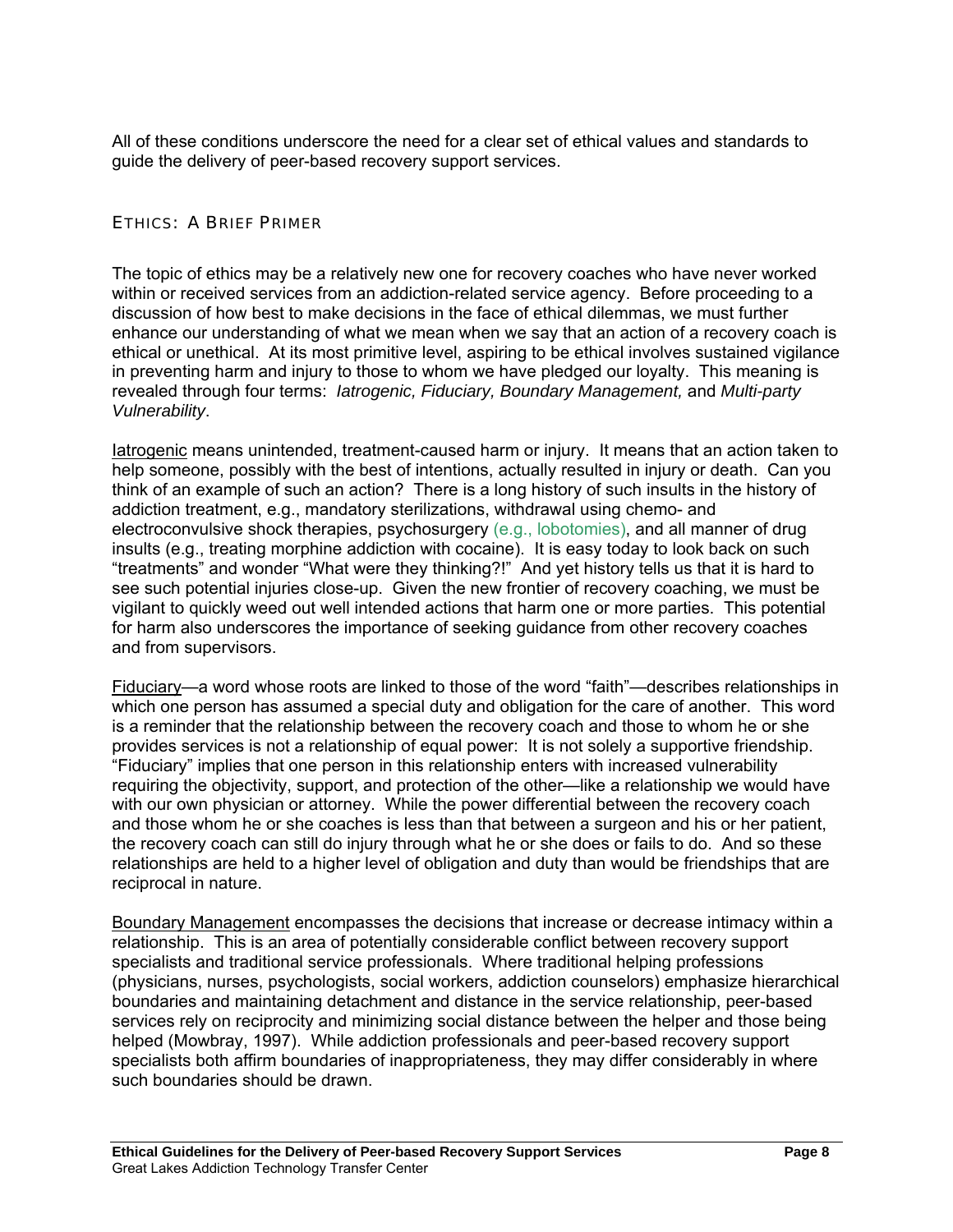We might view the relationship between recovery coaches and those they serve upon an intimacy continuum, with a zone of safety in which actions are always okay, a zone of vulnerability in which actions are sometimes okay and sometimes not okay, and a zone of abuse in which actions are never okay. The zone of abuse involves behaviors that mark too little or too great a degree of involvement with those we serve. Examples of behaviors across these zones are listed in the chart below. Place a checkmark for each behavior based on whether you think this action as a recovery coach would be always okay, sometimes okay but sometimes not okay, or never okay.

| Behavior of Recovery Coach in          | Zone of | Zone of       | Zone of Abuse |
|----------------------------------------|---------|---------------|---------------|
| <b>Recovery Support Relationship</b>   | Safety  | Vulnerability |               |
|                                        | (Always | (Sometimes    | (Never Okay)  |
|                                        | Okay)   | okay;         |               |
|                                        |         | Sometimes not |               |
|                                        |         | okay)         |               |
| Giving a gift                          |         |               |               |
| Accepting a gift                       |         |               |               |
| Lending money                          |         |               |               |
| Borrowing or accepting money           |         |               |               |
| Giving a hug                           |         |               |               |
| "You're a very special person"         |         |               |               |
| "You're a very special person to me."  |         |               |               |
| Invitation to a holiday dinner         |         |               |               |
| Sexual relationship                    |         |               |               |
| Sexual relationship with a mentee's    |         |               |               |
| family member                          |         |               |               |
| Giving your cell phone number          |         |               |               |
| Using profanity                        |         |               |               |
| Using drug culture slang               |         |               |               |
| "I'm going through a rough divorce     |         |               |               |
| myself right now."                     |         |               |               |
| "You're very attractive."              |         |               |               |
| Addressing the person by his/her first |         |               |               |
| name                                   |         |               |               |
| Attending a recovery support meeting   |         |               |               |
| together                               |         |               |               |
| Hiring the person to do work at your   |         |               |               |
| home.                                  |         |               |               |

|  |  | Table 1: Recovery Coaching: An Intimacy Continuum |
|--|--|---------------------------------------------------|
|  |  |                                                   |

Ethical issues that can arise in situations like those listed above will be explored later in this paper.

Multi-party Vulnerability is a phrase that conveys how multiple parties can be injured by what a recovery coach does or fails to do. These parties include the person receiving recovery support services, that person's family and intimate social network, the recovery coach, the organization for which the recovery coach is working, the recovery support services field, the larger community of recovering people, and the community at large.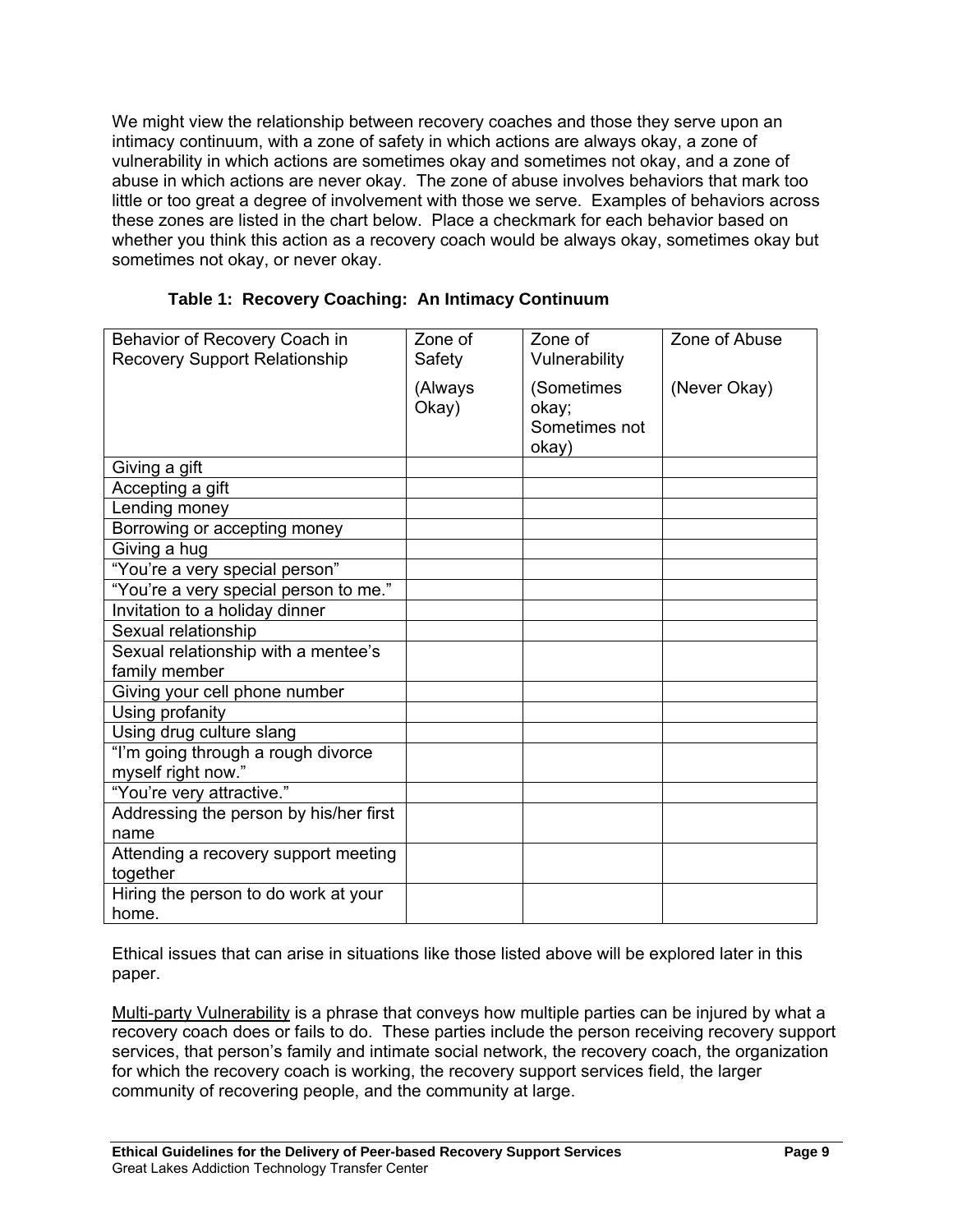It is easy for organizations providing recovery support services to make assumptions about ethical behavior and misbehavior that turn out to be disastrously wrong. Let's consider five such assumptions to open our discussion.

## Assumption 1: *People who have a long and, by all appearances, high-quality sobriety can be counted on to act ethically as recovery coaches*.

Fact: Recovery, no matter how long and how strong, is not perfection. We are all vulnerable to isolated errors in judgment, particularly when we find ourselves isolated in situations unlike any we have faced before.

# Assumption 2: *People hired as recovery coaches will have common sense.*

Fact: "Common sense" means that people share a body of historically shared experience that would allow a reasonable prediction of what they would do in a particular situation. The diversity of cultural backgrounds and life experiences of people working as recovery coaches provides no such common foundation, and behavior that is common sense in one cultural context might constitute an ethical breach in another.

## Assumption 3: *Breaches in ethical conduct are made by bad people. If we hire good people, we should be okay.*

Fact: Most breaches in ethical conduct within the health and human service arena are made by good people who often didn't even know they were in territory that required ethical decision making. Protecting recipients of recovery support services requires far more than excluding and extruding "bad people." It requires heightening the ethical sensitivities and ethical decisionmaking abilities of good people.

## Assumption 4: *Adhering to existing laws and regulations will ensure a high level of ethical conduct.*

Fact: The problem with this assumption is that what is legal and what is ethical do not always coincide. There are many breaches of ethical conduct about which the law is silent, and there might even be extreme situations in which to do what is legally mandated would constitute a breach of ethical conduct resulting in harm or injury to the service recipient. It is important to look at issues of law, but we must avoid reducing the question, "Is it ethical?" to the question, "Is it legal?"

#### Assumption 5: *Ethical standards governing clinical roles (e.g., psychiatrists, psychologists, social workers, nurses, addiction counselors) can be indiscriminately applied to the role of recovery coach.*

Fact: There are considerable areas of overlap between ethical guidelines for various helping roles, but ethical standards governing clinical work do not uniformly apply to the RC role. This potential incongruence is due primarily to the nature of the RC service relationship (e.g., less hierarchical, more sustained, broader in its focus on non-clinical recovery support service needs) and to its delivery in a broader range of service delivery sites.

## Assumption 6: *Formal ethical guidelines are needed for recovery coaches in full-time paid roles but are not needed for recovery coaches who work as volunteers for only a few hours each week.*

Fact: Potential breaches in ethical conduct in the RC role span both paid and voluntary roles. The question recovery support organizations are now wrestling with is whether volunteer and paid RCs should be covered by the same or different ethical guidelines.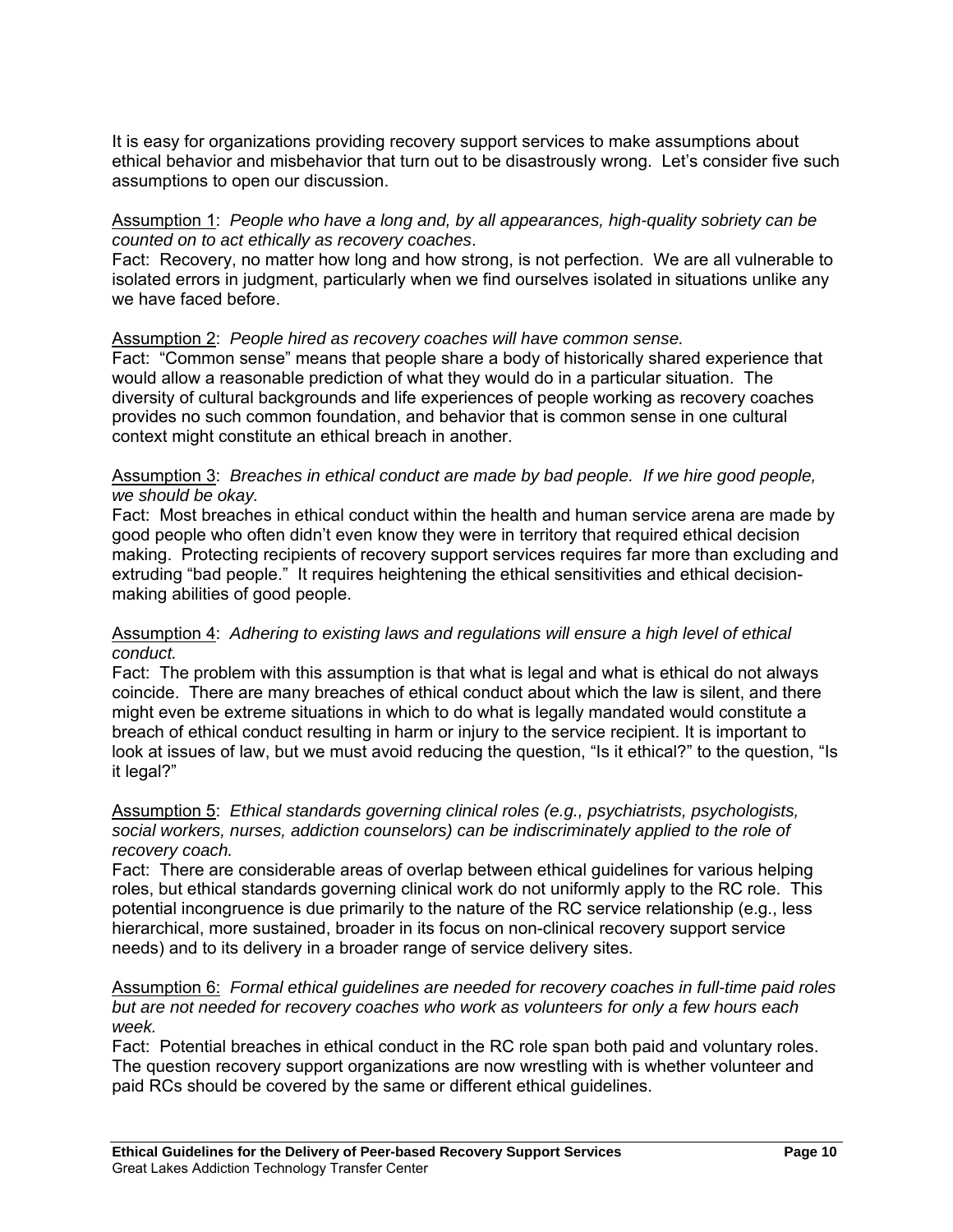Assumption 7: *If a recovery coach gets into vulnerable ethical territory, he or she will let us know. If the supervisor isn't hearing anything about ethical issues, everything must be okay.*  Fact: Silence is not golden within the ethics arena. There are many things that might contribute to such silence, and all of them are potential problems. The two seen most frequently are the inability of recovery coaches to recognize ethical issues that are arising and their failure to bring those issues up for fear it will reflect negatively on their performance. The latter is a particular problem where supervision is minimal or of a punitive nature. The best recovery coaches regularly bring up ethical issues for consultation and guidance.

# CORE RECOVERY VALUES AND ETHICAL CONDUCT

Traditional professional codes of conduct for the helping professions have been heavily influenced by law and have also drawn heavily from medical ethics. In setting forth a model of ethical decision making and ethical guidelines for recovery support specialists, we sought to look, not beyond the recovery community, but within the history of American communities of recovery, from traditional Twelve-Step communities to religious and secular recovery communities. We drew two conclusions from that exercise. First, we noted the importance of group conscience within the history of particular communities of recovery and the likelihood that judgments of behavior would differ across these recovery communities. That suggested to us the importance of establishing a local council of people in recovery representing diverse recovery experiences that could offer collective guidance on ethical issues as they arise. Second, we looked across recovery traditions (religious, spiritual, and secular) and within the collective experience of organizations providing recovery support services and found a set of core values shared across these organizations. We felt that these values could provide a helpful filter for ethical decision making, and that it was important to evaluate actions of the recovery coach by these shared values rather than by the values of any one recovery community. These core values and the obligations we felt they imposed on those providing recovery support services are listed below.

- Gratitude & Service —Carry hope to individuals, families, and communities.
- Recovery —All service hinges on personal recovery.
- Use of Self —Know thyself; Be the face of recovery; Tell your story; Know when to use your story.
- Capability —Improve yourself; Give your best.
- Honesty —Tell the truth; Separate fact from opinion; When wrong, admit it.
- Authenticity of Voice —Accurately represent your recovery experience and the role from which you are speaking.
- Credibility —Walk what you talk.
- Fidelity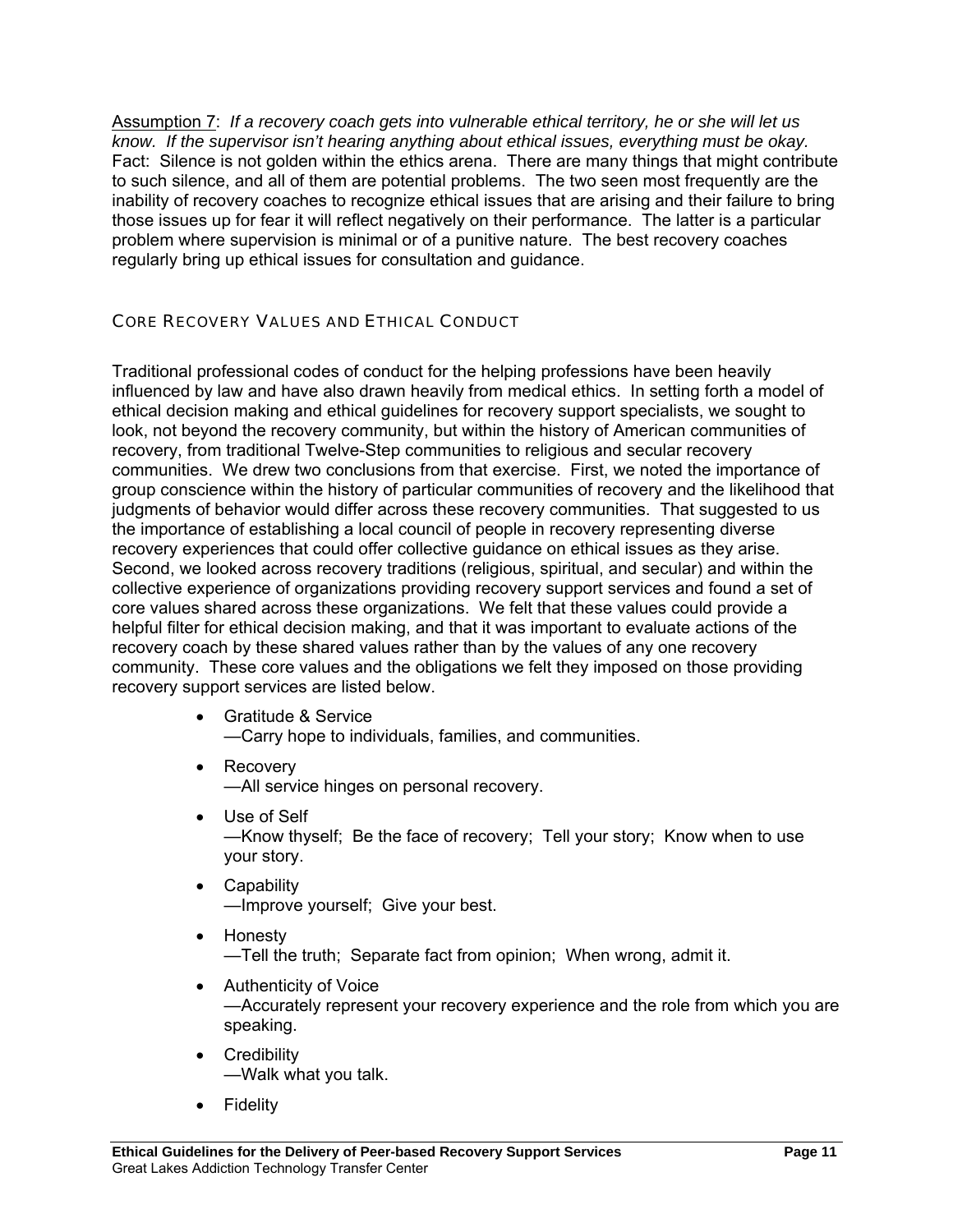—Keep your promises.

- Humility —Work within the limitations of your experience and role.
- Loyalty —Don't give up; Offer multiple chances.
- Hope

—Offer self and others as living proof; Focus on the positive—strengths, assets, and possibilities, rather than problems and pathology.

- Dignity and Respect —Express compassion; Accept imperfection; Honor each person's potential.
- Tolerance — "The roads to recovery are many" (Wilson, 1944); Learn about diverse pathways and styles of recovery.
- Autonomy & Choice —Recovery is voluntary: It must be chosen; Enhance choices and choicemaking.
- Discretion —Respect privacy; Don't gossip.
- Protection **—**Do no harm; Do not exploit; Protect yourself; Protect others; Avoid conflicts of interest.
- Advocacy **—**Challenge injustice; Be a voice for the voiceless; Empower others to speak.
- Stewardship —Use resources wisely.

# A PEER-BASED MODEL OF ETHICAL DECISION MAKING

A model of ethical decision making is simply a guide to sorting through the complexity of a situation and an aid in determining the best course of action that one might take in that situation. We propose that those providing recovery support services ask three questions to quide their decision making (Note: A worksheet on these questions is provided after the article, on Page 31).

Question One: Who has the potential to be harmed in this situation, and how great is the risk for harm? One answers this question by assessing the vulnerability of the parties listed in the table below and determining the potential for, and possible severity of, injury to each. Where multiple parties are at risk of moderate or significant harm, it is best not to make the decision alone, but to seek consultation with others, given the potential repercussions of the situation.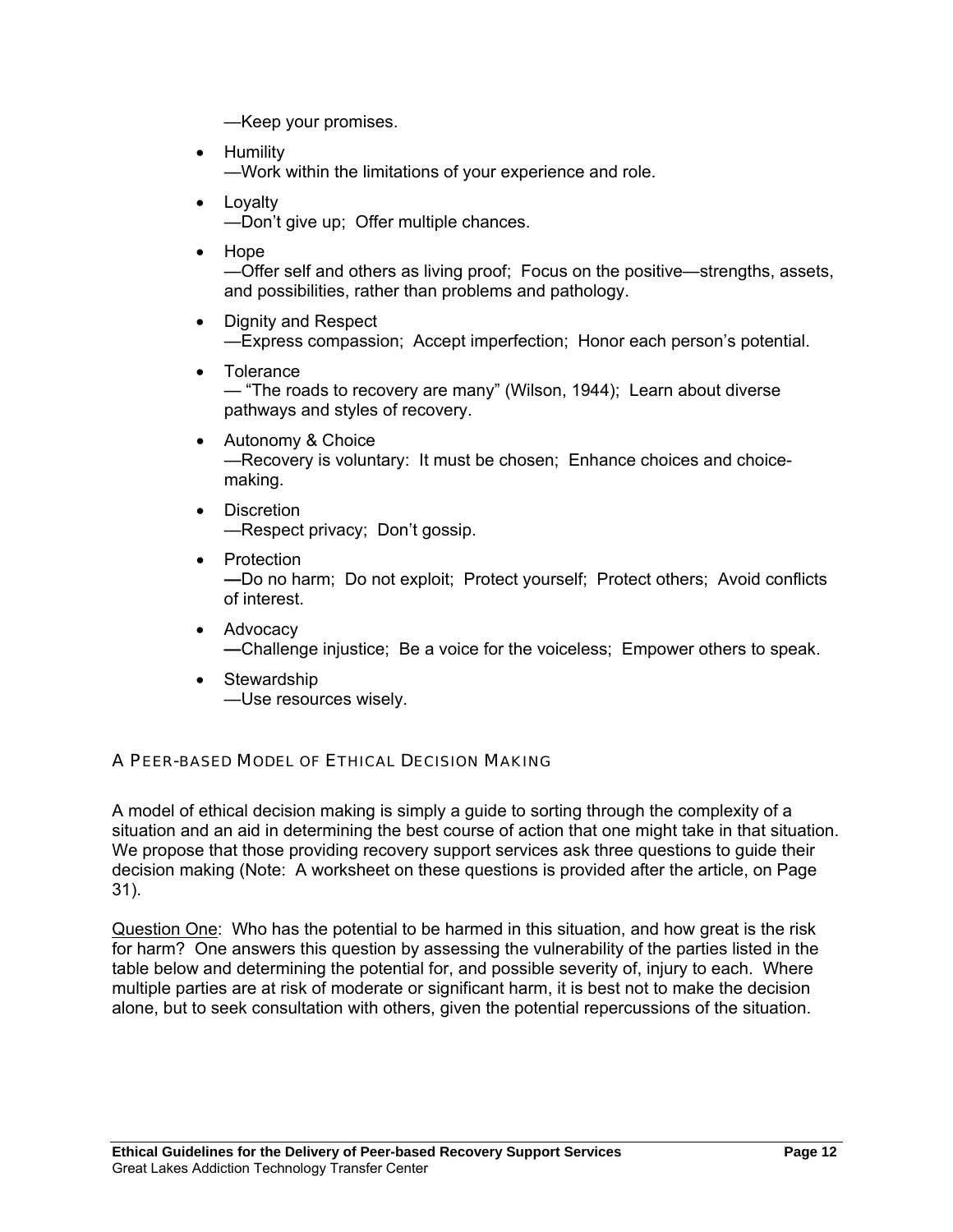| <b>Vulnerable Party</b>                | Significant<br>Risk of<br>Harm ( $\sqrt{ }$ | Moderate<br>Risk of<br>Harm ( $\sqrt{ }$ | Minimal<br>Risk of<br>Harm ( $\sqrt{ }$ ) |
|----------------------------------------|---------------------------------------------|------------------------------------------|-------------------------------------------|
| Individual/Family Being Served         |                                             |                                          |                                           |
| <b>Recovery Coach</b>                  |                                             |                                          |                                           |
| Service Organization                   |                                             |                                          |                                           |
| <b>Recovery Support Services Field</b> |                                             |                                          |                                           |
| Image of Recovery Community            |                                             |                                          |                                           |
| <b>Community at Large</b>              |                                             |                                          |                                           |

Question Two: Are there any core recovery values that apply to this situation, and what course of action would these values suggest be taken?

- \_\_\_ Gratitude & Service (Carry hope to individuals, families, and communities).
- \_\_\_ Recovery (All service hinges on personal recovery).
- Use of Self (Know thyself; Be the face of recovery; Tell your story).
- Capability (Improve yourself; Give your best).
- Honesty (Tell the truth; Separate fact from opinion; When wrong, admit it).
- \_\_\_ Authenticity of Voice (Accurately represent your recovery experience and role).
- \_\_\_ Credibility (Walk what you talk).
- \_\_\_ Fidelity (Keep your promises).
- Humility (Work within the limitations of your experience and role).
- Loyalty (Don't give up; Offer multiple chances).
- Hope (Offer living proof; Focus on the positive).
- \_\_\_ Dignity and Respect (Express compassion; Accept imperfection; Honor potential).
- \_\_\_ Tolerance ("The roads to recovery are many.") (Wilson, 1944)
- Autonomy & Choice (Recovery is voluntary; it must be chosen).
- \_\_\_ Discretion (Respect privacy; don't gossip).
- \_\_\_ Protection (Do no harm to and protect self and others; Avoid conflicts of interest).
- \_\_\_ Advocacy (Challenge injustice; be a voice for the voiceless; empower others).
- Stewardship (Use resources wisely).

Question Three: What laws, organizational policies or ethical standards apply to this situation, and what actions would they suggest or dictate?

In the next section, we will explore a wide variety of ethical dilemmas that can arise in the context of delivering recovery support services and illustrate how this three-question model can be used to enhance decision making.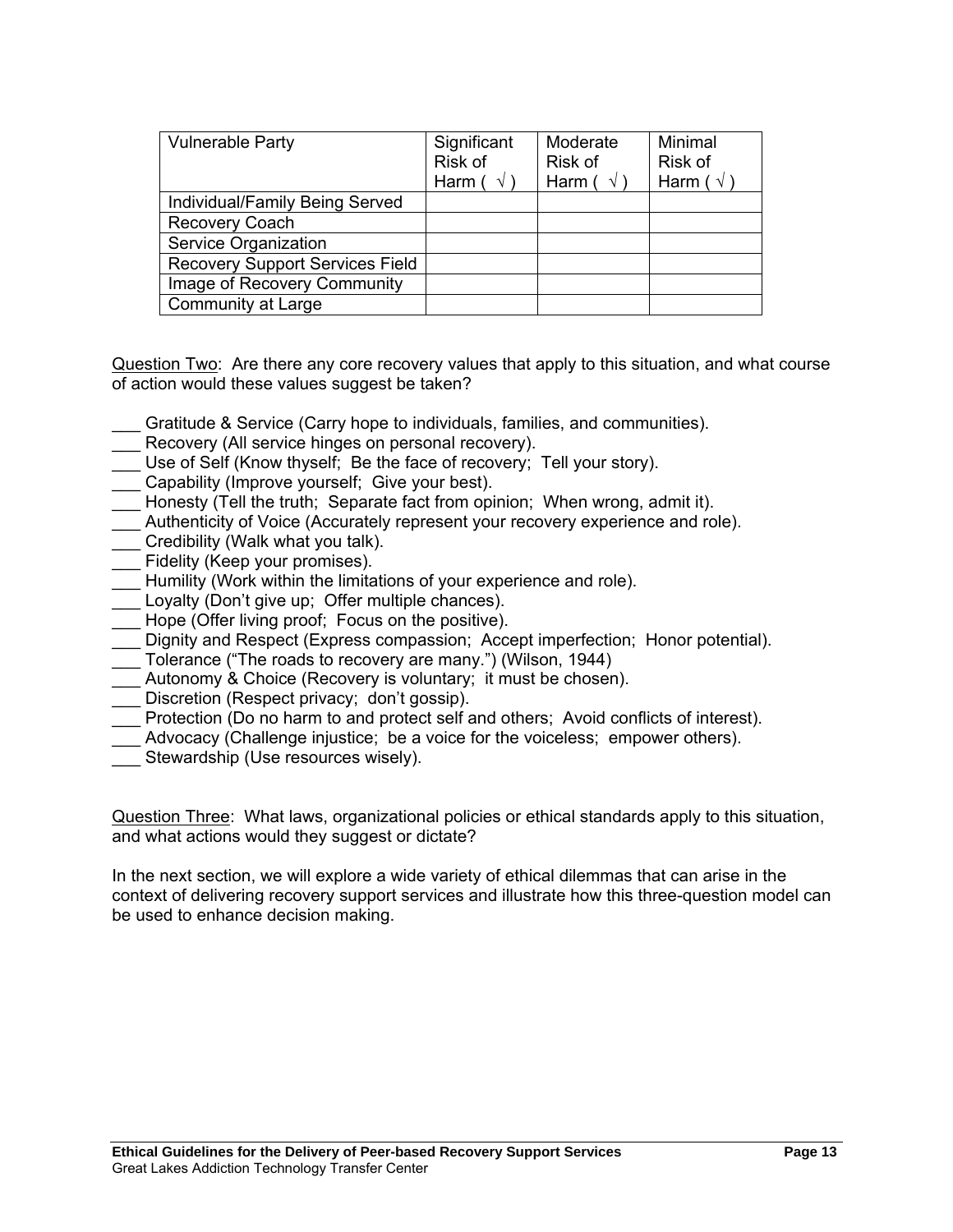## ETHICAL ARENAS

Ethical issues can crop up in a number of arenas related to the delivery of peer-based recovery support services. In this section, we will present and discuss case vignettes to highlight such issues within five arenas: 1) service context, 2) personal conduct of the recovery coach**,** 3) conduct in service relationships, 4) conduct in relationships with other service providers, and 5) conduct in relationships with local recovery communities. The vignettes and discussion were developed in consultation with the PRO-ACT Ethics Workgroup and other organizations delivering recovery support services. The responses to the vignettes are not intended to generate rules for behavior; they are intended to convey the evolving sensitivities on key ethical issues within the growing recovery support services movement.

#### SERVICE CONTEXT

Exploitation of Service Ethic: Agency ABC visibly promotes itself as providing peer-based recovery support services, but the agency's reputation is being hurt by key practice decisions.

ABC hires people as recovery coaches who have minimal sobriety time.

*The legitimacy of each RC is derived from experiential knowledge and experiential expertise. Where there is little or no experience, there is no legitimacy. Recovery coaches should be hired only if they have established personal programs of recovery marked by duration and quality. Minimum recovery requirements for recovery coaches are currently ranging from one to two years, with many recovery coaches possessing more than five years of continuous recovery. This minimum requirement is for the protection of those receiving, and for the people and organizations providing, recovery support services.* 

ABC does little to orient, train, or supervise their recovery coaches.

*Failure to provide RCs with the needed orientation, training, and supervision affects their capabilities, their credibility, and the safety of both the RC and the person receiving recovery support services. The quality of screening, training, intense initial supervision, and ongoing supervision constitute the foundation for the delivery of effective and ethical recovery support services. The delivery of RC services, particularly volunteer-based RC services, requires more supervision than clinical services provided within an addiction treatment context, because non-clinical recovery support services often lack some of the mechanisms of protection built into the delivery of treatment services, e.g., prolonged training and credentialing, a formal informed consent process, and office-based service delivery. Developing clear policies governing the delivery of recovery support services, and establishing monitoring procedures to oversee the delivery of those services, also can help ensure that the delivery of RC services will be covered within the sponsoring organization's liability/malpractice insurance.* 

 ABC pays recovery coaches a pittance while asking them to work excessive hours that often interfere with their own recovery support activities.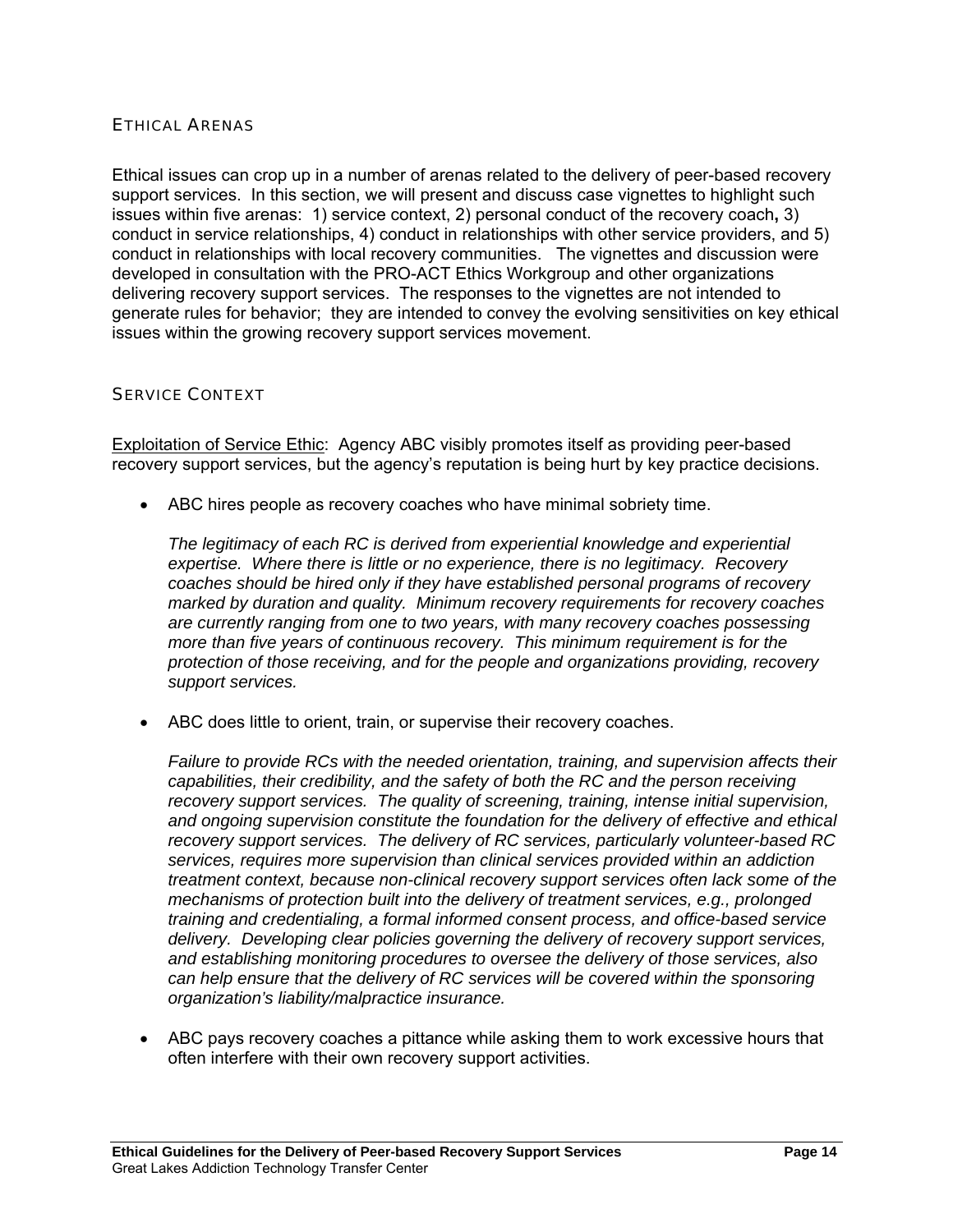*This practice constitutes a form of financial exploitation of recovering people that contributes to RC burnout, high RC turnover, and erosion in the quality of recovery support services. Providing adequate support for volunteers, paying adequate salaries, offering advancement opportunities for RCs in paid roles, and setting limits on hours worked for both volunteers and paid support specialists are crucial steps in sustaining the quality of peer-based recovery support services.* 

 ABC assigns volunteer recovery coaches to perform counselor functions, then bills for these services.

*This practice is a breach of ethical principles (honesty & fidelity), a breach of law, and a practice that violates the integrity of both the counselor role and the RC role. RCs are not cost-free labor; substantial expense should be incurred in the infrastructure to support volunteer recovery coaches via recruitment, screening, selection, orientation, ongoing training, ongoing supervision, and events celebrating the service work of RC volunteers.* 

 ABC assigns recovery coaches to work in isolation, delivering home-based services in drug- and crime-saturated neighborhoods.

*RCs assigned to home-based services, particularly those delivering pre-treatment engagement and support (outreach) services, need elevated supports to counter the particular stressors inherent in this role. Such supports include special training related to safety management, team-based service delivery (co-coaching), technical supports (cell phones, two-way radios), neutral sites for meetings in high-risk neighborhoods, etc.* 

ABC uses recovery coaches almost exclusively to recruit clients into treatment.

*This practice, when it involves using the RC role to "fill beds" or outpatient "slots," constitutes an exploitation of the RC role for the financial benefit of the organization. It reflects poor stewardship of the RC resource by displacing the recovery support needs of clients for the financial interests of the organization.* 

Screening Practices: DEF is a grassroots recovery advocacy organization that provides recovery coaching services through a cadre of volunteers from the recovery community. Today, a man notorious for his predatory targeting of young women entering NA arrives at DEF announcing that he would like to volunteer as a recovery coach. How should DEF respond to this request?

*The screening of volunteers and staff for recovery support roles is designed in part to protect the hiring agency and its service constituents. This protection function must be ensured, and at the same time the agency must practice standards of fairness in its selection procedures, e.g., not excluding someone based only on second-hand gossip. Selection for RC roles is unique in that a past addiction-related felony conviction (followed by a long and stable recovery career) might be viewed as more a credential than grounds for disqualification. On the other hand, a history of and reputation for exploitive behavior within the recovery community might be grounds for disqualification. The purpose of such disqualification would be the protection of service recipients and the protection of the reputation of the recovery support organization, e.g., ensuring that people feel safe and comfortable seeking services at the organization. White and Sanders (2006) describe how the credential of experiential expertise is established:*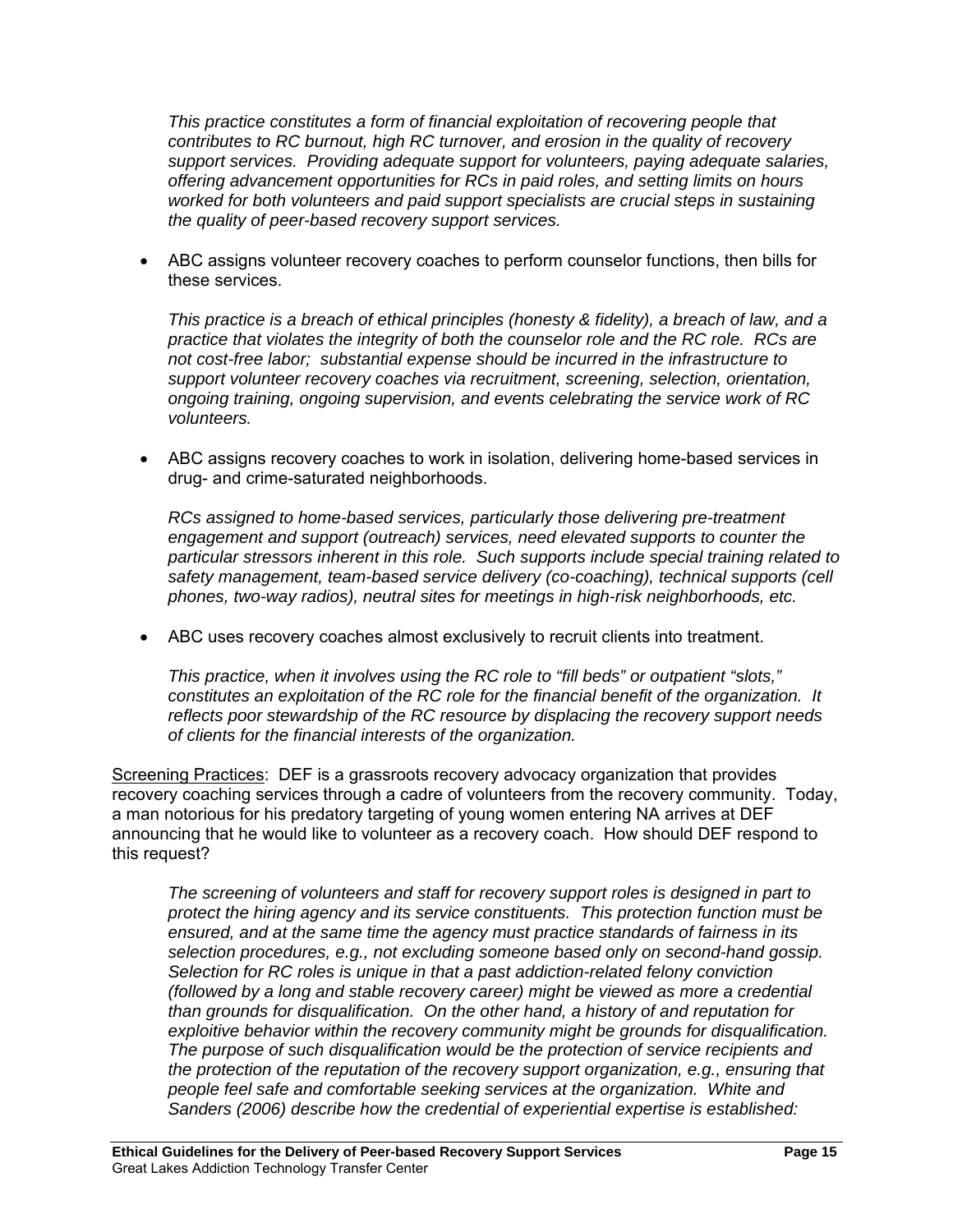*Experiential expertise is granted through the community "wire" or "grapevine" (community story-telling) and bestows credibility that no university can grant. It is bestowed only on those who offer sustained living proof of their expertise as a recovery guide within the life of the community. Such persons may be professionally trained, but their authority comes not from their preparation but from their character, relationships, and performance within the community (White & Sanders, 2006, p. 69).* 

*The community wire can withhold as well as bestow the credential of experiential expertise, and it can grant such expertise with conditions, e.g., using the individual in the above role as a closely supervised RC, but only with men.* 

# PERSONAL/SERVICE CONDUCT

Self-Care: Jerome brings great passion to his role as an RC, but models very poor self-care. He is overweight, smokes excessively, and has chronic health conditions that he does not manage well. To what extent are these ethical issues related to his performance as a recovery coach? What is the nexus between such private behaviors and Jerome's performance as an RC?

*Private behavior of the RC is just that—private, UNTIL there is an inextricable nexus (link) between private behavior and one's performance as a RC. In this case, Jerome's poor self-care does potentially impact his effectiveness as a RC. The expectation here is not one of perfection, but one of reasonable congruence between one's espoused*  values and the life one is living. In this case, Jerome is modeling potentially lethal *behaviors that those he coaches may well integrate into their own lifestyles, e.g., "It is okay for me to smoke because Jerome smokes." Part of the job of the RC is to make recovery attractive—to make recovery as contagious as addiction in the local community. To become a recovery coach requires being, not only a face and voice of recovery, but also a person whose character and lifestyle others would choose to emulate. Our ability to achieve that is enhanced by self-care training that is built into the overall RC orientation and training program.* 

Personal Impairment: Mary has functioned as an exceptional RC for the past two years, but she is currently going through a very difficult divorce. The strain of the divorce has resulted in sleep difficulties, a significant loss of weight, and concern by Mary about the stability of her sobriety and sanity. When do such events in our personal lives become professional practice issues? What should Mary and her supervisor do in response to these circumstances?

*Again, events in our personal lives are of concern when, and only when, they ripple into our performance in the service arena. All of us undergo developmental windows of vulnerability that require focused self-care and temporarily diminish our capacities for service to others. Mary and her supervisor need to consider what would be best for her, for those she coaches, and for the agency. One option is for Mary to decrease her hours or number of people served and to have increased supervisory or peer support (e.g., team coaching) for a period of time. Another option would be for Mary to take a sabbatical to focus on getting her own health back in order. For Mary to raise this issue in supervision is not something to be ashamed of, but the mark of service excellence—*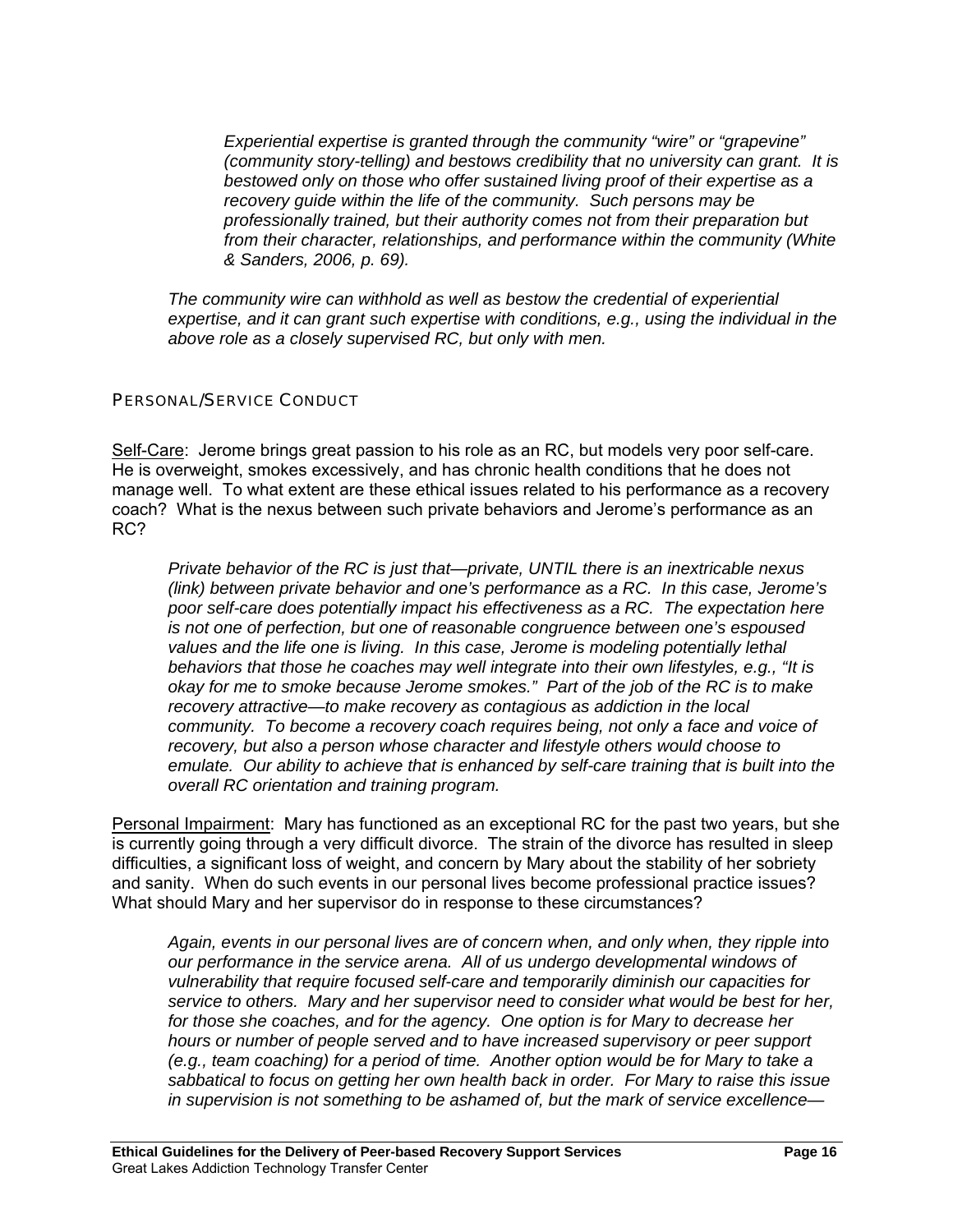*making sure that our own periodic difficulties do not spill into the lives of those we are committed to helping.* 

Lapse: Ricardo, who has worked as an RC for more than a year, experienced a short lapse while attending an out-of-town wedding. Because the lapse was of such short duration, Ricardo plans not to disclose the relapse to the organization through which he provides RC services. What ethical issues does this situation raise? What should Ricardo do? What should be the organization's/supervisor's response if this situation is brought to his or her attention? What organizational policies must be established to address the issue of lapse/relapse?

*There are several core values that apply to this situation, e.g., honesty, credibility, primacy of recovery. All of these values suggest a course of action that would begin with Ricardo's disclosure of the lapse to his supervisor and focusing on re-establishing the stability and quality of his personal recovery program. The organization should rigorously follow the guidelines/protocols it has established to respond to such an event. Options might include Ricardo's taking a break from his RC responsibilities, performing activities that do not involve direct coaching responsibilities, and later phasing back into RC responsibilities via co-coaching and more intensive supervision.* 

Personal Bias: Zia has many assets that would qualify her as an excellent RC, but in interviewing her for an RC position, you are concerned about one potential problem. Zia passionately believes that AA's Twelve Step program is the ONLY viable framework of longterm addiction recovery, and she expresses considerable disdain for alternatives to AA. What ethical issues could arise if Zia brought her biases in this area into her functioning as an RC?

*The core value of tolerance asserts the legitimacy of and respect for diverse pathways and styles of long-term recovery. Bill Wilson (1944) was one of the first advocates of such diversity. If Zia cannot develop such tolerance, she may be better suited to the service role of sponsor within a Twelve Step program than to the role of an RC who works with multiple programs of recovery. The same principle would apply to those using recovery programs other than the Twelve Steps who believe there is only one true way to recovery, or who have antipathy toward one particular program. What we know from research on recovery is that ALL programs of recovery have optimal responders, partial responders, and non-responders (*Morgenstern, Kahler, Frey, & Labouvie, 1996). T*raining and exposure to people in long-term recovery representing diverse recovery pathways can be used to promote tolerance for multiple pathways of recovery.* 

Pre-existing Relationships: Barry's supervisor has assigned a new contact for Barry to visit in his RC role. Barry recognizes the name as a person to whom Barry once sold drugs in his earlier addicted life. Who might be harmed in this situation? What should Barry do? Does Barry have a responsibility to report this pre-existing relationship to the supervisor?

*Multiple parties may be at risk here: Barry, his contact, the contact's family, and Barry's agency. Barry should disclose the relationship and request another assignment. If the only alternatives are Barry or no services (e.g., a situation in which Barry might be the only recovery coach in the community), Barry and his supervisor should explore additional options or explore how they might ensure that these RC services are provided and still minimize harm to all parties. The most critical factor here is the need to maximize the comfort and safety of the individual/family receiving services. It is best if RCs are expected to declare immediately any pre-existing relationships with those to whom they have been assigned.*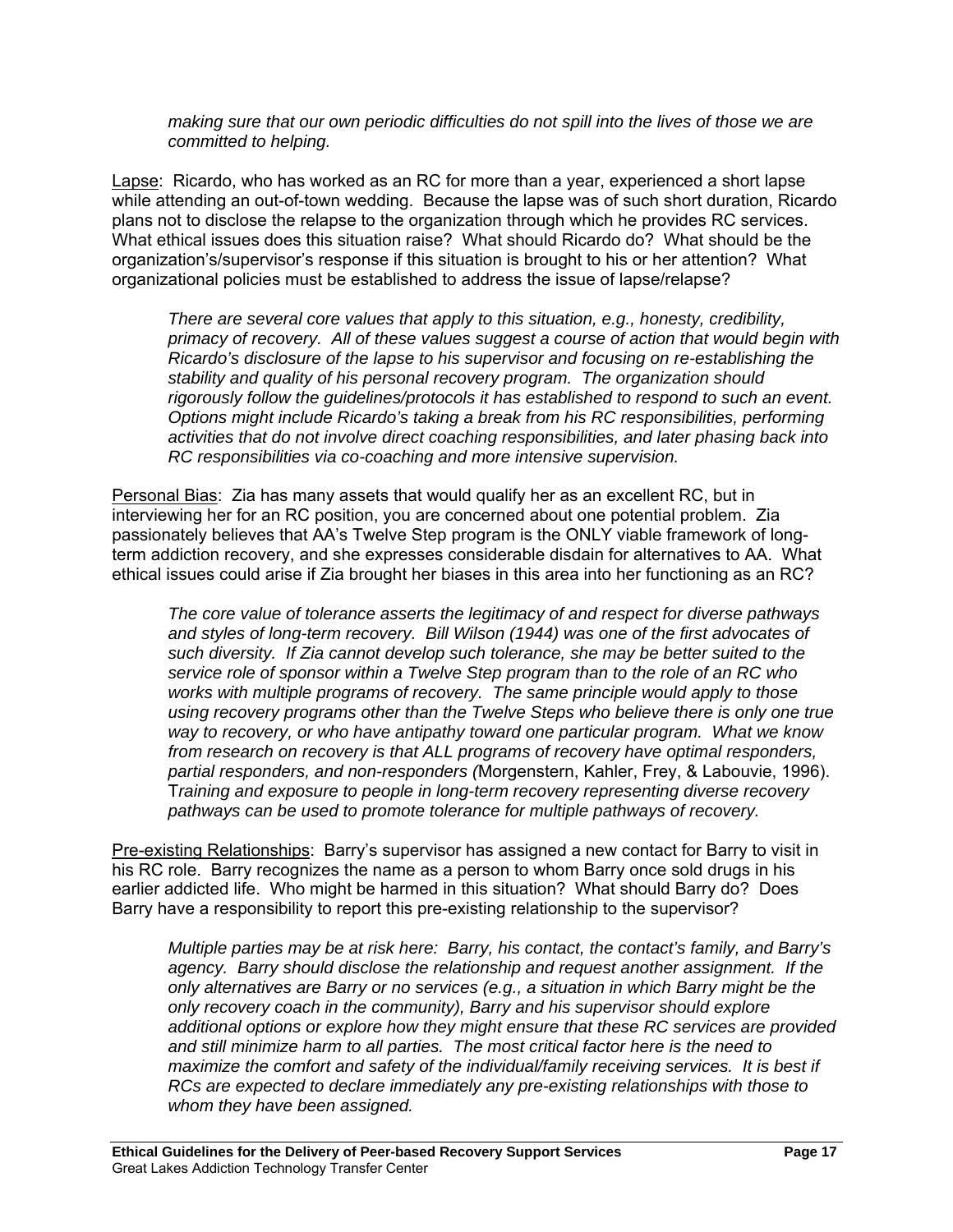Use of Information Across Roles: Rebecca is a natural listener. Everyone talks to her-in her RC role and outside her RC role. Rebecca is also very active in the local Twelve-Step community. Today, a person Rebecca is coaching mentions the name of a new boyfriend whom Rebecca recognizes as a man with whom one of her sponsees is involved. The relationship between the sponsee and this man has been a major source of sabotage to the sponsee's recovery, and the sponsee also contracted an STD from this man. Can Rebecca use information gained from roles in her personal life in her role as an RC? How should she handle this situation?

*This vignette generated considerable disagreement among the recovery support agency representatives who reviewed it. Opinions split into two camps. The first group suggested that Rebecca could, and had a duty to, disclose this information as long as it was judged to be reliable and as long as no anonymity was violated related to the disclosure. The other camp took the position that disclosing this information would violate AA etiquette ("What's said here, stays here"), that it was not Rebecca's role to disclose this information, and that Rebecca needed to stay supportive through whatever unfolded within this relationship. A good general guideline is: moving information from one role into another role (e.g., using information gained at a Twelve-Step meeting into one's RC activities) is fraught with potential harm and should be brought into supervisory discussion before such information is used in this manner.* 

Advocacy: Many RCs are also involved in recovery advocacy activities in their local communities. Are there any situations that might arise in one's advocacy role that could conflict with one's role as an RC? Could any of these situations involve potential harm to others?

*This would depend on the nature of the recovery advocacy activities. There are many recovery coaches who are also very much involved in the new recovery advocacy movement who experience minimal conflict in these roles. Conflicts could arise if the recovery advocate/coach:* 

- *used the RC context to zealously recruit those whom he or she coached into advocacy activities;*
- *used the RC role to push particular ideological propositions; or*
- *took such extreme, controversial positions that individuals and families were not comfortable having the individual serve as their RC.*

*Such potential conflicts are best processed with one's supervisor.* 

Conflict of Interests: Raphael works as a recovery coach and also owns a recovery home. In his RC role, Raphael frequently encounters people who need sober housing. What ethical issues could arise from Raphael's referral of people to the recovery home that he owns? How might Raphael best handle any real or perceived conflicts of interest? What organizational policies address the issue of conflicts of interest?

*Referring clients to his own recovery home raises potential conflicts between the client's best interests and Raphael's own financial interests. Even the PERCEPTION of bias relating to this linkage process might injure Raphael's reputation as an RC and the reputation of the organization for which he is working. Raphael would be better advised to refer his clients to other recovery homes or to offer a list of all available resources*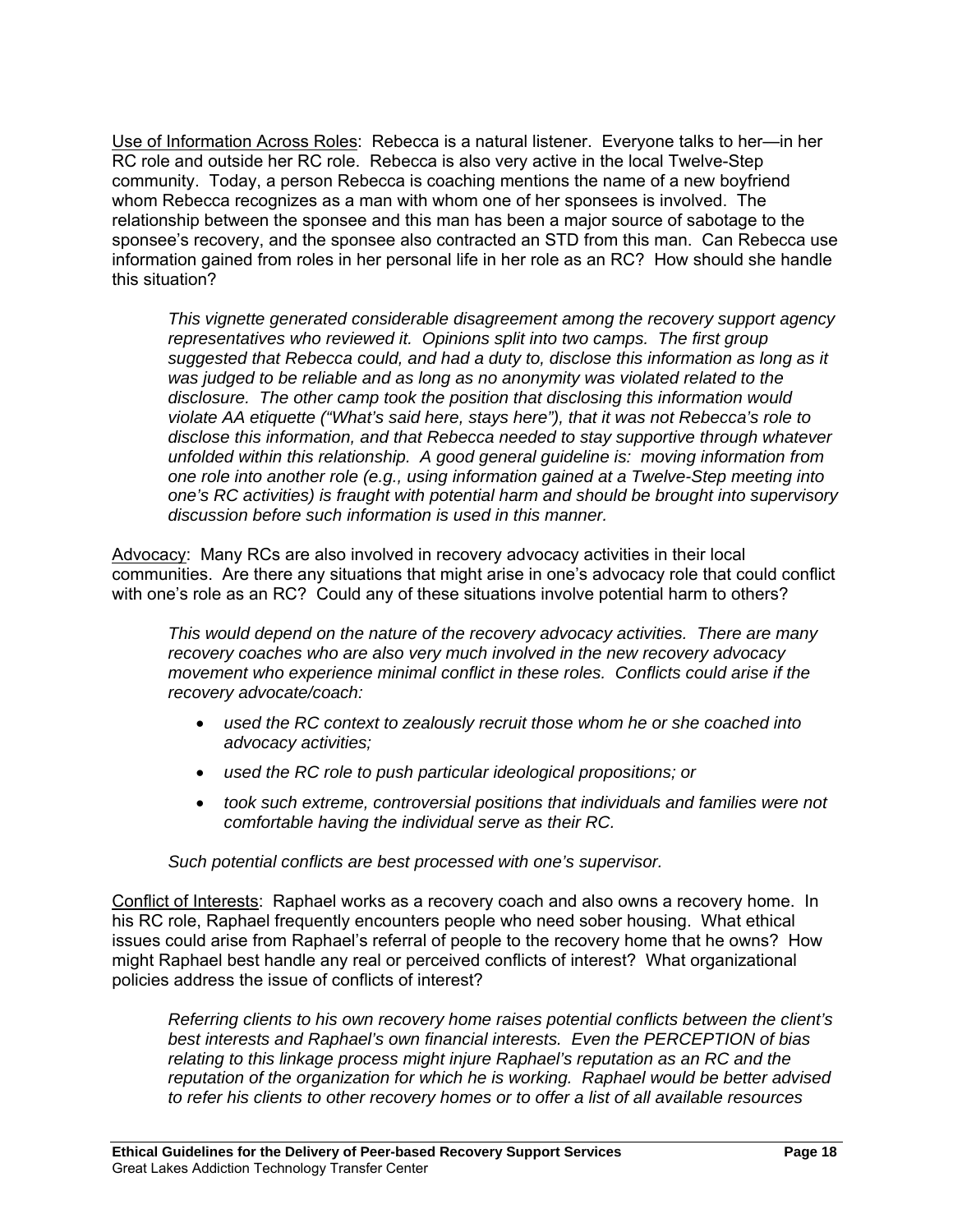*without any accompanying interventions that would direct individuals to his own facility. In addition, Raphael may want to assign a "manager" to do all screening for potential residents to his home, so that he not only doesn't refer his own clients, but also doesn't make decisions related to their entrance. At a minimum, Raphael will want to make sure that those he serves always have a choice of resource options and that he does nothing to steer people toward institutions in which he has a financial interest.* 

Role Integrity: Marcella is in long-term recovery, works as a volunteer recovery coach, and also works full time as a certified addictions counselor. What problems might be posed by Marcella's bringing the clinical orientation from her counselor role into her volunteer role as a recovery coach? How can the organization/supervisor help "counselors as peers" suspend their clinical orientation while they are functioning in their RC roles?

*The potential problems in this situation are numerous. First, if Marcella drifted into her counseling role while performing volunteer service, she would be providing counseling without the client protections and supports built into traditional treatment agencies, e.g., informed consent, legal confidentiality, clinical documentation, clinical supervision, and agency liability insurance. Assuming Marcella's client is still in treatment, the therapy Marcella provides may be counterproductive to the therapy the client is already receiving. And perhaps most important: during the time in which Marcella is doing counseling, the client is not receiving needed recovery support services.* 

Compassion Fatigue: Elizabeth has volunteered as an RC for the past 2½ years, supporting the recovery processes of individuals with very severe, complex, and long-term substance use disorders. In recent months, she has noticed that she is bringing less energy and enthusiasm to her volunteer work and is dreading seeing some of those with the greatest needs. How should Elizabeth respond to this diminished motivation for recovery coaching?

*The danger here is a process of emotional and physical disengagement that could do a great disservice to those in need of recovery support services. Elizabeth is exhibiting signs of burnout, which must be acknowledged and addressed in supervision. Elizabeth may need a break in her coaching activities, might consider reducing her hours, might need to work with people who have lower levels of problem severity for a while, or might want to consider co-coaching for a period of time. It might also be a good time for Elizabeth to refresh her stress-management skills via training or her own personal coaching. Those volunteering as recovery coaches need the option of taking sabbaticals from this service work, but they also have a responsibility to recognize this need early enough to plan an orderly transition or termination process for those with whom they are working. Both precipitous disengagement and a failure to disengage when disengagement is indicated present potentials for harm to those receiving recovery support services.* 

# CONDUCT IN SERVICE RELATIONSHIPS

Choice/Autonomy: Charise works as a recovery coach in a women's program that is known for its assertive—some would say aggressive—style of outreach to women referred from the child welfare system. The women Charise attempts to engage in treatment and recovery support services are very ambivalent in the early stages of engagement—not wanting to see her one day, thrilled to see her the next. The questions are: "When does 'NO' really mean 'No'?" What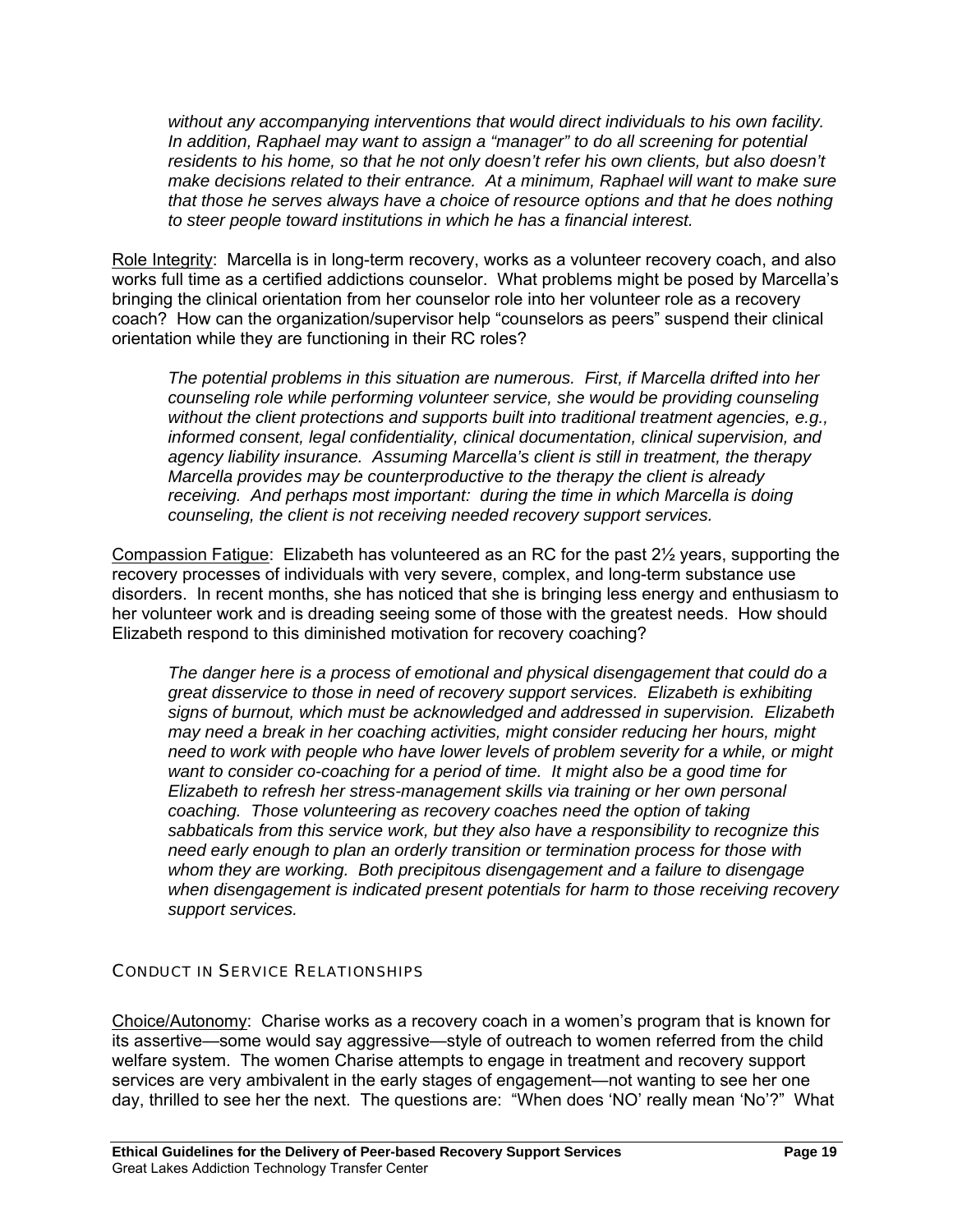is the line between assertive outreach and stalking? How do we reconcile a person's right to choose with the knowledge that volitional will is compromised, if not destroyed, through the process of addiction?

*The ethical tension here is between the values of autonomy and choice versus paternalism and outright domination. What complicates any resolution of this tension is the fact that we are working with people who by the definition of their illness (addiction) have compromised capacities for free choice, leaving the RC questioning whose free choice they should listen to—Dr. Jekyll's or Mr Hyde's. In short, what do we do with someone who one moment wants recovery and the next minute wants to get high? The answer is that we recognize that addiction is a disease of the will and that recovery involves a progressive rehabilitation of the will. The RC's job—particularly in the outreach function—is to jumpstart motivation for recovery where little exists, and to guide people through the early stages of recovery until they can make choices that support their own best interests. At a practical level, this means that "no" ("I don't want you to contact me anymore") has to be said several times to different people on different days before we give up on someone (for the time being). If after a reasonable period of time, the answer is still "no," then we disengage with the assurance that we will be available in the future if the person should CHOOSE to call us. The proposition that recovery is voluntary means, not only the freedom to choose different pathways of recovery, but also the freedom to choose not to recover.* 

Choice/Autonomy: Roberto has been assigned as a recovery coach for Oscar, but four weeks into this process, Oscar requests a change in recovery coaches on the grounds that he is having difficulty relating to Roberto. Do those receiving RC services have the right to select their own recovery coach?

*Mismatches in the assignment of recovery coaches are inevitable, just as mismatches occur in the assignment of counselors. A match between a recovery coach and someone whom he or she serves may be even more important because of the increased time spent together and the potential duration of the relationship. The occasional mismatch is best acknowledged early and resolved either through alterations in coaching style or through reassignment to a new recovery coach. The affects of recovery coaching result from personal influence, not from any power or authority ascribed to the role. An essential principle of peer-based recovery support services is that those receiving the service ultimately get to define who qualifies as a "peer." Evaluating and resolving potential mismatches is an integral part of good supervision. It is also important that RCs be supported through these situations.* 

Emotional Exploitation: John is a highly sought-out RC. He is charismatic and unrelenting in his support activities. As his supervisor, you have one area of concern about John: he is emotionally possessive of those he works with, hypercritical of other service providers who don't live up to his standards, and competitive with the sponsors of those he coaches. Many of those John serves do very well in their recovery, but they seem to see the source of their recovery as John more than a program of recovery. You are troubled that those John works with seem to have developed an excessive emotional dependency in their relationship with him. What ethical issues are raised by this situation?

*There are several core values that apply to this situation, e.g., humility, respect, tolerance, autonomy, capability. The style described above, by cultivating dependence and emotionally rewarding crises, actually weakens people's future capacity for self-*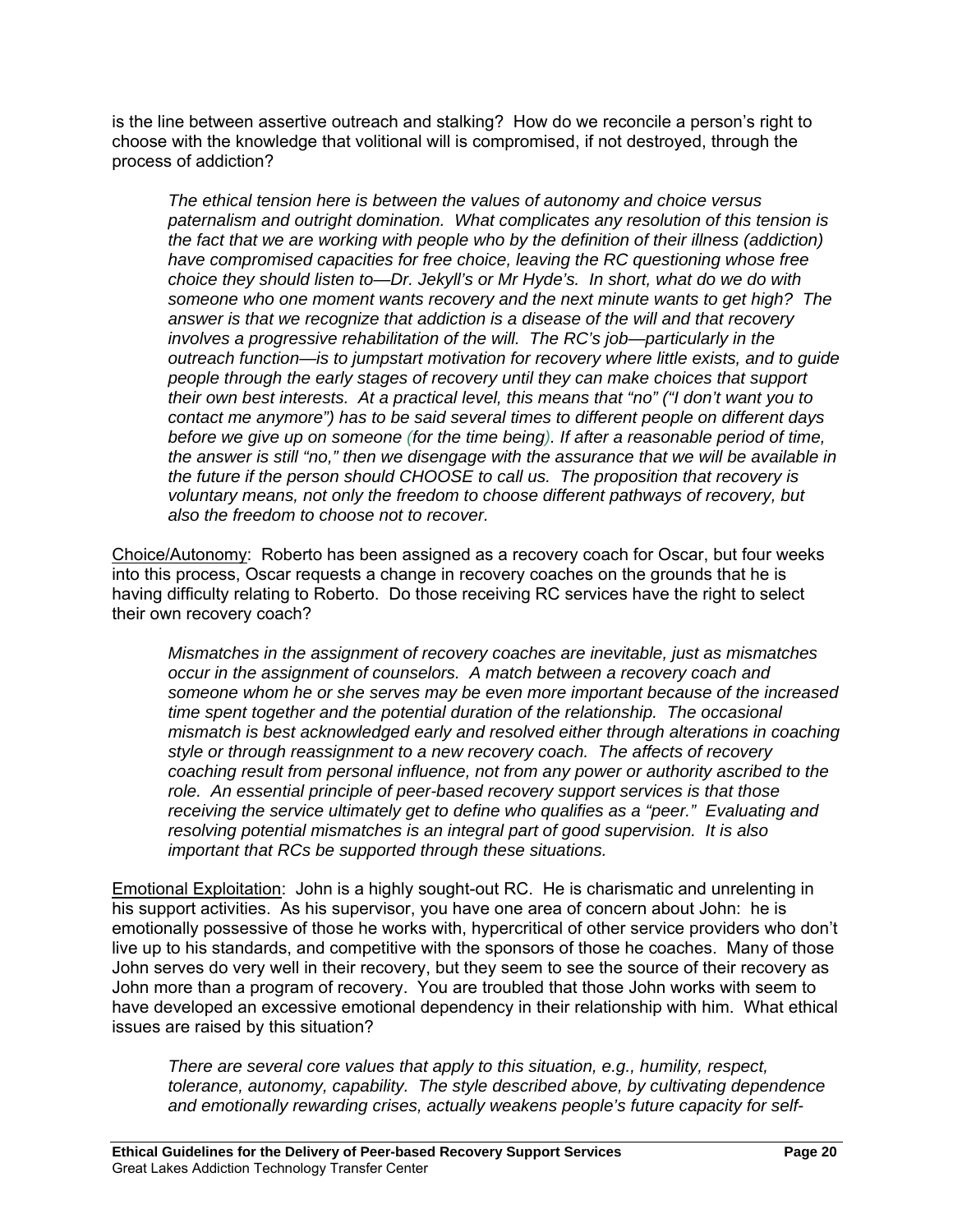*sustained recovery. Those served end up feeling progressively better about John, but worse about themselves. Such a style may meet John's needs, but it ill serves those he coaches. Such styles harm clients, overshadow other RCs who may be doing much more effective service work, and often end up harming the community agency's credibility in the long run. A degree of dependence is normal early in the RC relationship, but such dependence is best transferred to the development of a larger and more sustainable sobriety-based support network.* 

Friendship: Raymond volunteers as a recovery coach for a recovery community organization (a freestanding organization, unaffiliated with any treatment organization, that provides recovery support services). Raymond shares a lot in common with Barry, a person to whom Raymond has been assigned to serve as a recovery coach. Over a period of months, Raymond and Barry have developed quite a friendship and now share some social activities (e.g., fishing) beyond the hours in which Raymond serves as Barry's recovery coach. Are there any ethical issues raised by this friendship?

*Friendships may develop within the context of recovery coaching, but there is one thing that distinguishes the recovery coach relationship from other social relationships, and that is the service dimension of that relationship. This means that recovery coaching relationships are not fully reciprocal, whereas friendships are. The RC has pledged that the focus of the RC relationship is on the needs of the person being coached. In that*  light, ethical problems could arise if: 1) the friendship were initiated by Raymond to meet *his needs and not Barry's needs, 2) problems in the friendship interfered with Raymond's ability to provide effective coaching services, or 3) the friendship with Raymond prevented Barry from developing other sobriety-supportive relationships within the recovery community and the larger community. RC relationships will, by definition, be less hierarchical and more reciprocal than will relationships between an addiction counselor and his or her client. It's not that one boundary demarcation is right and the other is wrong; what is important is that boundaries are maintained that are roleappropriate. In other arenas of peer-based services, their effectiveness has been attributed in great part to the lack of professional detachment and distance (Fox & Hilton, 1994). Where a developing friendship is getting in the way of effective RC services, it is the responsibility of the RC to raise this concern with his or her supervisor, and possibly to review this situation with the RC, the supervisor, and the client. One potential option is to assign and transition the client to another RC, to avoid potential problems stemming from the dual relationship.* 

Sexual Exploitation: You supervise recovery coaches for a local recovery advocacy and support organization. It comes to your attention that Joshua, one of your RCs, is sexually involved with a person to whom he is delivering recovery support services. What are the ethical issues involved in this situation? How would these issues differ depending on: 1) age or degree of impairment of the person receiving services? 2) whether this was a person currently receiving or a person who had previously received recovery support services? 3) the time that had passed since the service relationship was terminated? Would you view this situation differently if the relationship were not with the primary "client" but with a family member or friend who was involved in the service process? Could the recovery coach or the agency face any regulatory or legal liabilities related to this relationship?

*The RC service relationship is not a relationship of equal power. The vulnerability of those seeking RC services and the power of the RC role offer situations in which an RC might exploit service relationships for his or her personal, emotional, sexual, or financial*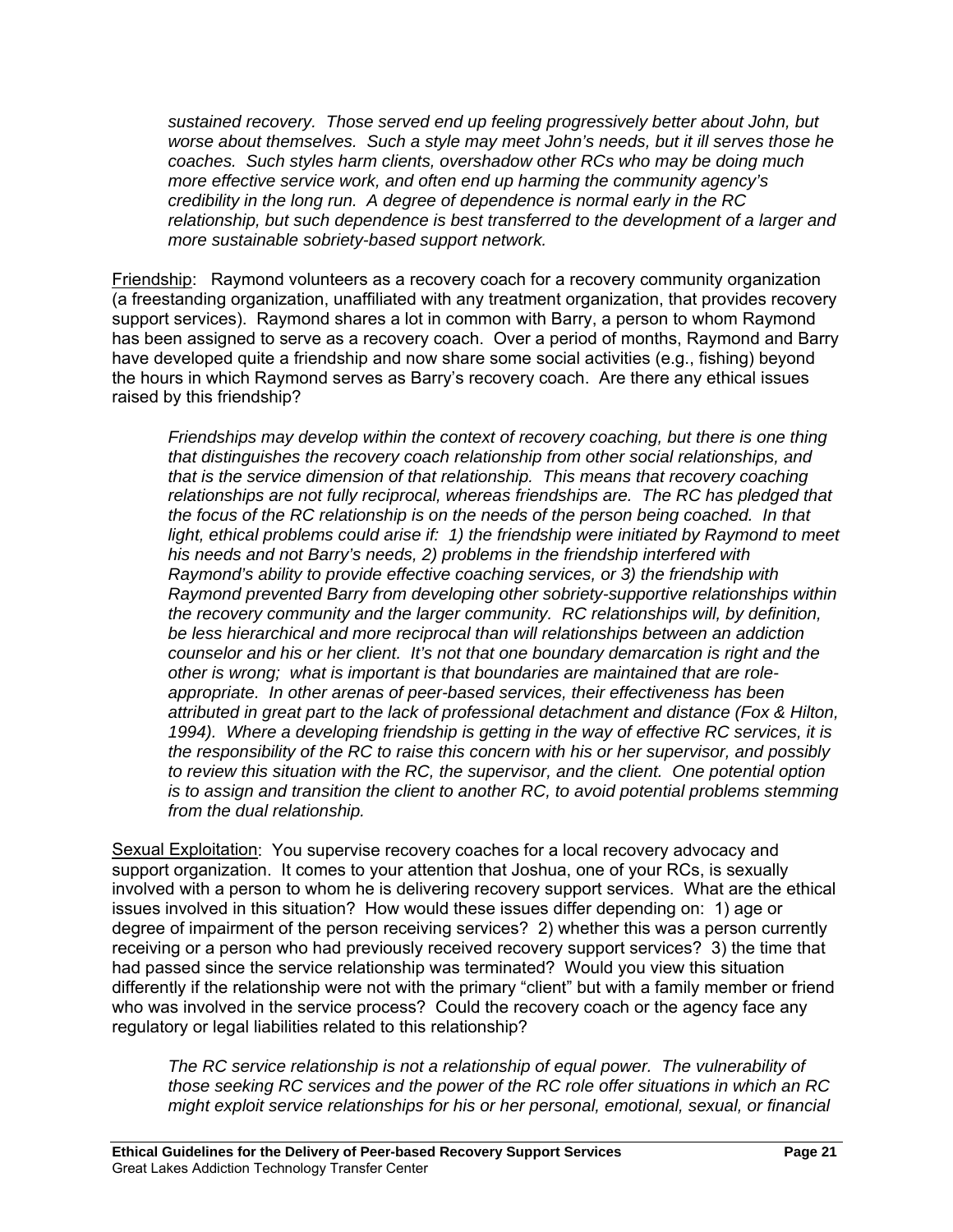*gain. It is that power discrepancy that makes intimate relationships between RCs and those with whom they work with ethically inappropriate. The harm that can come from such relationships spans injury to the person/family being served (emotional trauma, severance of services, resistance to seeking future services), injury to the reputation of the RC, and damage to the reputation and financial solvency of the service organization (via litigation against the organization for improper hiring, training, supervision, etc.). The prohibition against an intimate relationship between an RC and service recipient also extends to members of the service recipient's family and intimate social network who are involved in the service process. As for relationships with people who previously received RC services, agencies are defining a period of time (mostly in the two-year range) in which such relationships would still be improper. The key here is to evaluate situations that might arise based on the issue of exploitive intent. For example, an RC might be involved with an individual he or she met within the recovery community who he or she discovers once received RC services from the RC's organization. The RC did not work at the organization at the time, never served as the person's RC, had no knowledge of the person's status as a service recipient, and did not use the influence of his or her RC role and organizational affiliation to initiate the intimate relationship. In short, there was no exploitive intent*.

Financial Exploitation: Alisha is providing RC services to a very socially prominent and wealthy individual and his family. She has repeatedly turned down the family's offers of money for her services and communicated that her services are provided through a federal grant and are available to all local citizens without charge. It has casually come up in conversations that Alisha is saving money to begin taking courses at the local community college. When Alisha arrives for her visit today, the family announces that they have discussed it among themselves and that they want to pay Alisha's tuition to return to college. What should Alisha consider in her response to this offer?

*Money changes relationships. Accepting this gracious offer would threaten the integrity of the coaching relationship. Alisha should express her appreciation for the family's offer, but explain that she must decline because acceptance of this gift while the recovery coaching is in process could affect that relationship. The family's feelings can be further protected if Alisha can inform them that there is an agency policy that prevents any RC from accepting any gifts of substantial value. The situation might be viewed differently if some time after the service relationship was ended, the same family wanted to donate money to Alisha's education or to the service organization. The key here is that the vulnerability or gratitude of the family is not used in an exploitive manner. All offers of gifts to an RC during or following a service relationship should be discussed with the supervisor.* 

Gifts: Marie works as an RC in an addiction treatment unit within a local community hospital. Her job is to provide recovery support services to those discharged from addiction treatment. She serves a predominately Native American population and conducts most of her work via home visits on two reservations. When she arrives for one of her visits today, the family she is visiting presents her with an elaborate, culturally appropriate gift as a token of their appreciation for her support. The problem is that Marie works in a hospital whose personnel code prohibits any staff member from accepting a personal gift. Marie is concerned about the consequences of accepting the gift, but is also concerned that refusal of the gift could harm her relationship with the family and the tribe. What are the ethical issues here? What should Marie do?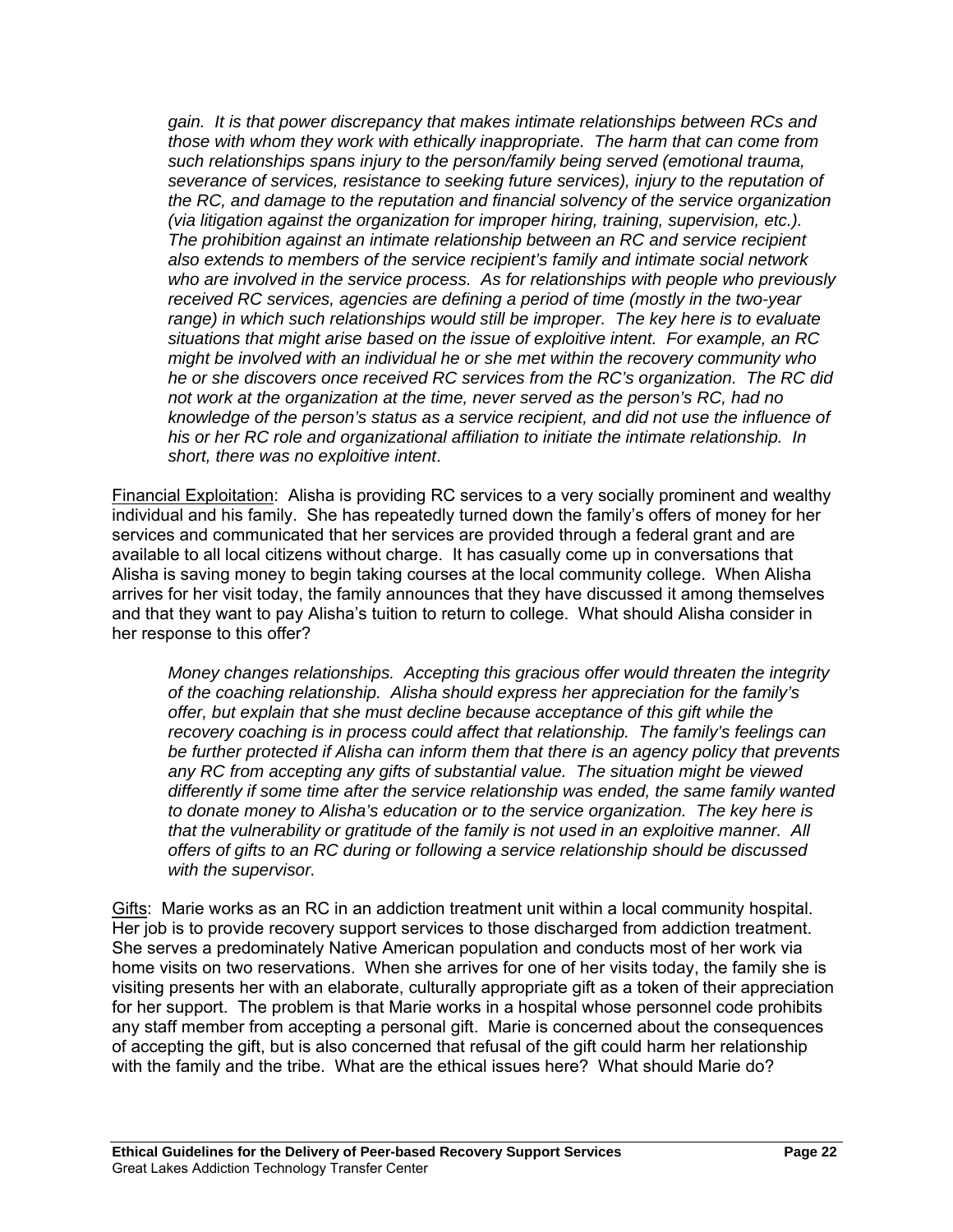*Ethical decision-making must be culturally grounded. What this means is that the pros and cons of any action must be evaluated in the cultural context in which it occurs. What might be unethical in one cultural context (e.g., accepting a gift) might in another be, not only ethical, but also essential in maintaining the service relationship. In this case, Mary could accept the gift in the name of the hospital, protecting herself from the hospital policy and leaving the RC relationship intact. Mary could report the gift to her supervisor and display the gift in a common area of the hospital for all to enjoy. What would be equally appropriate would be for Mary to raise the broader issue of the need for more flexible interpretations of this particular policy when working in this tribal context. Ironically, a policy designed to protect patients might actually result in injury to patients, severance of the service relationship, and damage to the reputation of the service institution. RCs working across cultural contexts need policy flexibility and good supervision to protect the service relationship.* 

Boundaries of Competence: During a visit today with Camella, a person you are coaching, she asks you what you think about the effects of anti-depressant medications on recovery from alcoholism. She is clearly ambivalent about the medication she is being prescribed, and your first inclination is to tell her to forget the medication and get to more meetings. What are the ethical issues in this situation? How would you respond?

*It is quite appropriate for the RC to listen to Camella's concerns about her medication, encourage her to talk to her physician about these concerns, and link her to resources to get additional information about recovery and anti-depressant medications. It is not appropriate for the RC to offer his or her opinion or advice about any prescribed medication. To do so would be to move beyond the boundaries of the RC's education, training, and experience. Even if the RC were a physician volunteer, his or her responsibility in the RC role would be to link Camella to medical resources she could consult about this question, rather than to provide that information directly. Under no circumstance should an RC ever advise anyone to stop taking a prescribed medication. If the RC has concerns about the effects of particular medications on Camella's recovery (e.g., prescribed sedatives or narcotic analgesics), the RC's role is to link Camella to someone with expertise, e.g., a physician trained in addiction medicine, to discuss these issues.* 

When to Refer: Martha has attempted to engage Rita in the recovery coaching process for the past five weeks, but the chemistry between the two of them seems to have gone from bad to worse. All efforts to work through these difficulties in supervision have failed to improve the situation. At what point should Martha acknowledge this situation to her supervisor and Rita and seek to have another recovery coach assigned to Rita?

*The value of honesty dictates that Martha acknowledge to Rita and to Martha's supervisor her concerns about the relationship difficulties, and that she raise the question of whether or not Rita would be better served with a new RC. She should raise this question with the supervisor, and if efforts to improve the relationship fail, then a meeting between Martha, Rita, and the supervisor may be in order. The agenda is to avoid harm to Rita from a relationship mismatch, to establish an effective coaching relationship, but to also avoid any feelings of abandonment that Rita might experience by the suggestion of a new RC.* 

Discretion: Maria serves as an RC for women and their families who are participating in a local women's treatment program. Maria frequently hears from those she coaches, "I want to tell you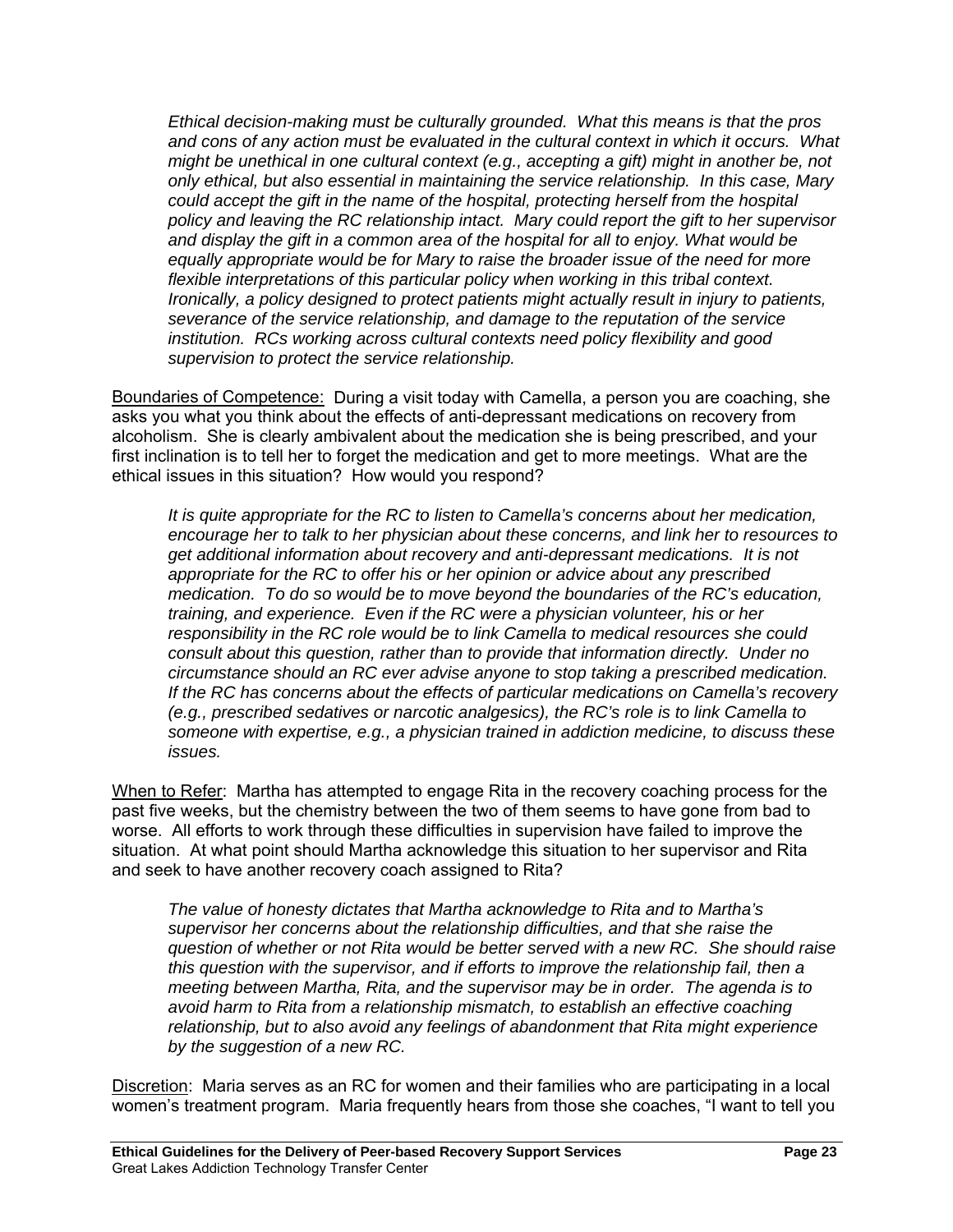something, but you can't tell my family" or "I want to tell you something important about Jennifer, but I don't want you to tell her I told you." What ethical issues are raised when the RC is placed in the middle of these types of communications? How should Maria handle such communications?

*It is essential to establish communication ground-rules at the beginning of the RC relationship. The values of discretion, respect, and fidelity demand that the RC not disclose information beyond the established ground-rules. Those ground-rules include review of circumstances in which disclosures will be made, e.g., supervision, medical emergencies, or imminent threat of harm to self or others. Before deciding whether or not to agree to the requested promises described above, Maria should again review those communication ground-rules and the disclosure exceptions.* 

Discretion versus Duty to Report: A person for whom you are serving as recovery coach discloses to you that he has been using during the past week with another person who lives with him in a local recovery home. The disclosure makes it clear that the other person provides the drugs used and may be dealing in the home and in the larger community. Further complicating the situation is the fact that the owner of the recovery home is a member of your board of directors. Do you have an ethical responsibility to protect this disclosure or to report the content of the disclosure to the house manager or the owner of the recovery home? Would a recovery coach have a similar obligation to report the presence of a "script doctor" who was pumping massive quantities of prescription opiates into the community—when the source of that information was one of those he or she was coaching?

*Such information could not be ethically reported without permission for such disclosure. In both cases, the RC could discuss with the disclosing individual whether or not that individual thought the information should be conveyed to responsible authorities, if the individual was comfortable making such a report, or if he or she would want the RC to make such a report without disclosing his or her identity as the source. Using this process would address the threat to the recovery home environment or the community without violating the promise of confidentiality.* 

Threat to Community: When you arrive for a home visit with Joe Martin, a person you are coaching, you find him intoxicated. Joe says he can't talk to you right now because he has to return to the bar he just left to pay off a debt. Joe has his car keys in his hand. What do you do?

*Use all of your persuasion skills to keep Joe out of the car. Ask Joe to give you the car keys, and let him know that, if he gets in the car, you will have no recourse but to call the police. If he gets in his car and drives away, call the police, informing them that you observed an intoxicated man by the name of Joe Martin getting into a car, and provide the vehicle description and location. Do not identify yourself in your service role, and do not identify Joe as a service recipient of the organization. The challenge here is to address the threat to public safety without disclosing Joe's status as a service recipient.* 

Personal Bias: Fred has worked hard to educate himself about medication-assisted recovery since he was first hired as an RC, but he still has very negative feelings about methadone in spite of the research literature he has read about it. It's not a "head thing"; it's a "gut thing." Marcy, another RC, has similarly negative feelings about explicitly religious pathways of recovery because of the number of people she has known in AA for whom religion alone did not work as a framework for recovery. Describe how the personal biases of the RC might result in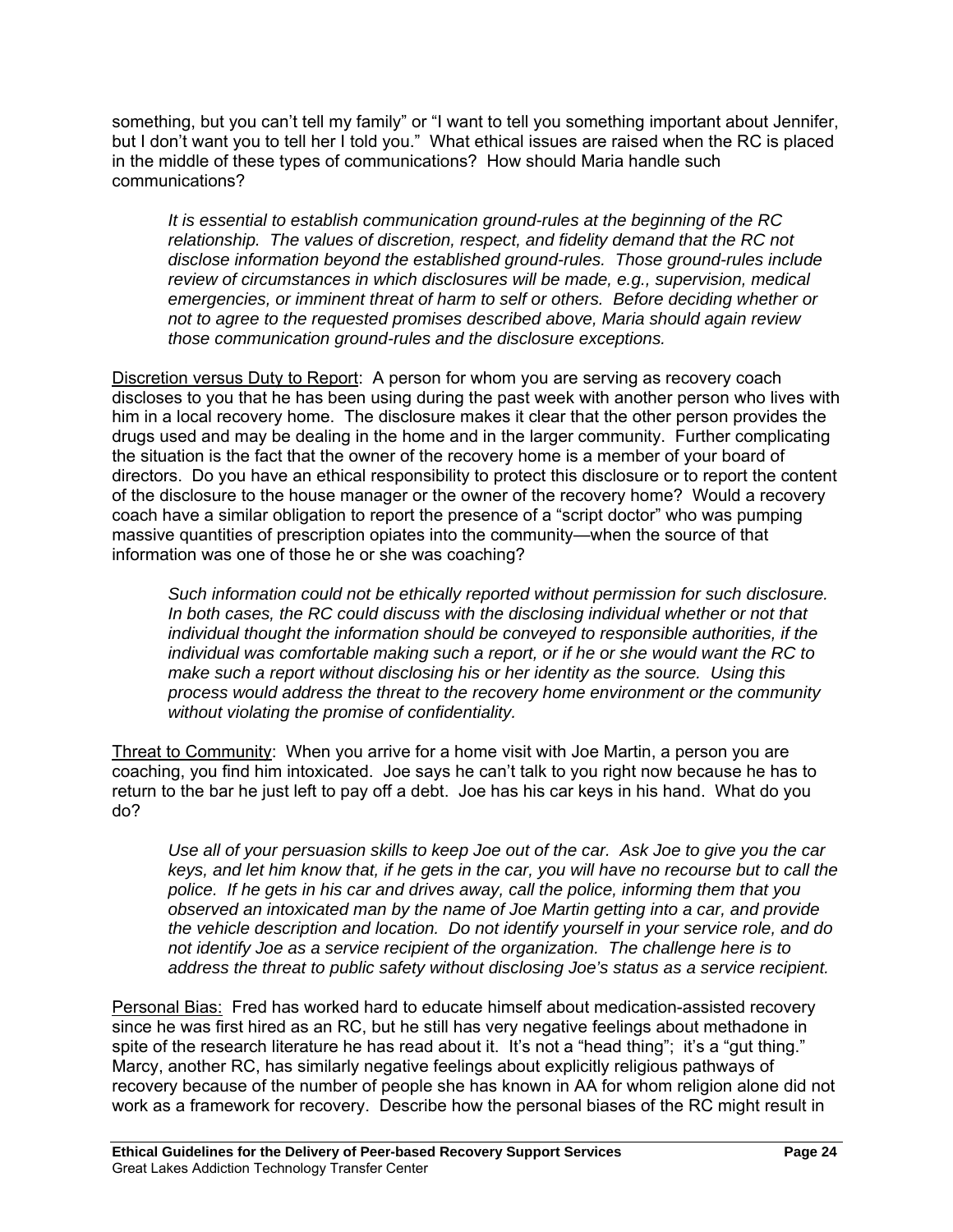harm or injury to multiple parties, and how that harm might be avoided. For example, how might Fred separate the scientific facts about methadone from his feelings (opinions) about methadone?

*As individuals, we may have all manner of biases about different addiction treatments, but in the RC role, we have a responsibility to outline the choices available to those we serve as objectively as possible and support each person's choice of the option that seems best for him or her at this moment. Discouragement of a particular method of treatment may prevent a client from getting the "one" treatment method that might be most successful. Fred and Mary should continue to acknowledge and discuss their biases with their supervisor. Fred and Mary may not need more information and training on alternative treatments and pathways to recovery as much as they need direct contact with people who have successfully used these methods to achieve long-term recovery. As experiential learners, many RCs won't credit the research findings until they experience this evidence face-to-face.* 

# CONDUCT IN RELATIONSHIPS WITH OTHER SERVICE PROVIDERS

Responding to Unethical Conduct: Susan, a person for whom you have been serving as an RC for the past month, discloses to you today that she is in a sexual relationship with the counselor she is seeing at a local addiction treatment agency. The counselor is a very prominent person in the local recovery community and is very active in the state addiction counseling association. What ethical issues does this situation present? How would you respond?

*This situation raises several needs. The first is to acknowledge to Susan that such a relationship is a breach of the counselor's professional ethics, and to ask if she wants a referral to a different treatment agency, and if she wants to file a formal complaint with the state counselor certification board or seek other legal redress. Linking Susan to such resources would be a natural RC function, as would supporting Susan through this process. Depending on the policies of your agency, you may also let Susan know that you will need to report this disclosure to your supervisor, who may also be bound to report it to the state certification board, either with Susan's name or without it. All reports of ethical breaches by other service professionals in the community that come to the RC's attention should be communicated to the RC's supervisor.* 

Representation of Credentials (Example 1): Samuel works as a recovery coach, doing posttreatment telephone monitoring. In his interactions with the larger community, Samuel has represented that he is working as a "counselor." He also makes periodic mention of his plans to "get back" to graduate school," but Samuel has only completed two years of college and has not been in school for more than ten years. What ethical issues does this situation raise?

*The values of honesty and credibility call upon the RC to accurately represent his or her education, training, and experience. The supervisor should acknowledge that he or she has heard the above reports and emphasize why it is important that, if the reports are true, these communications stop and be replaced with an accurate description of Samuel's role and educational credentials. This might well be accompanied by a broader discussion of how RCs establish credibility and legitimacy within the larger service community.*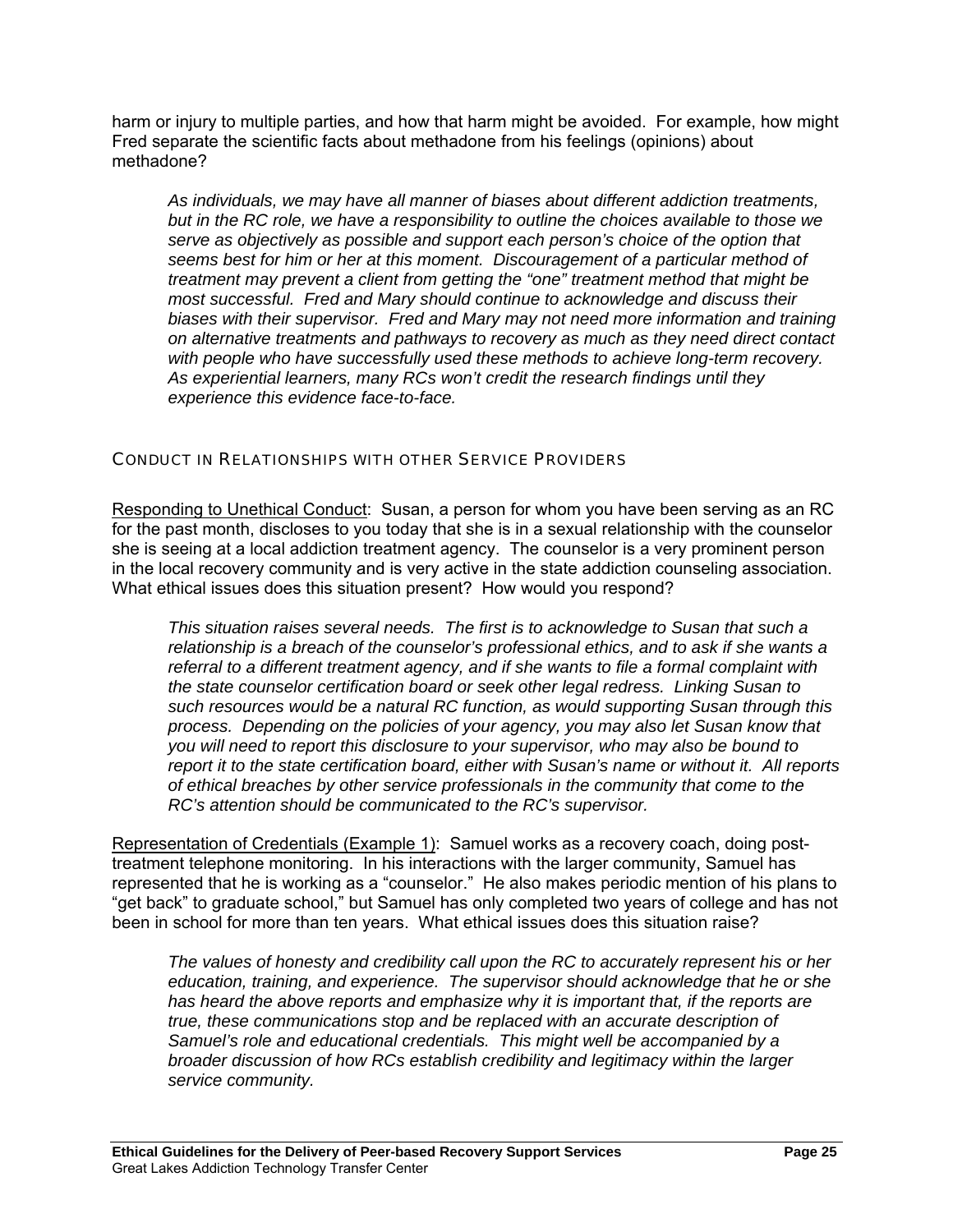Representation of Credentials (Example 2): Would you view Samuel's situation any differently if he accurately represented his role and education, but misrepresented the length of his own recovery and his degree of current involvement in AA, NA, or another recovery mutual aid group?

*No, both would undermine his capability and credibility as an RC. The value of authenticity of voice is paramount here. The following guideline is recommended: "Filter decisions related to disclosure of your ATOD use history, your recovery status, and your pathway(s) of recovery initiation and maintenance through the values of honesty (tell the truth); discretion (protect your privacy); and, for those in Twelve Step recovery, the tradition of anonymity at the level of press" (White, 2006b).* 

Role Clarity/Integrity: George has worked as Larry's RC for the past two months. Today, Larry asks George if George would be his NA sponsor. George has a long history in NA and a long history of sponsorship activities, but agreeing to this arrangement would mean that he would be both Larry's RC and his sponsor. What harm and injury (if any) might result from such a dual relationship, and who might be harmed?

*Failure to maintain boundary separation between the roles of RC and sponsor might harm Larry, George, others receiving RC services, the relationship between George's organization and the local recovery community, and the larger community. The effect of dual relationships is often to "water down" both relationships. Here are some suggested operating principles (Excerpted from White, 2006c).* 

- *1. Performing sponsorship functions (e.g., making a Twelve Step call as an AA member, meeting with sponsees) on time in which one is working as an RC is a violation of Twelve-Step Traditions and professionally inappropriate (beyond the scope of most agencies' RC job descriptions and explicitly prohibited in many).*
- 2. Performing sponsorship functions through the RC role could weaken local *sponsorship practices and diminish community recovery support resources, by replacing such natural support with the formal support of local treatment agencies.*
- *3. Seeking reimbursement for sponsorship functions performed by a recovery coach is, at best, a poor stewardship of community resources and, at worst, fraud.*
- *4. Role ambiguity and conflict resulting from the mixing of sponsorship and RC functions might inflict injury on clients/families, service workers, service agencies, and the community.*
- *5. The RC role represents a form of connective tissue between professional systems of care and indigenous communities of recovery, and between professional helpers and sponsors. When those filling this role abandon this middle ground and move too far in one direction or the other, that connecting function is lost.*

# CONDUCT IN RELATIONSHIPS WITH LOCAL COMMUNITIES OF RECOVERY

Role Clarity/Integrity: George, who is a salaried RC, has a practice of linking those he coaches to recovery communities by taking them to, and participating with them in, particular recovery support meetings. A complaint has come to the agency about George's "getting paid" for the time he is in meetings, with the charge that this constitutes accepting money for Twelve-Step work. What are the ethical issues here? How might George more clearly delineate his paid activity from his NA service work?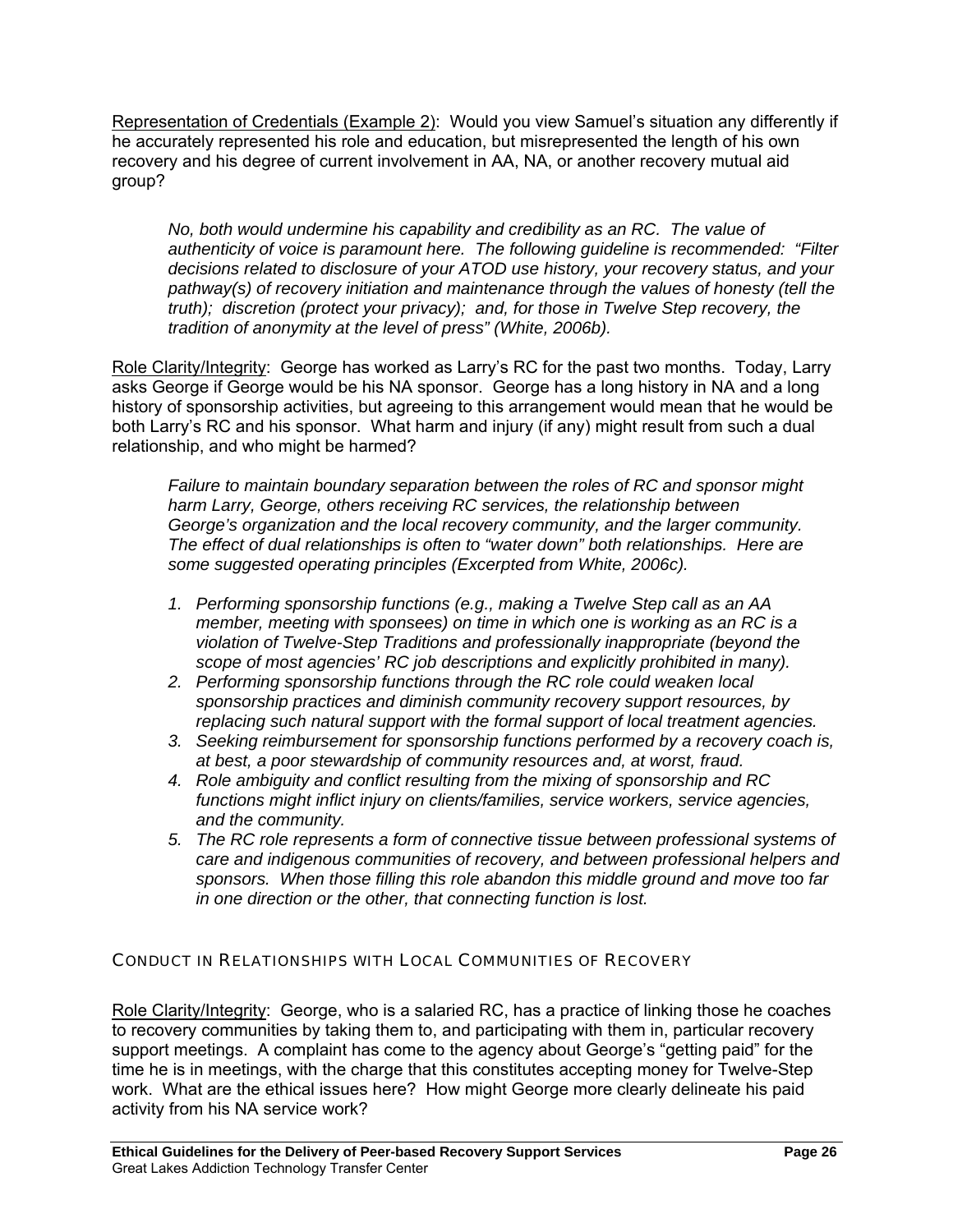*The values of stewardship require that the RC carefully allocate his or her time. George should be careful to separate RC hours from hours spent in recovery support meetings so as not to receive payment for meeting time. The RC function stops at the doorway of recovery support meetings: George should introduce his client to other recovery support group members and "hand him off" for Twelve Stepping.* 

Discretion (Example 1): You are working as a recovery coach attached to a treatment agency. You take an assigned client, Troy, to a local recovery support meeting, and you stay for the meeting. At the meeting, Troy discloses information that he has not told his counselor at the treatment program. Is this information you have heard considered confidential, or do you have an obligation to report it to the counselor?

*The information disclosed at the meeting may not be revealed outside the meeting. To do so would violate recovery mutual-aid values and place the RC in the role of "undercover agent" at such meetings. You can encourage Troy to take the information to his counselor. This is another example of the strong need for ongoing supervision and support to help the RC deal with complex issues regarding his or her role.* 

Discretion (Example 2): Claude has been in and out of treatment and NA multiple times and has an off-and-on-again relationship with you as a recovery coach. Today you run into Rudy, one of Claude's former NA sponsors with whom you collaborated, in the mall. Rudy's first comment to you is, "How's our boy doing?" How do you respond? Would this be an appropriate disclosure or simply gossip? Do the confidentiality guidelines that cover treatment relationships (and which would prohibit any disclosure in answer to Rudy's question) extend to the recovery coach relationship?

*If you are in an organization covered by federal confidentiality regulations (e.g., a treatment agency), you may not respond to that question, or even acknowledge that Claude is a client at your organization, unless you have a release signed by Claude specifying that you may speak to Rudy about him. If you are in an organization not covered by federal confidentiality regulations (e.g., a free-standing recovery support organization, a recovery ministry within a church), your response should be guided both by your organization's policies on confidentiality and discretion and by the agreement about permitted disclosures of communications that you negotiated with Claude at the beginning of the RC relationship. The key thing here is the value of fidelity: to keep our promises.* 

Anonymity: Ernest is a long-time AA member, recovery advocate, and recently hired recovery coach. In his earlier recovery advocacy work, Ernest has always been very careful in identifying himself publicly as a "person in long-term recovery," without noting his AA affiliation. Today, Ernest is on a panel at a local social service conference to talk about the pilot recovery coaching project in which he works. The conference is being covered by local media, who ask to interview Ernest after the panel. One of the reporters follows up Ernest's report of his recovery status and its duration with the question, "Are you a member of AA?" What are the ethical issues involved in this situation? How should Ernest respond? How would this be different if Ernest was in an alternative recovery support group that did not have a tradition of anonymity?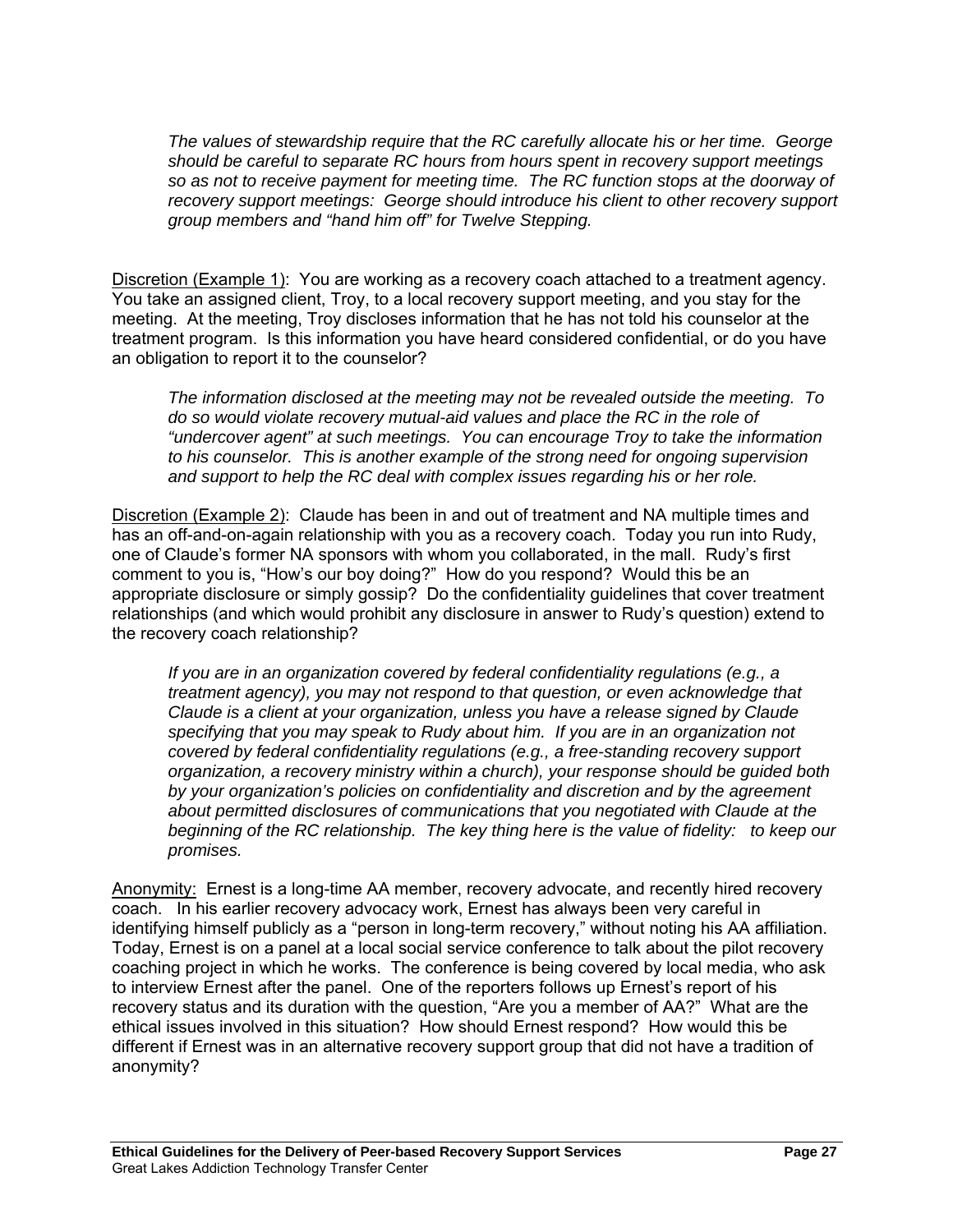*Ernest should NOT disclose his membership in AA. This would violate AA's anonymity tradition and might be viewed as a personal endorsement of a particular mutual-aid group. Such a disclosure and the potential controversy spawned by it could interfere with Ernest's service relationships, isolate Ernest from the local AA community, and harm the relationship between Ernest's organization and the local AA community. If Ernest were not in AA or another Twelve Step program, there would be no explicit anonymity guideline, but Ernest would still need to be cautious in any disclosures at the level of press*.

Predatory Behavior: Felicia works as a recovery coach for women who are just entering intensive outpatient treatment and living in a women's recovery home. One of Felicia's responsibilities includes linking these women to local recovery mutual-aid meetings. Many of the women Felicia works with have histories of sexual victimization as well as long histories of toxic intimate relationships. Felicia is aware that predatory behavior ("Thirteenth Stepping") is common in some local recovery meetings. To what extent is Felicia responsible for preparing the women she refers for such behavior or protecting them by linking them to meetings with a strong group conscience?

*Felicia needs to honor the potential of her clients to be harmed in groups with little "group conscience." She should assist her clients in finding meetings with a "climate" that is safe and supportive.* 

Potential latrogenic Effects of Recovery Coaching: Ellen, a highly respected elder in the local AA community, is expressing criticism of recovery coaches and the broader recovery support services offered by a local recovery advocacy agency. It is Ellen's position that such roles and services will undermine the importance of sponsorship and weaken the service ethic within the local recovery community. How do you respond?

*Ellen should be invited to discuss her views on recovery coaching and shown the statistics and local experience related to the role of recovery coaching in successful long-term recovery. You should also solicit ideas from Ellen about how the recovery coach's role might be designed and supervised to ensure that it enhances rather than undermines the service ethic within the local AA community.* 

Role Integrity: Mel is an elder statesman in AA who offers to volunteer as a recovery coach. Mel's orientation to coaching is to do what he does as a sponsor: help people work the steps and develop a life of sobriety and serenity. What harm, if any, could come from this merger of the sponsor and recovery coach roles?

*The primary harm in this merger of RC and sponsor roles would come from the broader recovery-support needs (e.g., sober housing, medical needs, transportation, day care) that would be addressed in the fully developed RC role but not addressed in the RC-assponsor role. Harm to the client could also result from the confusion between the RC and sponsor roles.* 

# **SUMMARY**

This essay has described a model of ethical decision making for recovery coaches and their supervisors and identified some of the emerging ethical issues in the delivery of peer-based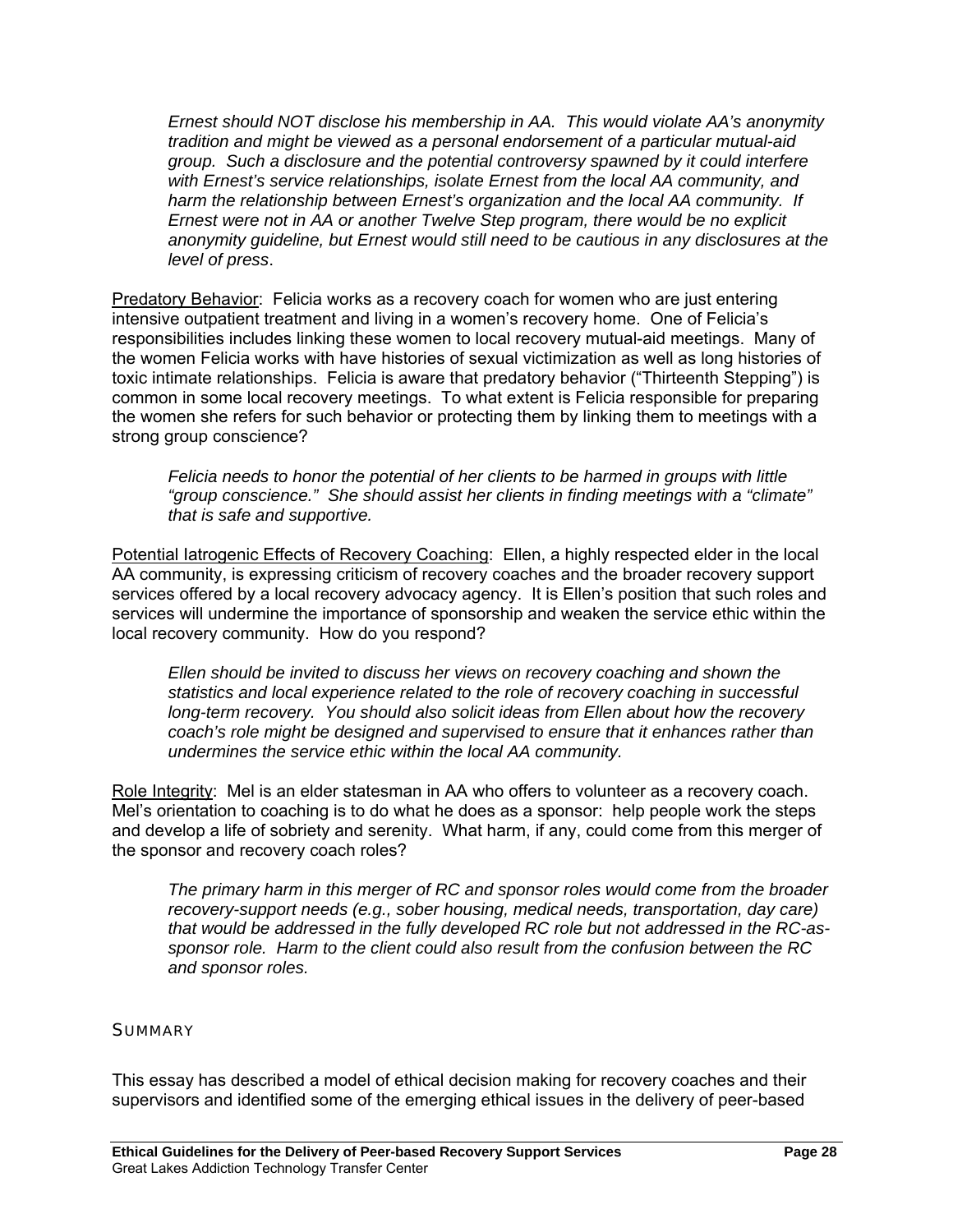recovery support services. Ethical sensitivities and approaches to ethical decision making will continue to evolve as recovery support services become more formalized and the collective experience of recovery coaches and their sponsoring organizations grows. This growing foundation of experience will spawn formal ethical guidelines for recovery coaches and more formal approaches to ethical decision-making. PRO-ACT has created a peer services ethics advisory panel and a set of ethical guidelines for its peer specialists that we expect will become more refined in the coming years. We have included a description of the advisory panel and these guidelines as appendices to this paper.

**About the Authors**: William L. White is a Senior Research Consultant at Chestnut Health Systems and Past Chair of the Board of Recovery Communities United. A long-time recovery historian and recovery advocate, he is the author of *Let's Go Make Some History: Chronicles of the New Addiction Recovery Advocacy Movement*. He is also co-author of *Critical Incidents: Ethical Issues in the Prevention and Treatment of Addiction*. Members of the PRO-ACT Ethics Workgroup include Howard "Chip" Baker, Babette W. Benham, Bill McDonald, Allen McQuarrie, Skip Carroll, John Carroll, Beverly J. Haberle, Heidi Gordon, Kathy McQuarrie, Maura Farrell, Harvey Brown, Marilyn Beiser, Deborah Downey, Esq., Carole Kramer, Fred D. Martin, Leslie M. Flippen, Nadine Hedgeman, D.C. Clark, Jerri T. Jones, Larrissa M Pettit, Darryl Chisolm, LeeRoy Jordon, and Hassan Abdul Rasheed. Renée Popovits is the founder of the Chicagobased law firm of Popovits and Robinson. She has represented a wide variety of organizational clients within the addiction and mental health fields and has lectured extensively on ethical and legal issues that arise within local service organizations. Elizabeth Donohue is a Senior Associate with Popovits & Robinson and specializes in the areas of regulatory, corporate, contract, fraud and abuse, tax-exemption, and behavioral health care law.

**Acknowledgments:** Support for development of this paper was provided by the Philadelphia Department of Behavioral Health and Mental Retardation Services. Grateful appreciation is extended to the Ethics Workgroup of the Pennsylvania Recovery Organization—Achieving Community Together (PRO-ACT) for its invaluable assistance at every stage in the development of this paper. Particular thanks are extended to the following individuals for their review and comments on early drafts: Ben Bass, Tom Hill, Jesus Magallanese, Cheryle Pacapelli, Joe Powell, and Phil Valentine.

# REFERENCES AND RECOMMENDED READING

- Borkman, T. (1976). Experiential knowledge: A new concept for the analysis of self-help groups. *Social Service Review*, 50, 445-456.
- Fox, L., & Hilton, D. (1994). Response to "Consumers as service providers: The promise and challenge." *Community Mental Health Journal*, *30*(6), 627-629.

Jackson, S.W. (2001). The wounded healer. *Bulletin of the History of Medicine*, *75*, 1-36.

- Morgenstern, J., Kahler, C. W., Frey, R. M., & Labouvie, E. (1996). Modeling therapeutic response to 12-step treatment: Optimal responders, nonresponders, partial responders. *Journal of Substance Abuse*, *8*(1), 45-59.
- Mowbray, C. (1997). Benefits and issues created by consumer role innovation in psychiatric rehabilitation. In C. Mowbray, D. Moxley, C.A. Jasper, & L. Howell (Eds.), *Consumers as providers in psychiatric rehabilitation* (pp. 45-63). Columbia, MD: International Association of Psychosocial Rehabilitation Services.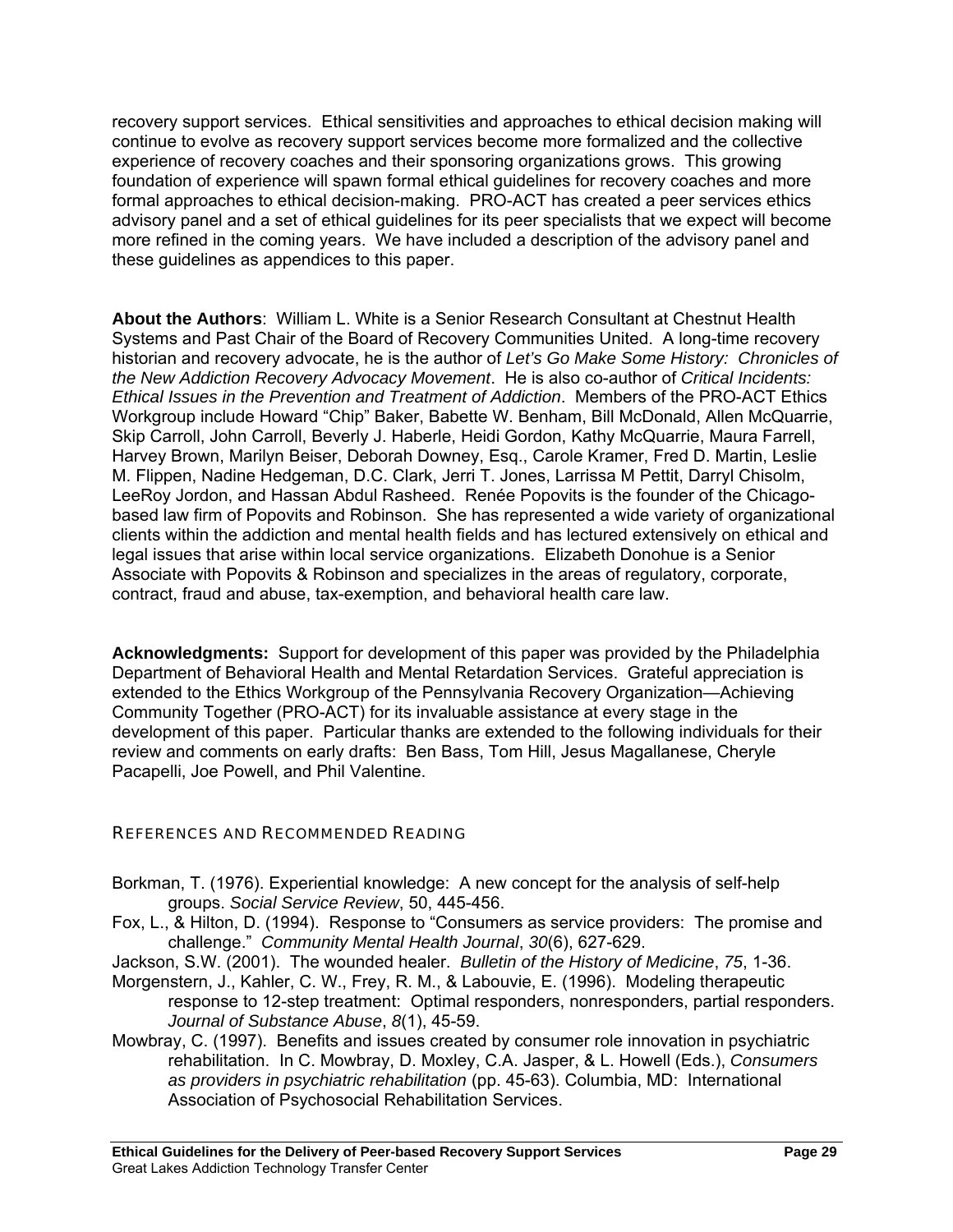- White, W. (2000a). The history of recovered people as wounded healers: I. From Native America to the rise of the modern alcoholism movement. *Alcoholism Treatment Quarterly, 18*(1), 1-23.
- White, W. (2000b) The history of recovered people as wounded healers: II. The era of professionalization and specialization. *Alcoholism Treatment Quarterly, 18*(2), *1-25.*
- White, W. (2004a). The history and future of peer-based addiction recovery support services. Prepared for the SAMHSA Consumer and Family Direction Initiative 2004 Summit, March 22-23, Washington, DC. Posted at: [http://www.facesandvoicesofrecovery.org/pdf/peer-based\\_recovery.pdf](http://www.facesandvoicesofrecovery.org/pdf/peer-based_recovery.pdf)
- White, W. (2004b). Recovery coaching: A lost function of addiction counseling? *Counselor*, *5*(6), 20-22.
- White, W. (2006a). The voice of history: Sponsorship and peer-based recovery support services. *Recovery Rising: Quarterly Journal of The Faces and Voices of Recovery, Winter Issue*, 7-8.
- White, W. (2006b). *Alcohol, tobacco and drug use by addiction professionals: Historical reflections and suggested guidelines*. GLATTC Bulletin, Special Edition, September, pp. 1-20.
- White, W. (2006c). *Sponsor, recovery coach, addiction counselor: The importance of role clarity and role integrity.* Philadelphia, PA: Philadelphia Department of Behavioral Health.
- White, W., & Kurtz, E. (2006). *Linking addiction treatment and communities of recovery: A primer for addiction counselors and recovery coaches*. Pittsburgh, PA: IRETA/NeATTC.
- White, W., & Kurtz, E. (2006). The varieties of recovery experience. *International Journal of Self Help and Self Care, 3*(1-2), 21-61.
- White, W., & Popovits, R. (2001). *Critical incidents: Ethical issues in the prevention and treatment of addiction*. Bloomington, IL: Chestnut Health Systems.
- White, W., & Sanders, M. (2006). Recovery management and people of color: Redesigning addiction treatment for historically disempowered communities. In W. White, E. Kurtz, & M. Sanders, *Recovery management* (pp. 58-86). Chicago: Great Lakes Addiction Technology Transfer Center.
- Wilson, B. (1944). Bill's comments on Wylie ideas, hunches. A.A. *Grapevine, 1*(4), 4.

# **APPENDICES**

- A. Ethical Decision-making Worksheet
- B. PRO-ACT Peer Specialist Code of Ethics
- C. "The Law and Peer-Based Recovery Support Services," Prepared by Renée Popovits and Elizabeth Donohue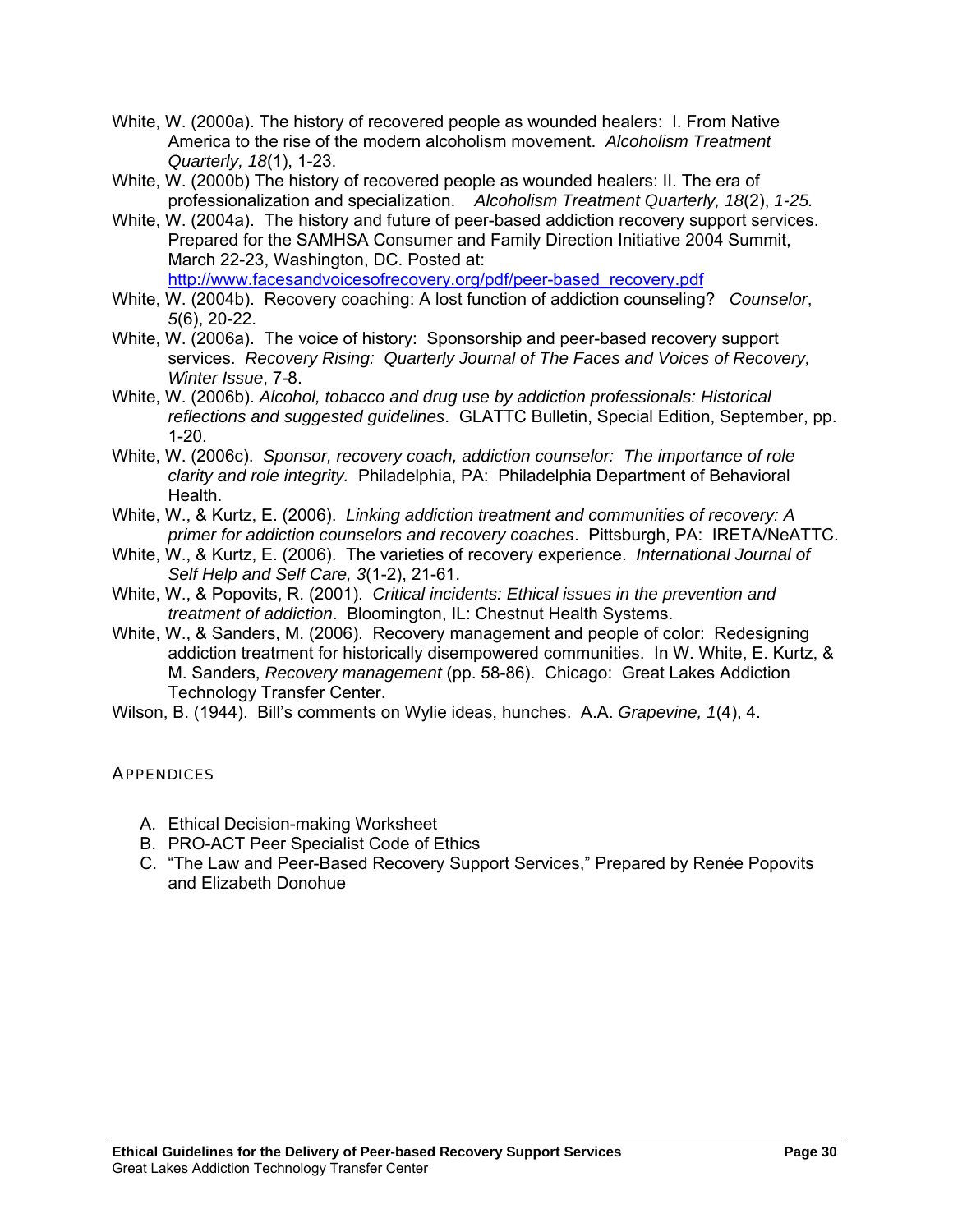# ETHICAL DECISION-MAKING WORKSHEET

**Step One**: Who is vulnerable to harm in this situation, and what is the potential degree of such harm?

| <b>Vulnerable Party</b>                   | Significant<br>Risk of<br>Harm ( | Moderate<br>Risk of<br>Harm ( | Minimal<br>Risk of<br>Harm ( $\sqrt{}$ |
|-------------------------------------------|----------------------------------|-------------------------------|----------------------------------------|
| Individual/Family Being<br>Served         |                                  |                               |                                        |
| <b>Recovery Coach</b>                     |                                  |                               |                                        |
| Service Organization                      |                                  |                               |                                        |
| <b>Recovery Support</b><br>Services Field |                                  |                               |                                        |
| Image of Recovery<br>Community            |                                  |                               |                                        |
| Community at Large                        |                                  |                               |                                        |

**Step Two**: What core recovery values apply to this situation, and what action would they suggest be taken?

| $\checkmark$ | <b>Core Recovery Value</b>     | <b>Suggested Course of Action</b> |
|--------------|--------------------------------|-----------------------------------|
|              | <b>Gratitude &amp; Service</b> |                                   |
|              | Recovery                       |                                   |
|              | Use of Self                    |                                   |
|              | Capability                     |                                   |
|              | Honesty                        |                                   |
|              | Authenticity of Voice          |                                   |
|              | Credibility                    |                                   |
|              | Fidelity                       |                                   |
|              | Humility                       |                                   |
|              | Loyalty                        |                                   |
|              | Hope                           |                                   |
|              | <b>Dignity and Respect</b>     |                                   |
|              | Tolerance                      |                                   |
|              | Autonomy & Choice              |                                   |
|              | <b>Discretion</b>              |                                   |
|              | Protection                     |                                   |
|              | Advocacy                       |                                   |
|              | Stewardship                    |                                   |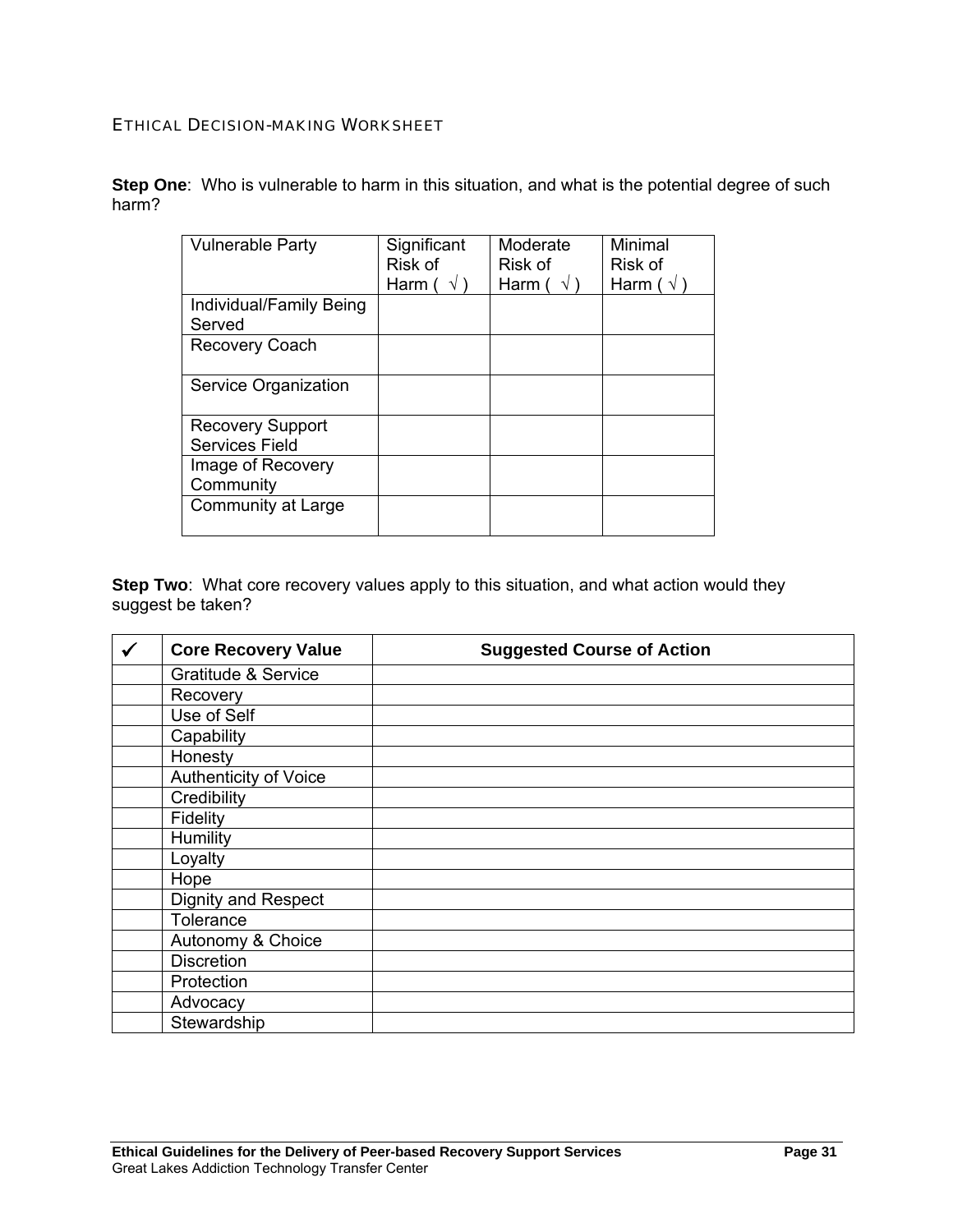**Step Three**: What laws, standards or historical practices might guide your conduct in this situation?

**Step Four:** Where risk of injury is great to multiple parties, document:

- What you considered:
- Who you consulted:
- What you decided and did:
- The outcome of the decisions you made and actions you took: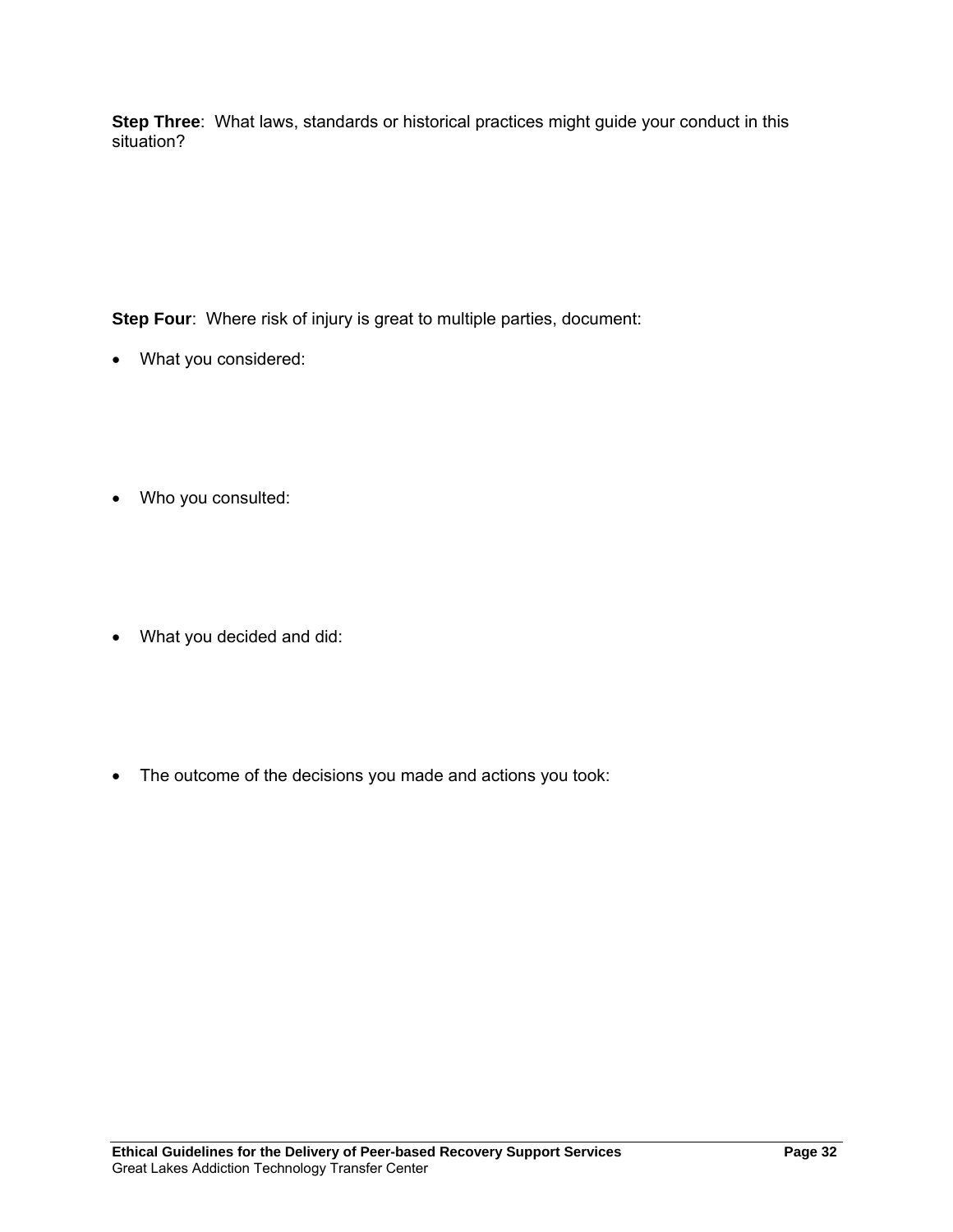# PRO-ACT \*PEER SPECIALIST/RECOVERY COACH PRINCIPLES AND GUIDELINES

# **Preamble**

PRO-ACT acknowledges its duty and obligation to those individuals, families, and communities it serves to assure the delivery of peer support according to recovery-focused guidelines, principles and values. Toward that end, we have: **1)** defined a code of conduct within a value-driven decision-making process that will guide delivery of our services and our service relationships; **2)** developed a Peer Specialist Review Panel; **3**) established ethical guidelines for the delivery of peer-based recovery support services provided through PRO-ACT; and **4)** outlined the process for recruiting and screening of potential peer specialists, training requirements both initial and ongoing, ongoing support, and supervision.

## **Value Oriented Decision-making Process**

 All PRO-ACT staff and volunteers shall follow the recovery guidelines and principles when making decisions involving complex choices, choices in which one or more parties could be injured by what we do or fail to do. They will develop the ability to recognize an ethical dilemma using the PRO-ACT decision-making questions to clarify their choices.

1.) Recognize when a situation arises that is a value-related issue.

 2.) Use the PRO-ACT value-driven decision-making questions to clarify your choices.

 3.) Seek consultation from supervisor and consider guidance from the Peer Specialist Panel to make the best possible decision.

 4.) Communicate what you did, your rationale for what you did, and the outcome of the decision to your supervisor for purposes of review and documentation.

5.) Debrief the experience with others at PRO-ACT to enhance the sensitivities and ethical decision-making abilities of others.

# **Principle Decision-making Questions**

 All PRO-ACT staff and volunteers shall answer three questions as part of their process of ethical decision-making:

- 1) Who has the potential of being harmed in this situation and how great is the risk for harm?
- 2) Are there any core recovery values that apply to this situation and what course of action would these values suggest be taken?

\*In this document the titles Recovery Mentor, Peer Specialist, and Recovery Coach are interchangeable. For brevity, the Peer Specialist terminology will be utilized.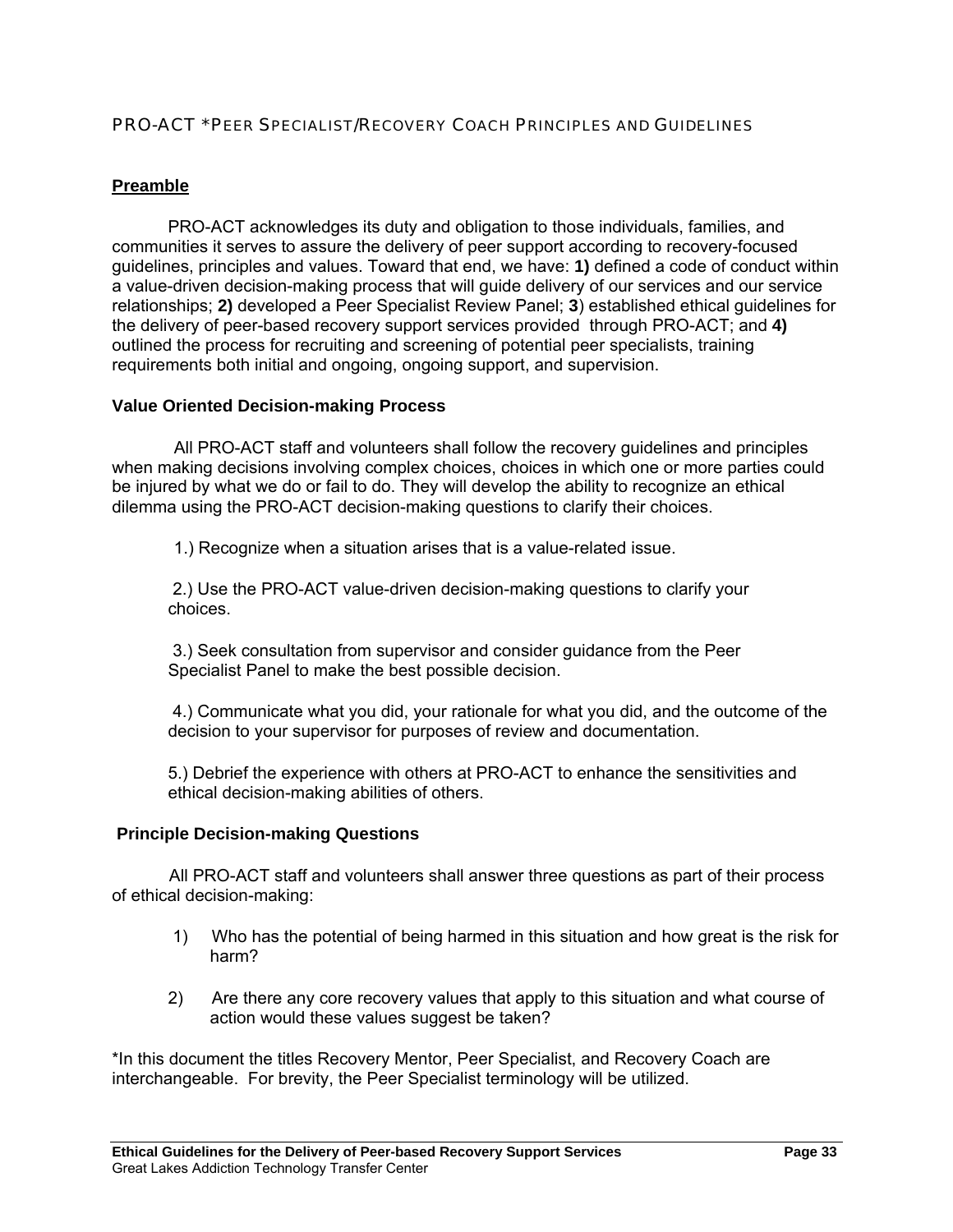3) What laws, organizational policies, or ethical standards apply to this situation, and what actions would they suggest or dictate?

# **Peer Specialist Panel**

 The Peer Specialist Panel consists of three to five individuals who volunteer their talents and time to assist PRO-ACT in analyzing and responding to complex value-related questions or dilemmas. This committee/panel will be made up of individuals in long-term recovery (with more than four years continuous recovery) who are widely known in the recovery community for their personal integrity, who can analyze and respond to complex principle dilemmas, and offer guidance in a timely and consistent manner when complex value issues arise.

 Each panel member serves a yearly term that may be extended by mutual agreement between each panel member and PRO-ACT. The Panel must meet on a routine basis to set up their operational guidelines and to also be available in a timely fashion to respond to Peer Specialist complex principle or guideline dilemmas.

 The Peer Specialist Review Panel will have input into the continuing education and training requirements of peer specialists based in part on the principle and guideline dilemmas that are presented to assure a continuous learning process is available for all parties.

All proceedings of the Peer Specialist Panel shall be recorded by the chair of the panel, and records of these meetings shall be kept for at least five years in confidential locked files.

# **Process for Recruiting, Screening, Training, and Supervision needs of Peer Specialists**

 PRO-ACT will use non discriminatory practices to recruit members of the Recovery Community representing a broad spectrum of recovery pathways. PRO-ACT will screen all applicants in order to assure the safety of all involved. All Peer Specialists and their supervisors are required to attend initial and ongoing trainings to enhance their job performance. PRO-ACT will develop trainings to enhance the various skills required, and will also focus on creating trainings to enhance Peer Specialists' cultural sensitivity and other issues of importance to the Recovery Community. PRO-ACT will provide opportunities to share and discuss complex principle or guideline dilemmas.

# **PRO-ACT Principles and Guidelines for Peer Specialists**

 As a Peer Specialist, I understand that my sole mission is to help individuals and families recover from addiction and its related problems. To that end, I will help remove or overcome all obstacles to recovery and help each individual and family find resources within and beyond themselves to both initiate and sustain the recovery process. My actions will be guided by the following core recovery values and service guidelines.

# **Gratitude & Service**

I understand that my service to others is a sacred trust and that my actions flow from myself, from PRO-ACT, and from the larger recovery community. I offer my experience, strength, and hope to assist others in recovery out of gratitude to those who assisted me in my recovery.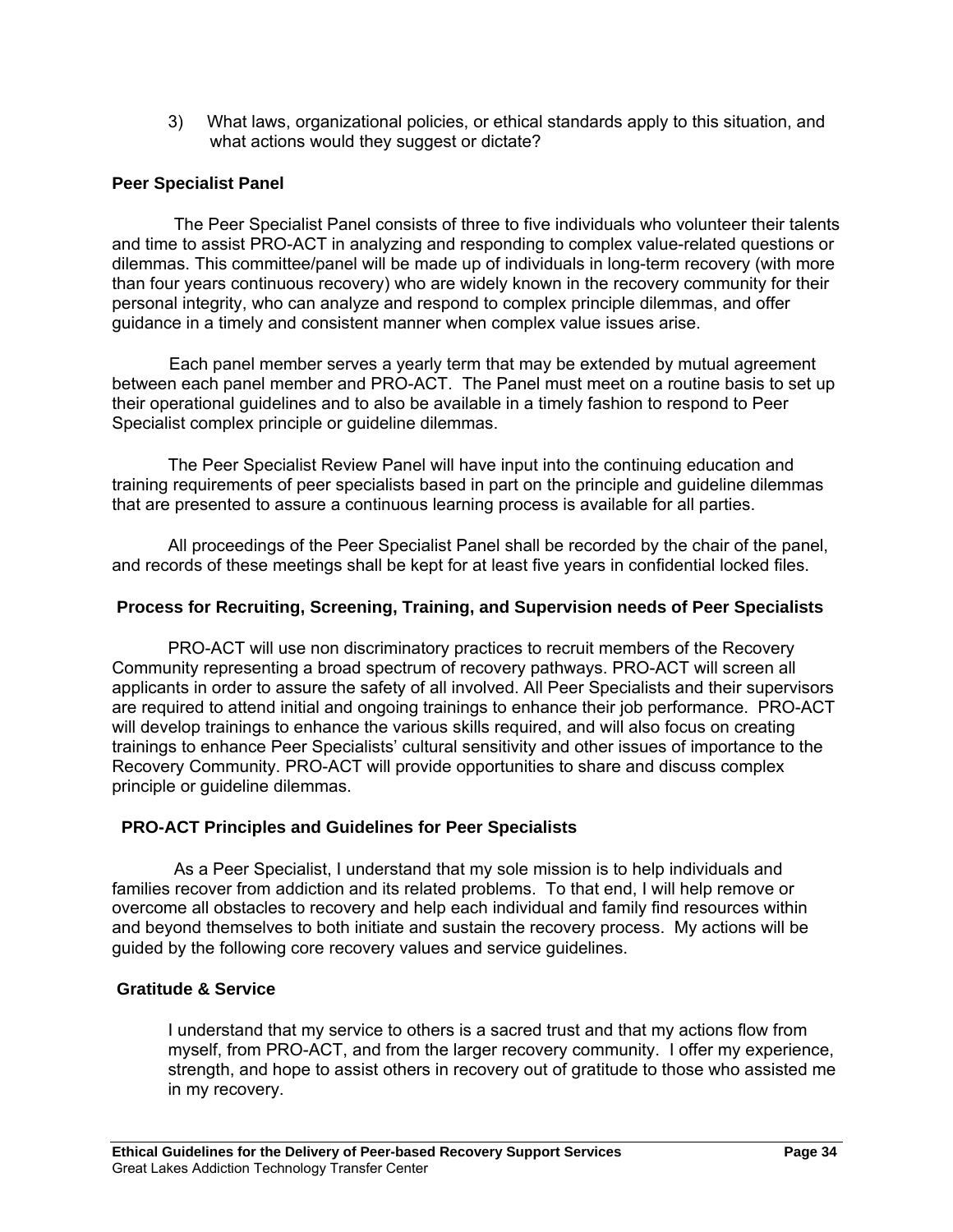# **Personal Recovery**

I will work on my recovery so that I may be beneficial to those who depend on me for recovery support.

## **Face and Voice of Recovery**

I will be a good example of recovery for those I serve.

#### **Self-Improvement**

I will foster self-improvement.

#### **Honesty**

I will tell the truth and when wrong, I will promptly admit it.

#### **Authenticity**

I will carry the recovery message in word and in deed.

#### **Keeping Promises**

I promise to keep my promises.

## **Humility**

I will work within my limitations, handle disagreements respectfully, and seek help when I need it.

#### **Loyalty**

I will serve others as others served me and promote the recovery mission of PRO-ACT.

#### **Hope**

I will help others focus on their assets, strengths, and recovery possibilities.

#### **Respect**

I will honor the imperfections of others and myself and treat those seeking recovery with dignity.

#### **Acceptance**

I accept all pathways to recovery however diverse, even those opposite my own.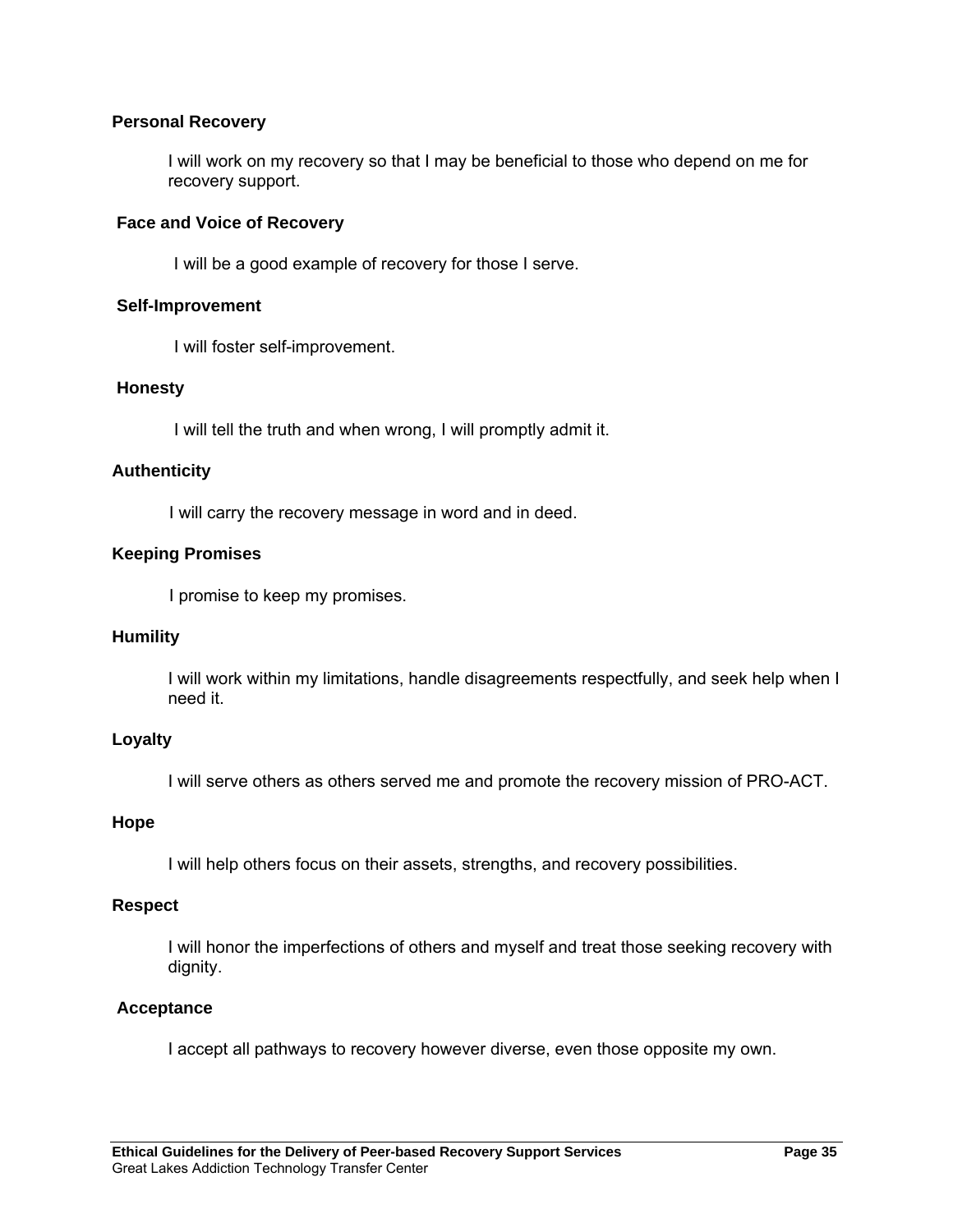# **Recovery Integrity**

 I can carry the message, but I cannot carry the person. I help others by empowering the recovery of others.

# **Protection**

I do no harm by respecting privacy and refraining from gossip. I avoid all forms of exploitation or harassment of those I serve. Our relationship is a sanctuary of safety.

## **Advocacy**

 I confront injustice when necessary on behalf of those who have not been empowered but never do for others what they can do for themselves.

#### **Stewardship**

I use or create resources in the wisest way possible to provide benefits others need to achieve recovery.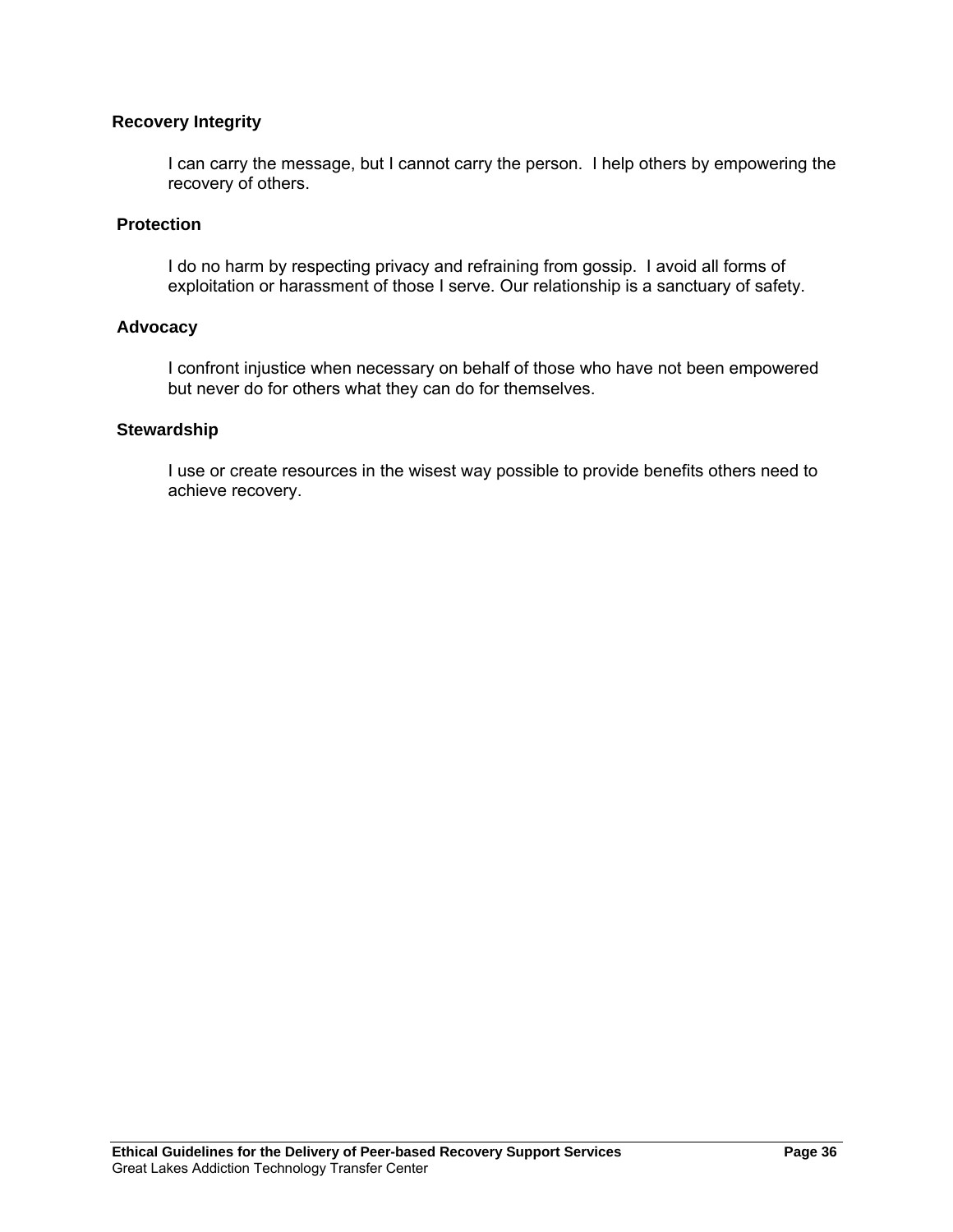# THE LAW AND PEER-BASED RECOVERY SUPPORT SERVICES

# *Prepared by Renée Popovits and Elizabeth Donohue*

## **Overview**

While the peer-based recovery support services trend within the addiction treatment community is not new, these services have rapidly expanded in recent years under various names, such as recovery coaches, recovery mentors, and peer specialists. Furthermore, these roles do not fit neatly within the "traditional" addiction treatment field, and little guidance can be found concerning the complex ethical and legal issues that arise when providing peer recovery support services.

Since this is uncharted territory, we have created this Addendum with the goal of providing a brief analysis of some common legal issues that addiction treatment providers address daily, and how these issues may or may not affect those providing peer recovery support services. Specifically, this article addresses the following issues:

- The application of 42 C.F.R. Part 2
- The application of the Health Insurance Portability and Accountability Act (HIPAA)
- Mandatory Child Abuse Reporting
- Informed Consent
- Organizational Liability

#### **Federal Confidentiality Considerations**

Confidentiality protections exist to encourage people to seek treatment for addiction to alcohol or other drugs or a mental illness. Mental health confidentiality is generally governed by state law as well as the federal HIPAA Privacy Standards. On the other hand, addiction treatment programs meeting certain criteria are governed by very stringent federal regulations (42 C.F.R. Part 2), which, in most cases, are far more protective of patient confidentiality than the HIPAA Privacy Standards.

Several providers furnishing recovery support services have questioned whether 42 C.F.R. Part 2 ("Part 2") applies to such services. To assist in determining the applicability of Part 2 to recovery support services, this article includes a decision-making diagram, contained in Exhibit A. The key questions a recovery support provider needs to consider are:

- Is the service a federally assisted "program" or part of a program within the meaning of Part 2?
- Is the service rendered by an employee or a volunteer of a "program"?
- Has a "program" contracted with a Recovery Support Specialist to render services as part of its continuing care?
- Is the person to whom you are providing recovery support services a "patient" within the meaning of Part 2?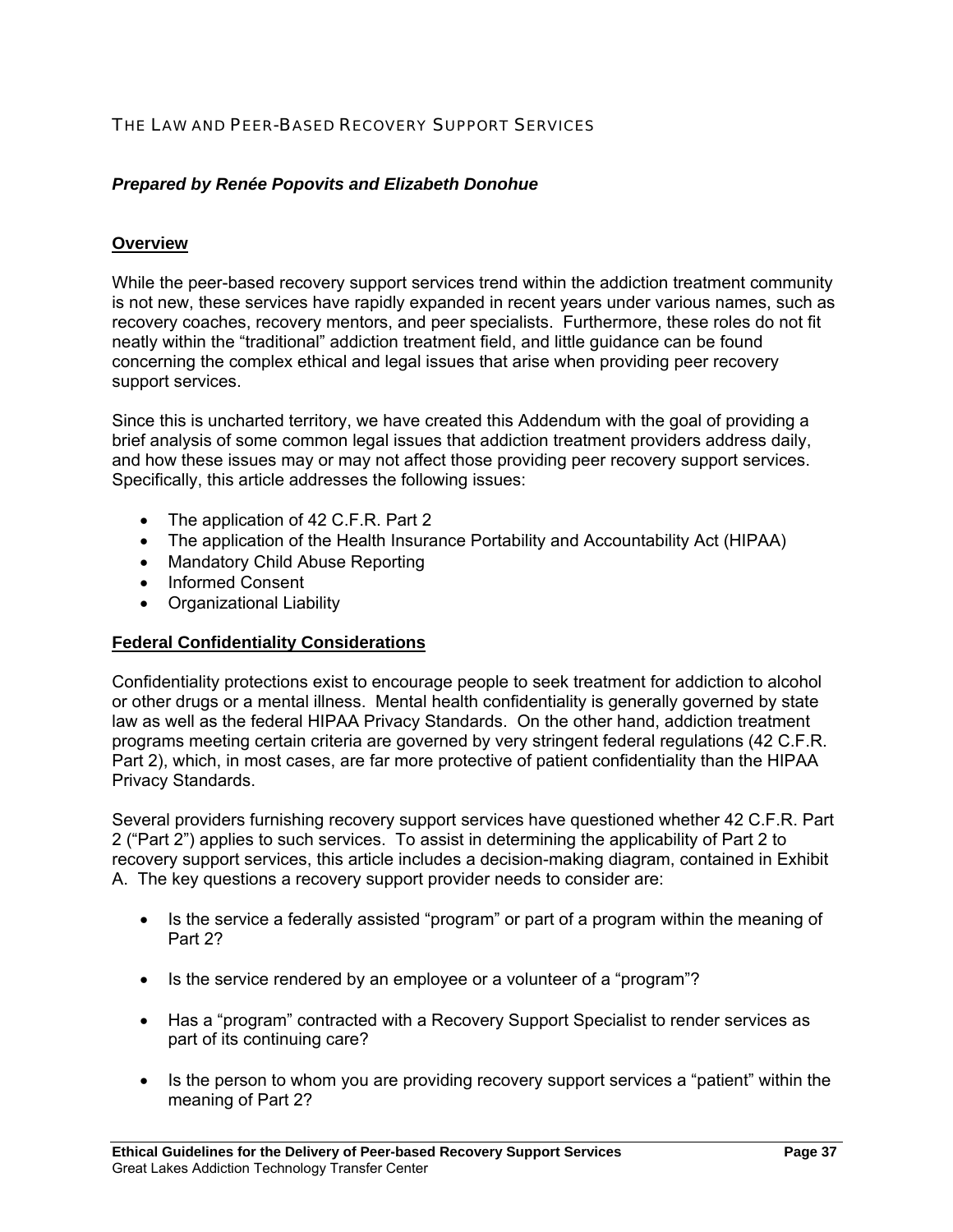- What are the services furnished by the Recovery Support Specialist, and are these services covered by Part 2?
- Do you receive or have access to "patient identifying information" protected by Part 2?

These questions are explored more fully below.

# **Are You a Federally Assisted Program?**

The first legal consideration is the obligation to comply with the confidentiality restrictions imposed under federal law and regulations (42 U.S.C 290dd and 42 C.F.R. Part 2, respectively). The federal regulations prohibit "federally assisted substance abuse treatment programs" from communicating patient identifying information unless the regulations expressly authorize such disclosures for the purpose of treating substance use disorders, making a diagnosis for that treatment, or making a referral. A "federally assisted substance abuse program" is defined as an addiction treatment program that is:

- 1. Conducted in whole or in part by any department or agency of the United States;
- 2. Carried out under a license, certification, or registration or other authorization including certification under the Medicare program; authorization to conduct methadone maintenance treatment; or registration to dispense a substance under the Controlled Substances Act, to the extent that the controlled substance is used in the treatment of addiction;
- 3. Supported by funds provided by any department or agency of the United States, including receipt of Federal financial assistance in any form, including assistance from the State or a local government unit which in turn receives Federal funds that could be used for addiction treatment; or
- 4. An IRS tax-exempt entity.

Federally assisted programs, as used in Part 2, include programs funded by the federal government, as well as programs conducted under a license, certification, registration, or other authorization granted by any federal department or agency, including Medicare certification or authorization to conduct methadone maintenance treatment. Federal assistance also includes tax exemption granted by the IRS. Even if the program does not meet the definition of a federally assisted program, state law or state licensure regulations may require adherence to Part 2. This is because states can impose the same or more stringent requirements than Part 2. For instance, in Illinois, recovery homes have to comply with Part 2 via the Illinois Department of Human Services, Division of Alcoholism and Substance Abuse licensure regulations. If this State licensure mandate did not exist, recovery homes would not be subject to Part 2 because they do not provide treatment services within the meaning of Part 2.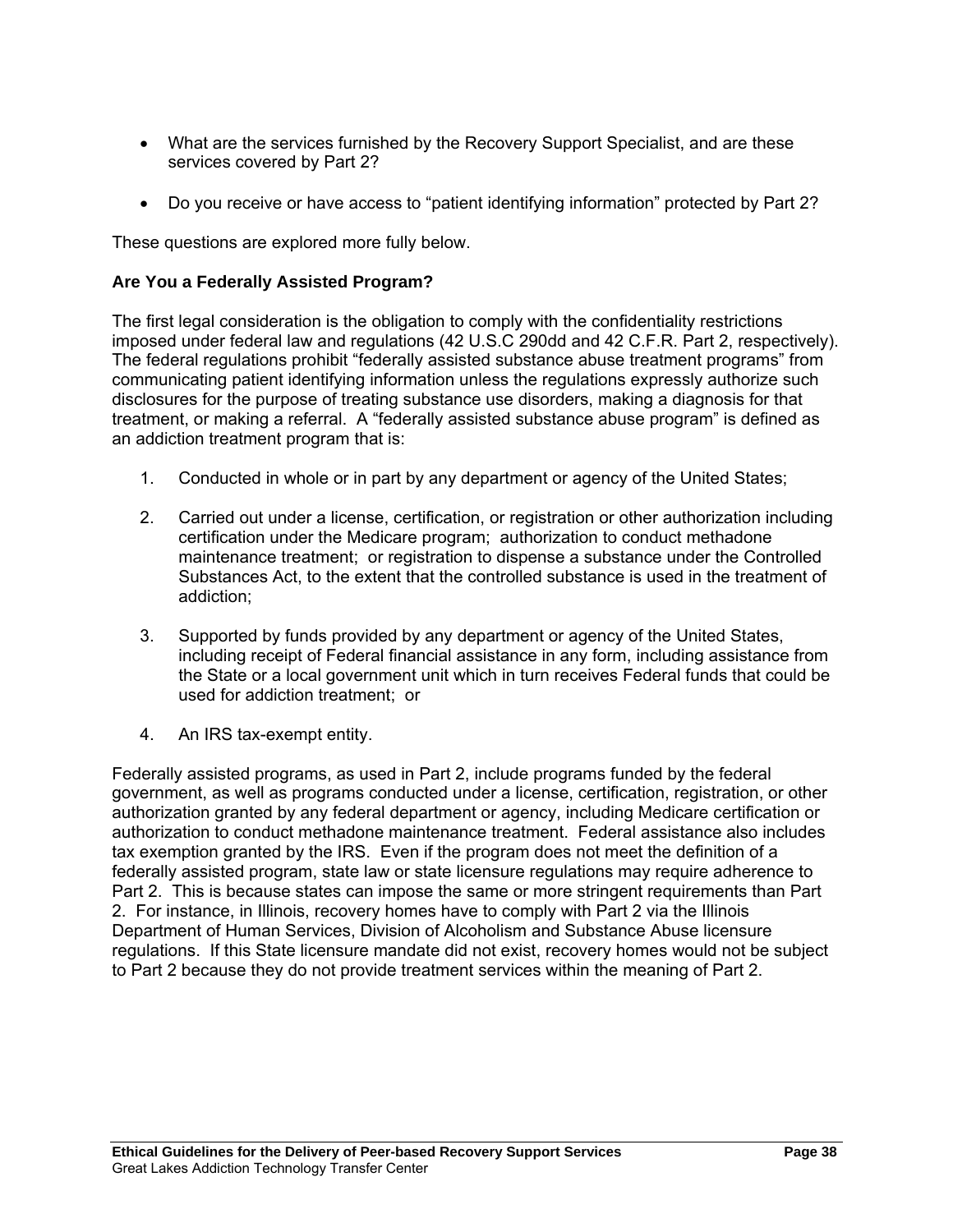# **Are You An Employee of a Federally Assisted Program?**

If the program meets the definition of a "federally assisted substance abuse program," then individuals who are providing peer recovery support services through the covered program must also decide whether they would be considered employees of the program for the purposes of Part 2, and would therefore need to comply with these regulations. Generally, if a Recovery Support Specialist is employed directly by a program and is receiving reimbursement by the program for the services he or she provides, the Recovery Support Specialist would be considered an employee. This applies even though the Recovery Support Specialist is not providing direct addiction treatment services to clients. If the Recovery Support Specialist is an employee, and has access to protected information through work (in whatever capacity) with the program, then the Specialist must comply with Part 2 (see 42 C.F.R. 2.12).

# **Do You Have a Contractual Relationship With a Program?**

However, if the Specialist is not directly employed or affiliated with the program, but provides services to the program as part of a "continuum of care," most often through a contractual arrangement, then the Specialist would be considered a "Qualified Service Organization" (QSO) of the program. A QSO provides contractual services to the program that include access to information protected by Part 2. A QSO Agreement would be executed between the program and the Specialist and would contain provisions requiring the Specialist to protect the information received in the course of the work the Specialist is doing with the program.

# **Are You a Volunteer of a Program?**

If the Recovery Support Specialist is providing services on a strictly volunteer basis, and is receiving no reimbursement for the services provided, then the Recovery Support Specialist must determine whether he or she would have access to protected information, and if he or she is providing services to a covered program. If the answer to these questions is yes, then the Recovery Support Specialist must comply with Part 2.

# **Is the Person You Are Providing Support To a Patient?**

Part 2 strictly governs the disclosure of any information, whether recorded or not, that would either directly or indirectly identify a client as a person with an alcohol or other drug problem. Protection is afforded to each "patient" in a program, meaning any individual who has applied for or been given diagnosis or treatment for alcohol- or other drug-related problems at a federally assisted program. This includes any individual who, after arrest on a criminal charge, is identified as having an alcohol- or drug-related problem in order to determine that individual's eligibility to participate in a program.

Under Part 2, the confidentiality protections extend to "patients" in a program. Once an individual becomes a patient, all individually identifiable information about that patient is protected. Applicants for addiction treatment services are patients even if they are not admitted to the program. However, a person who does not show up for an appointment for an assessment to determine whether a substance-related problem exists is not a patient. Former patients and deceased patients remain protected as well.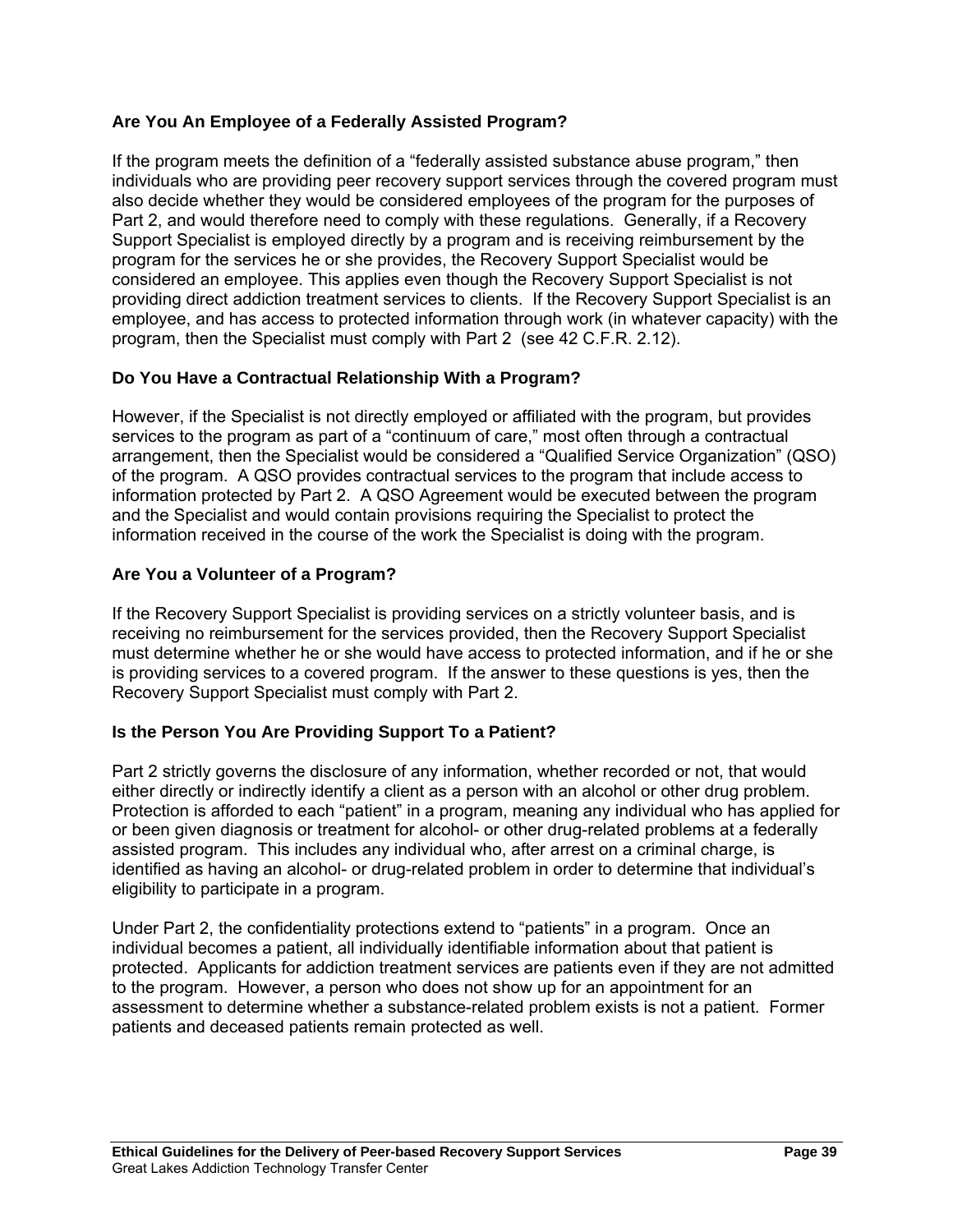# **Are You Providing Services To the Patient?**

In some cases, Recovery Support Specialists will be employed by, or work with, Recovery Community Organizations (RCOs) that provide non-clinical recovery support services through paid and volunteer staff and act as "drop-in centers," service hubs, and places of fellowship. Remember, Part 2 applies only to programs and to those individuals who are employed by, or affiliated with, those programs. If the RCO does not meet the definition of a covered program, then Part 2 will not apply, unless there are more stringent State licensing or funding regulations. In addition, however, the RCO and/or the Recovery Support Specialists will need to make a determination whether the support they provide meets the definition of a "covered service" under Part 2. Some questions to be asked include:

- 1. Does the RCO provide "diagnosis" for clients? A diagnosis is defined as "any reference to an individual's alcohol or drug abuse, or a condition which is identified as having been caused by that abuse, which is made for the purpose of treatment or referral for treatment." However, this is not limited to assessments by medical professionals. An evaluation or assessment carried out by a counselor would be considered a "diagnosis" covered by the regulations. However, a "screen" or "prescreen" to identify individuals who may need to be referred to a specialist for a diagnosis would not be covered by Part 2.
- 2. Are targeted prevention services provided that are aimed at individuals who have been identified as having substance-related problems? If so, these services are covered by Part 2.
- 3. Is the referral of an individual to addiction treatment made after an assessment or diagnosis has been made? A referral for services alone is not enough to be covered by Part 2, but if the referral is made after a "diagnosis" has identified the person as suffering from a substance use disorder, then Part 2 applies. A referral for housing, medical care, or other similar services would not trigger Part 2.

For an in-depth discussion of each type of service rendered by a Recovery Support Specialist, consult the Legal Action Center's analysis in its newsletter *Of Substance*, entitled "Recovery Support Services – Are They Covered by the Confidentiality Regulations? Part I" (Vol. 26, No.3 May/Jun 2005).

# **Do You Have Access To Protected Information?**

The drug and alcohol confidentiality regulations restrict both the disclosure and the use of information about individuals in federally assisted addiction treatment programs. 42 C.F.R. 2.3(a). Records of the identity, diagnosis, prognosis, or treatment of any patient maintained in connection with the performance of any program or activity relating to alcohol dependence or alcohol abuse, or in connection with the performance of any drug abuse prevention function, which is conducted, regulated or directly or indirectly assisted by any department or agency of the United States, must be kept confidential. 42 C.F.R. 2.12(a) and (b).

Patient identifying information is defined broadly to include any information whereby the identity of a patient can be determined with reasonable accuracy and speed, either directly or by reference to other publicly available information. The Privacy Standards also protect information that identifies or could reasonably be used to identify an individual. The Privacy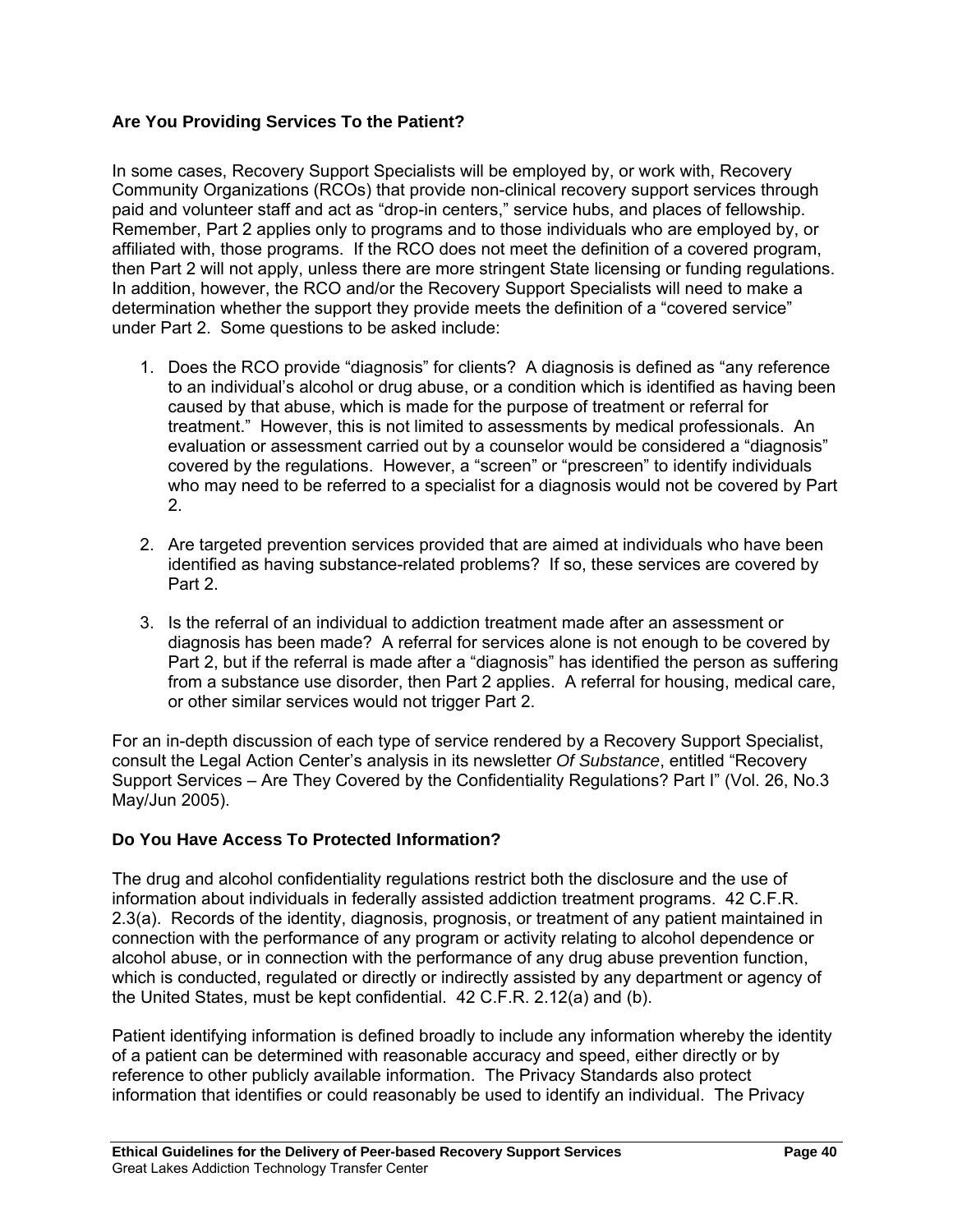Standards contain many of the same "identifiers" as Part 2, as well as numerous additional identifiers which are afforded protection (i.e., client ID numbers). See the glossary for definitions of Protected Health Information (PHI) under HIPAA and patient identifying information under Part 2. It is also worthy to note that Part 2 covers any information (written or oral) relating to a patient that is received or acquired by a federally assisted addiction treatment program. The Privacy Standards cover PHI about an individual (oral, written, etc.) only when maintained, collected, used, or disseminated by or for a covered entity.

Records are broadly defined to include "verbal" (spoken) communications as well as what is typically thought of as written medical records. Therefore, patient records include any information relating to the patient, written or oral. In addition to disclosing any of the patient identifying information above, there are other ways of disclosing patient information (for example, giving written records with a patient's name on it or answering a telephone and informing the caller that the person to whom the caller wishes to speak is present).

# **the Health Insurance Portability and Accountability Act of 1996 (Hipaa)**

The Health Insurance Portability and Accountability Act of 1996 (HIPAA) was enacted to provide better access to health insurance and to toughen the law concerning health care fraud. In addition, it created national standards to facilitate the electronic exchange of health information and protect the privacy of any patient-identifying health information.

An addiction treatment "program" required to comply with Part 2 is not automatically a covered entity under the Privacy Standards of HIPAA. A covered entity is a health plan, health care clearinghouse, or health care provider who transmits any health information in electronic forms in connection with a covered transaction.

The Privacy Standards establish a federal floor of safeguards to protect the confidentiality of medical information by limiting the disclosure of PHI. PHI is any individually identifiable health information in **any** form: electronic, written, oral, or any other form. Protected health information may not be used or disclosed except as authorized by the patient or as permitted by the regulations. In other words, if the provider does not transmit any health information electronically, the provider is not a covered entity under the Privacy Standards. If the provider transmits health information in connection with covered transactions (see glossary) electronically via the Internet; an extranet; private networks; e-mail; or transmissions that are physically moved from one location to another using magnetic tape, disk, or compact disk, etc. then the privacy standards apply, even if all other information is kept in paper form.

Therefore, assuming the treatment agency is both a "Program" under Part 2 and a "covered entity" under the HIPAA Privacy Standards, PHI becomes protected upon its creation or receipt by the provider of treatment for substance use disorders  $(SUDs)^3$  $(SUDs)^3$ . The person does not have to be admitted as a patient. If a person calls and makes an inquiry and the addiction treatment abuse agency documents identifying information about the individual, the information would be considered PHI. This protection applies to any PHI in any form and remains protected for as long as the covered entity transmits or maintains it.

However, we should note that, based on the functions and services provided by RCOs, we believe it very unlikely that HIPAA would apply to RCOs, since RCOs would not be engaging in

<span id="page-40-0"></span> $\overline{a}$ 3 In cases where the 42 C.F.R Part 2 and the Privacy Standards apply and conflict, the more stringent of the two laws will apply.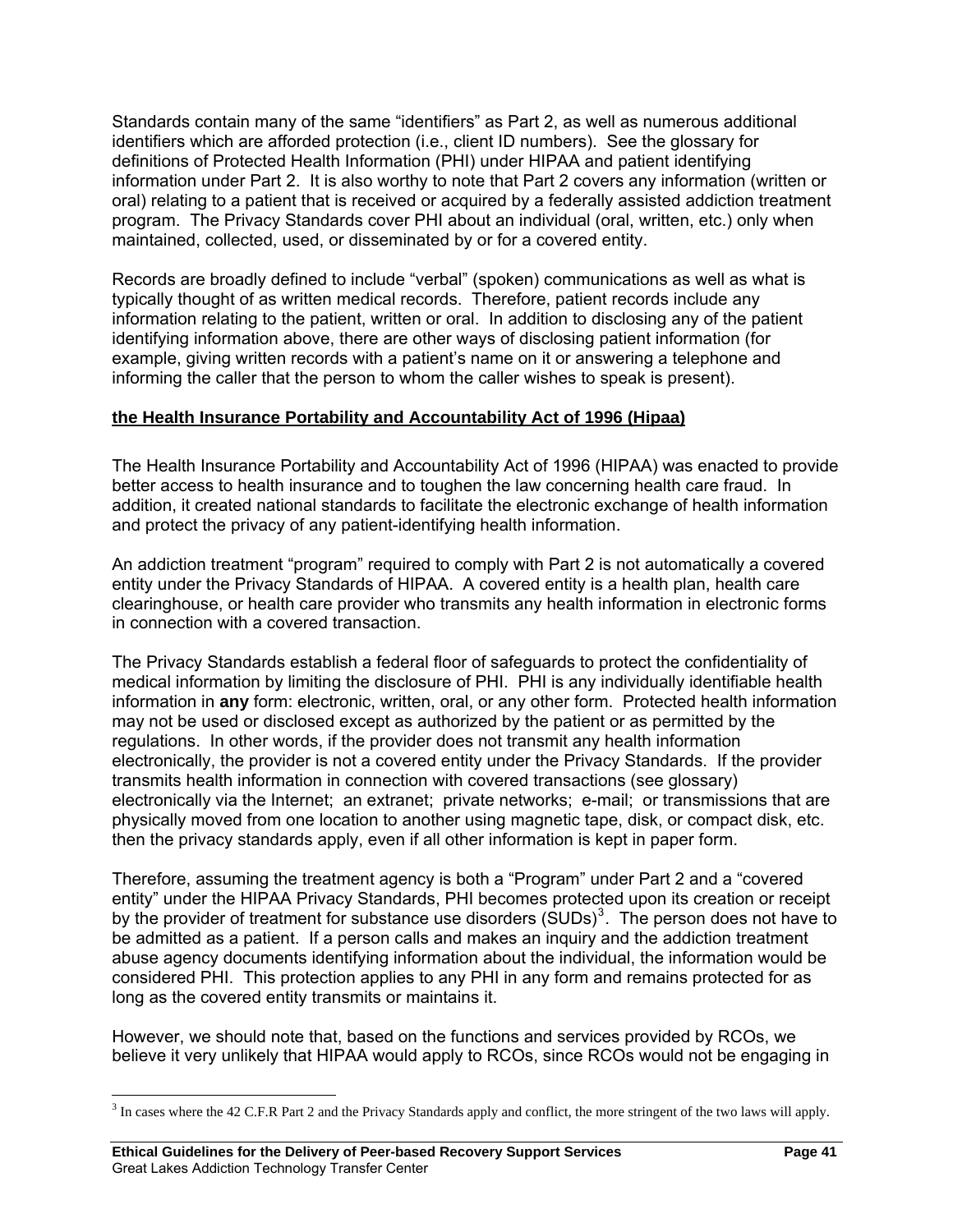electronic healthcare transactions. Therefore, the RCO would not meet the definition of a "covered entity" under HIPAA. In addition, based on a review of the functions and duties of Recovery Support Specialists, we have concluded that Recovery Support Specialists are not engaging in electronic healthcare transactions that would make them covered entities under the HIPAA.

# **How Do You Share Protected Information?**

There are a number of ways to share protected health information without breaching a client's confidentiality. The most obvious is to use de-identified information or to disclose the information without identifying the person as a recipient of SUD treatment services. If you need to include patient identifying information, you may legally disclose: (1) with written patient authorization; (2) with a valid court order; (3) to staff within the program; (4) to a qualified service organization; (5) under a child abuse reporting exception; (6) to law enforcement for a crime on program premises or against program personnel; (7) to health care personnel for medical emergencies; (8) for research; and (9) for audit/evaluation activities.

Patient identifying information includes the name, address, social security number, fingerprints, voiceprints, photograph, or similar information by which the identity of a patient can be determined with reasonable accuracy and speed, either directly or by reference to other publicly available information (42 C.F.R. Section 2.11). In order to release this information, the regulations require the execution by the patient of a valid consent. Consents for disclosure are governed by the federal confidentiality regulations (42 C.F.R. Section 2.31) and must be in writing. To make a disclosure in accordance with these regulations, the following elements must be included in the written consent:

- (1) Name of patient
- (2) Name or general designation of program making the disclosure
- (3) Kind of information and amount of information to be disclosed
- (4) Name or title of person or organization to which disclosure is to be made
- (5) Purpose for disclosure
- (6) Date on which consent is signed
- (7) Signature of patient
- (8) Signature of parent or guardian, if applicable
- (9) Statement that the consent is subject to revocation (except to the extent program has relied upon it)
- (10) Statement that the consent will terminate upon a specific date, event, or condition

The federal confidentiality statutes and regulations, as discussed above, govern consent for disclosure. Prior to making a disclosure, a written consent form (containing the required elements of 42 C.F.R. 2.31) should be signed by the patient.

# **Mandatory Child Abuse Reporting**

All fifty states have provisions for mandatory reporting of physical and/or sexual abuse of children. These statutes are based on the premise that the potential harm to children from abusive acts outweighs the potential harm that could occur through the violation of client confidentiality. The ethical command is to ensure that abuse does not recommence and to ensure the safety of other potential victims. The key question will be whether Recovery Support Specialists fall within a state's definition of a mandated reporter. If that is the case, there are three approaches the Recovery Support Specialist may follow.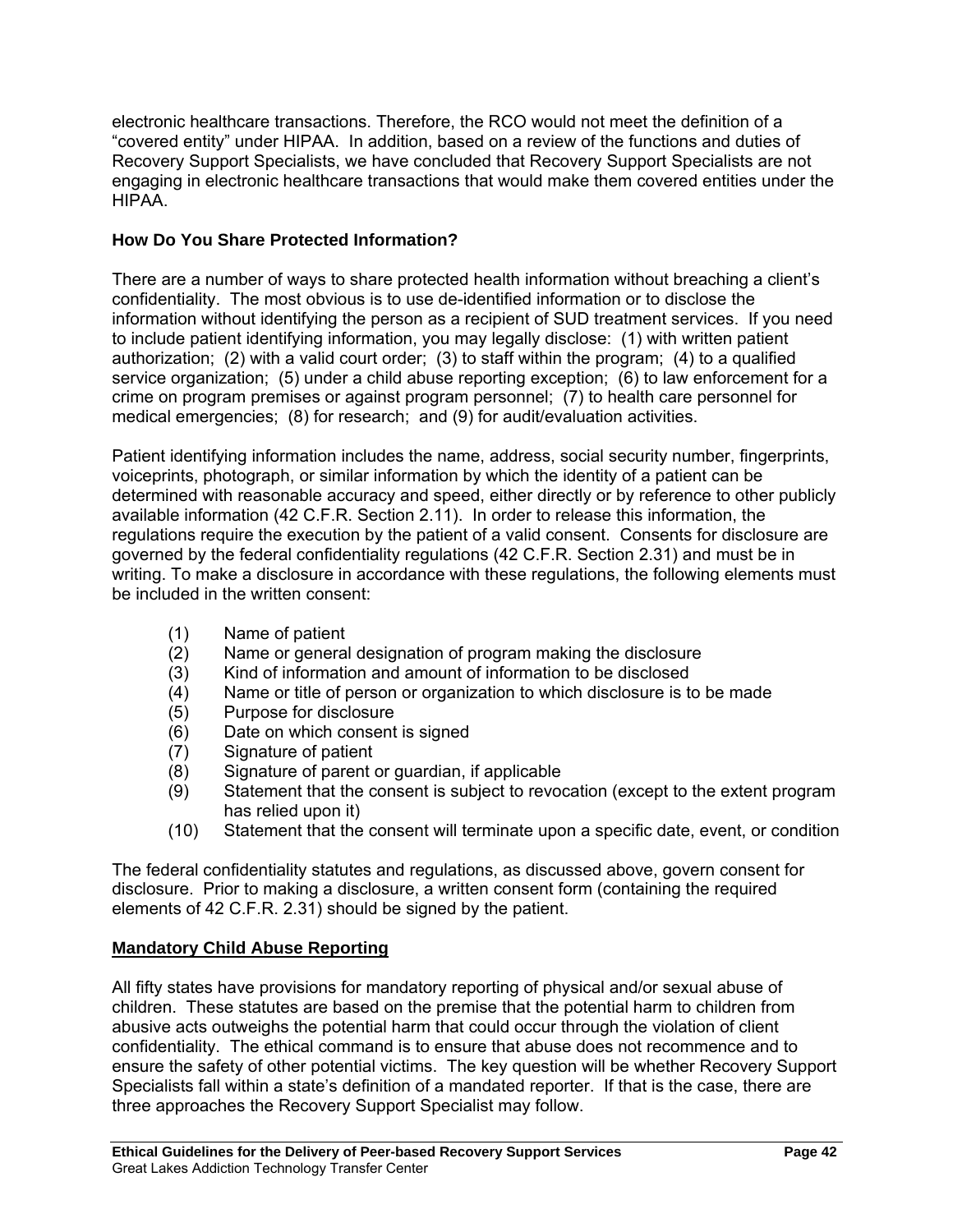The first approach takes the position that the Specialist should report only those cases of abuse that clearly fall under the definition of legally mandated reporting. This option makes compliance with the law the framework for ethical conduct. The risk here is twofold: first, that cases may arise in which there is an ethical mandate to protect which falls outside the legal requirement to report; and second, that actions taken to protect—mandatory reporting—may, in some unique circumstances, do harm to those targeted for protection.

The second approach takes the position that the Specialist should report only in those circumstances in which there is a legal obligation to report AND the action of reporting is judged by the Specialist to be the best available vehicle capable of protecting the innocent parties and supporting the long-term health and safety of all parties involved. With this option, a judgment not to report is an implicit assumption of responsibility and legal liability by the Specialist for the welfare of those involved, but one deemed justifiable under certain circumstances. In fact, in some states, a mandated reporter's failure to report child abuse or neglect is typically a misdemeanor, and grounds for disciplinary action by applicable licensing boards, if the Recovery Support Specialist possesses any such licenses. To further encourage reporting, some states also have immunity provisions for those who report abuse and neglect.

The third approach posits that the specialist should report, not only those cases that fall under the definition of legally mandated reporting, but also cases where the Specialist feels an ethical duty to protect but circumstances are not of such severity as to legally require reporting. The risk in this option is of unduly violating client confidentiality and of adding non-critical work to an already overburdened child protection system. Once again, if the specialist reports in "good faith," some state statutes provide immunity for such reporting.

For example, the Pennsylvania Consolidated Statutes, Title 23 (Domestic Relations), Chapter 63, states that any people who come into contact with children in the course of their employment, occupation, or practice of their profession shall report a reasonable suspicion of child abuse. Mandatory reporters include "social services workers," "child care workers," and "mental health professionals." In addition, child care services are defined to include "early intervention and drug and alcohol services for children."

Therefore, if the Recovery Support Specialist is also a mental health professional, the Recovery Support Specialist is a mandated reporter and must report child abuse under the statute. However, if (for example) a Recovery Support Specialist in Pennsylvania were not also engaged in a profession which is defined as that of a mandated reporter, there would not be a legal duty to report child abuse under the statute, but there might be an ethical duty to report governed by professional codes of conduct.

When in doubt, a Recovery Support Specialist should report child abuse. As stated above, most states have immunity provisions for those who report child abuse in good faith. In addition, the Recovery Support Specialist could face greater liability for not reporting. Furthermore, if the Recovery Support Specialist is not covered by Part 2, he or she will not be restricted by those regulations concerning the types of information he or she may disclose in connection with a suspicion of child abuse.

To reconcile the client's right to confidentiality with the duty to report, it is crucial that each agency clearly defines how it operationalizes both of these mandates within the span of the three positions noted above. Once that position has been determined, clients can be told of the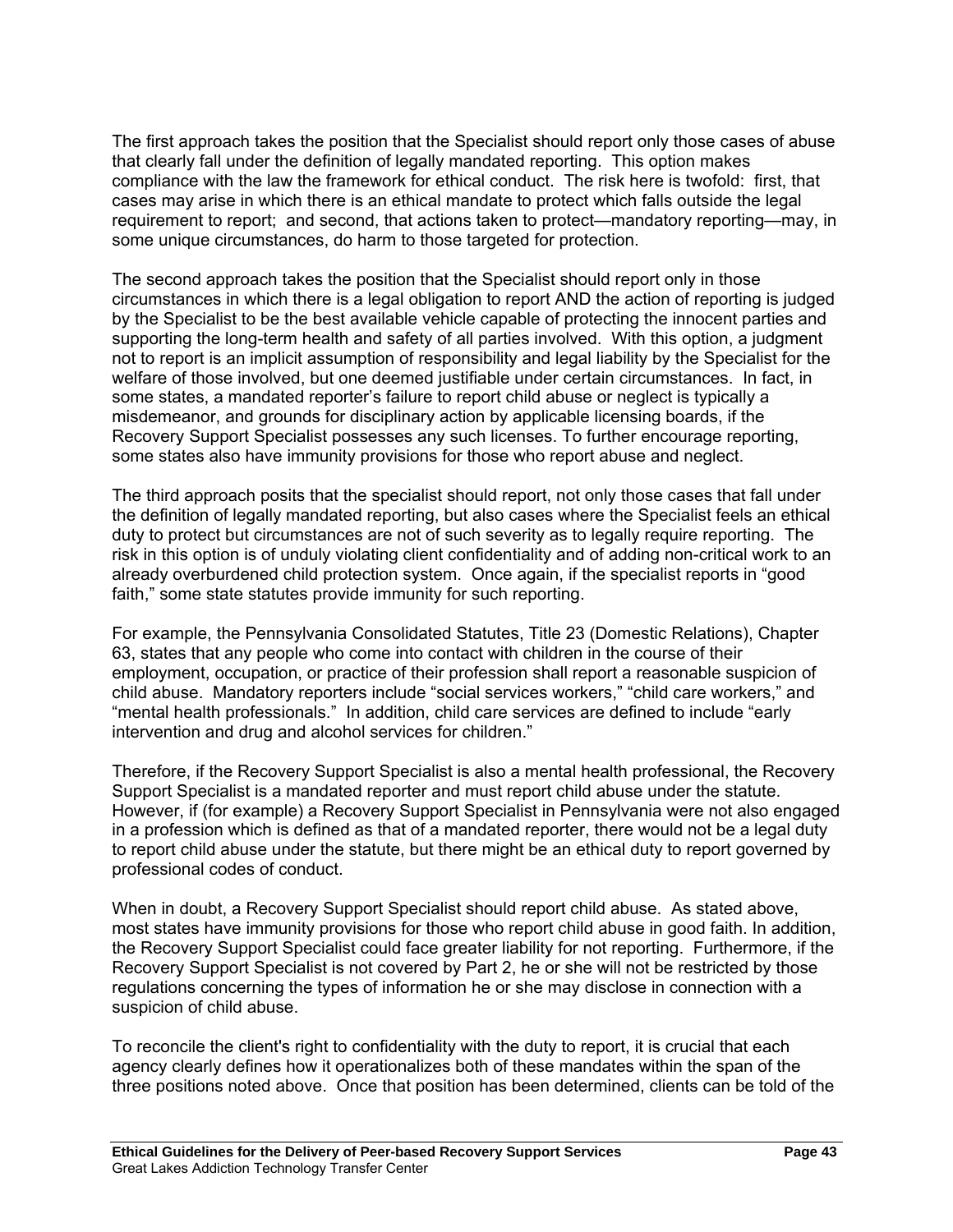exceptions to confidentiality in language precise enough to allow them to make informed choices regarding likely responses to their disclosures.

There are numerous variations on abuse situations that make it more difficult to sort out one's legal and ethical duties. The agency/specialist response to each situation can be discussed using the following questions:

- Does the situation, as presented, warrant suspension of confidentiality and reporting to an outside authority? If yes, which outside authority?
- What actions in addition to, or as an alternative to, external reporting would enhance the protection of safety in the situation?
- Who will benefit, and who may be harmed by the proposed action?
- Which ethical values should guide our response to the situation?

# **Personal Or Organizational Liability**

In general, courts have required that the patient be told: (1) the nature and purpose of the procedure; (2) the risks and consequences; (3) the alternatives; and (4) the risks of no treatment. Failure to disclose risk is the most common source of liability. This concept is known as informed consent. Because of the nature of Recovery Support Services, this concept of informed consent does not appear to apply. Nevertheless, people providing such services have questioned under what circumstances personal or organizational liability might accrue.

To determine whether a professional practice standard was breached, courts would look to the standards of what a reasonably prudent Recovery Support Specialist in the community would do in exercising reasonable care, as well as any statutory or regulatory requirements to determine the "appropriate standard of care." Liability in these cases is typically imposed on the individual as well as the agency under negligence theories. Thus, the plaintiff would be required to prove that the peer specialist had a duty and breached the duty, and that the client suffered injury as a result of the breach (meaning the peer specialist caused the client's injury) and damages were sustained. The key question in these cases is often whether the patient can prove that, had the risk been disclosed, he or she would not have consented to the procedure or treatment. In addition, liability could be imposed on the agency for failure to meet certain standards of care with respect to negligent hiring, training, supervision, or retention of staff. Some of the licensure, business, legal, and employment considerations that could impact these decisions and standards of care are:

- Will licensure regulations be modified to address this new role and the minimum standards for the state's seal of approval?
- Will funding agencies impose requirements on agencies employing this new role?
- Will these peer support roles be perceived as members of the "treatment team"? Are they volunteers? Are they interventionists? Are they case managers/outreach workers? Where do these roles fit in the continuum of care and supervision of the clinical team?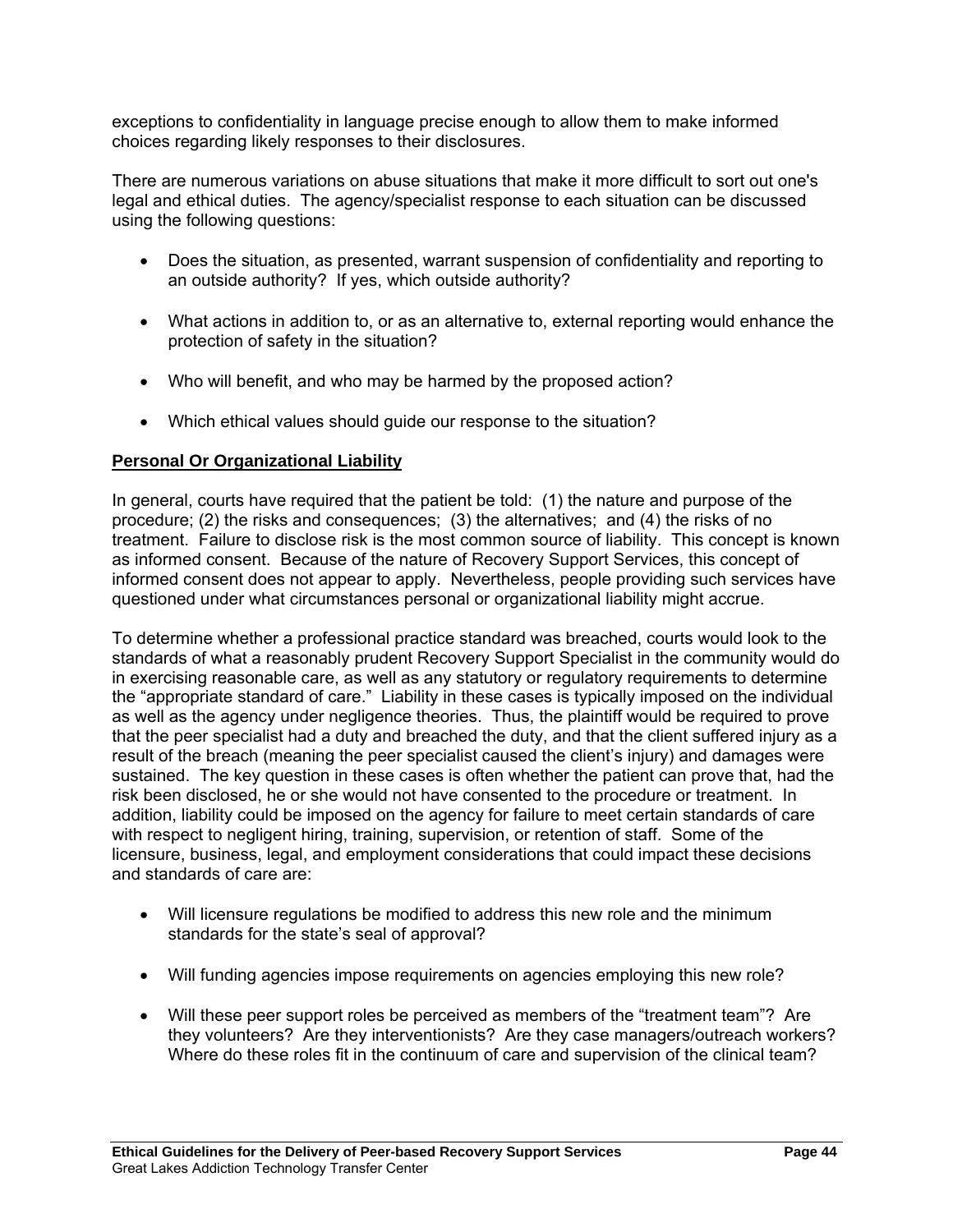- Will reimbursement mechanisms for these new services drive the standards of care and associated breaches of those duties?
- Will certification agencies establish the standards of care and associated breaches of those duties?
- Will credentialing and other regulatory bodies establish the minimum credentials of those qualified to render services, thus imposing the corollary obligation to engage in appropriate recruitment, orientation, training, and supervision of the peer support specialists?
- What responsibilities will be imposed on Recovery Support Specialists to document their services?
- Will the existence of documentation change the role, expectations, and assumed liability of these peer support specialists?
- Will agency approaches to minimum sobriety "guidelines" impact the success of recruiting qualified peer support recovery specialists?
- Will agency codes of ethics relating to peer relationships with fellow clients affect "bright line prohibitions" of professional behaviors in the employment context?
- What similarities exist between Recovery Support Specialists and consumer employees in the mental health field? What challenges have been encountered and lessons learned from that field that can be replicated for these positions?
- Will restrictions need to be imposed to "wall off" Recovery Support Specialists from information in a client record (including but not limited to joint clinical staffing to discuss client issues, the written medical record, the electronic information in clinical and billing systems), to preserve clients' right to confidentiality from fellow employee/fellow clients?
- With the Recovery Support Specialists presumably being involved with the clients for longer terms to support lifelong recovery, how does that impact the definitions of "clients" for purposes of determining whether a relationship can occur between a peer support recovery specialist and a "former client"?

At the present time, Recovery Support Services are deemed neither clinical nor medical procedures for which informed consent is required, and therefore there is a minor risk of liability. However, even as we speak, several states are modifying their licensure regulations to address Recovery Support Specialist services. Funding agencies will not be far behind. This public policy shift will have a huge impact on the nature of the services Recovery Support Specialists provide. As Recovery Support Specialists become an integral part of the treatment team and/or the continuum of care, we will witness licensing and funding authorities creating standards to govern these services, to justify reimbursement for them, and to create minimum levels of expectations. Once these standards are imposed, patients will have a greater ability to prove a breach of these standards and successfully sue Recovery Support Specialists for various types of liability.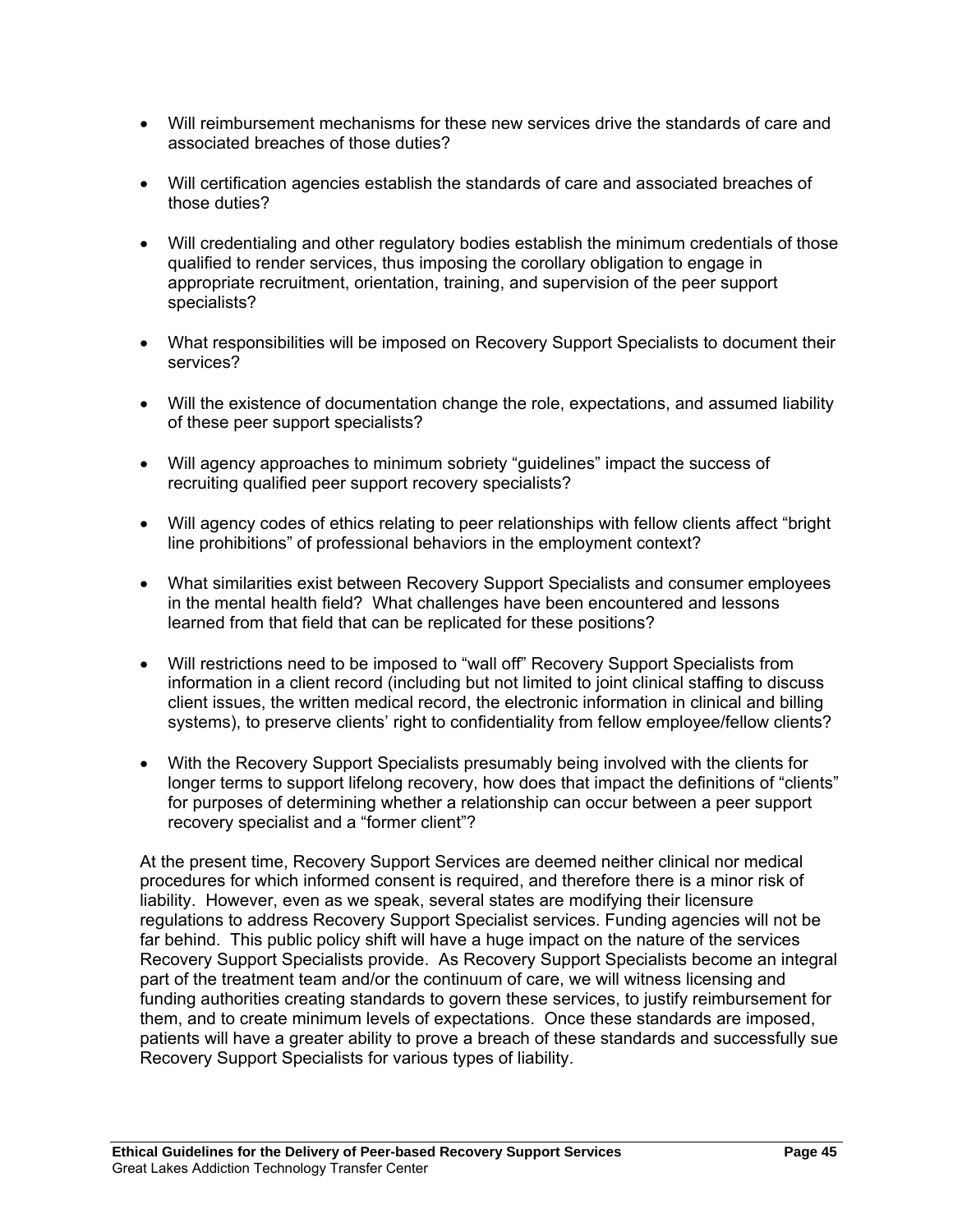Although standards professionalize the service, establish minimum public safety thresholds, and hold recipients of government funding accountable, mandated standards have contributed to survival strategies driving the addiction treatment field to focus on documentation, certifications, credentials, and reimbursement rather than the peer-based recovery concepts necessary for sustaining life-long recovery. This reality resulted in the peer-based recovery movement. Once federal, state, and local governmental authorities impose standards on these innovative recovery support services, they may very well destroy the effectiveness of the interventions that they choose to govern.